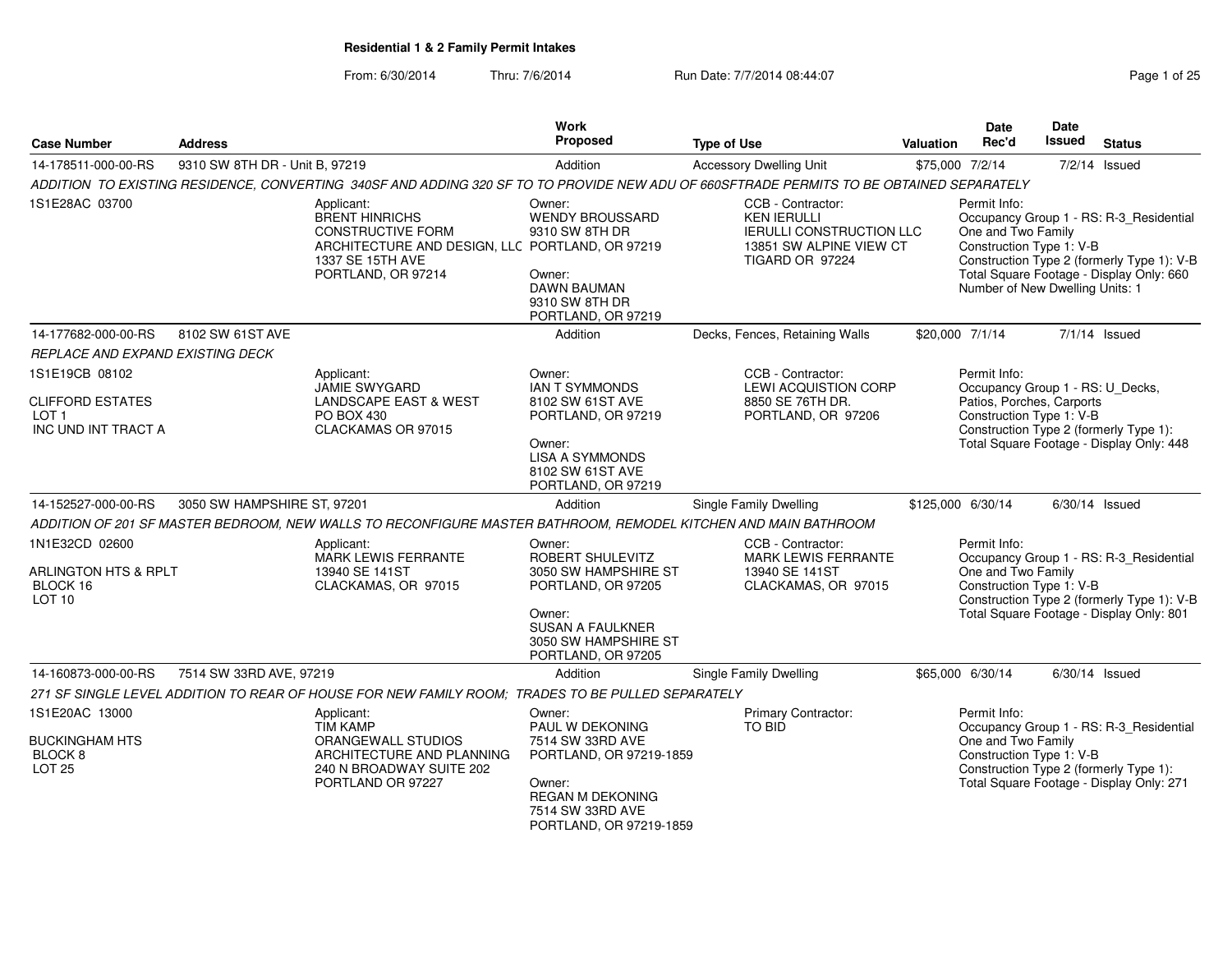From: 6/30/2014

Thru: 7/6/2014 Run Date: 7/7/2014 08:44:07 Rege 2 of 25

| <b>Case Number</b>                                    | <b>Address</b>                                |                                                                                                                                                             | Work<br><b>Proposed</b>                                                     | <b>Type of Use</b>                                                                                                                                                                                                                                                                                                                                                                                                                                                                                                          | <b>Valuation</b> | <b>Date</b><br>Rec'd                                                                     | Date<br>Issued | <b>Status</b>                                                                     |  |
|-------------------------------------------------------|-----------------------------------------------|-------------------------------------------------------------------------------------------------------------------------------------------------------------|-----------------------------------------------------------------------------|-----------------------------------------------------------------------------------------------------------------------------------------------------------------------------------------------------------------------------------------------------------------------------------------------------------------------------------------------------------------------------------------------------------------------------------------------------------------------------------------------------------------------------|------------------|------------------------------------------------------------------------------------------|----------------|-----------------------------------------------------------------------------------|--|
| 14-170533-000-00-RS                                   | 4525 NE 8TH AVE, 97211                        |                                                                                                                                                             | Addition                                                                    | <b>Single Family Dwelling</b>                                                                                                                                                                                                                                                                                                                                                                                                                                                                                               |                  | \$3,059 7/3/14                                                                           |                | 7/3/14 Issued                                                                     |  |
|                                                       |                                               | ADDITION OF NEW FRONT DECK; REMOVE OLD DECK AND ROOF COVER. BUILD NEW UNCOVERED DECK TO FULL WIDTH OF HOUSE***see 14-164620-IQ***                           |                                                                             |                                                                                                                                                                                                                                                                                                                                                                                                                                                                                                                             |                  |                                                                                          |                |                                                                                   |  |
| 1N1E23BC 13100                                        |                                               | Applicant:<br>DL HOME REMODELING LLC                                                                                                                        | Owner:<br><b>KAITLIN M PAUL</b>                                             | CCB - Contractor:                                                                                                                                                                                                                                                                                                                                                                                                                                                                                                           |                  | Permit Info:                                                                             |                |                                                                                   |  |
| <b>HIGHLAND</b><br>BLOCK 19<br>LOT <sub>9</sub>       |                                               | 13347 SE PIPER DR<br>HAPPY VALLEY, OR 97086                                                                                                                 | 4525 NE 8TH AVE<br>PORTLAND, OR 97211-3947                                  | Occupancy Group 1 - RS: U Decks,<br>DL HOME REMODELING LLC<br>13347 SE PIPER DR<br>Patios, Porches, Carports<br>Construction Type 1: V-B<br>HAPPY VALLEY, OR 97086<br>Construction Type 2 (formerly Type 1):<br>Total Square Footage - Display Only: 144<br>Single Family Dwelling<br>\$17,000 7/1/14<br>$7/1/14$ Issued<br>Permit Info:<br>Occupancy Group 1 - RS: R-3 Residential<br>One and Two Family<br>Construction Type 1: V-B<br>Construction Type 2 (formerly Type 1):<br>Total Square Footage - Display Only: 682 |                  |                                                                                          |                |                                                                                   |  |
| 14-172593-000-00-RS                                   | 11046 SE HENDERSON DR, 97266                  |                                                                                                                                                             | Addition                                                                    |                                                                                                                                                                                                                                                                                                                                                                                                                                                                                                                             |                  |                                                                                          |                |                                                                                   |  |
|                                                       |                                               | ADDITION OF FAMILY ROOM. BEDROOM AND OFFICE AT REAR OF HOUSE                                                                                                |                                                                             |                                                                                                                                                                                                                                                                                                                                                                                                                                                                                                                             |                  |                                                                                          |                |                                                                                   |  |
| 1S2E22BD 00112                                        |                                               | Applicant:<br>ABOOD H EL-KHAL                                                                                                                               | Owner:<br><b>ABOOD H EL-KHAL</b>                                            |                                                                                                                                                                                                                                                                                                                                                                                                                                                                                                                             |                  |                                                                                          |                |                                                                                   |  |
| <b>TERRACE TRAILS</b><br>LOT <sub>12</sub>            |                                               | 11046 SE HENDERSON DR<br>PORTLAND, OR 97266                                                                                                                 | 11046 SE HENDERSON DR<br>PORTLAND, OR 97266                                 |                                                                                                                                                                                                                                                                                                                                                                                                                                                                                                                             |                  |                                                                                          |                |                                                                                   |  |
|                                                       |                                               |                                                                                                                                                             | Owner:<br>JAMIE M EL-KHAL<br>11046 SE HENDERSON DR<br>PORTLAND, OR 97266    |                                                                                                                                                                                                                                                                                                                                                                                                                                                                                                                             |                  |                                                                                          |                |                                                                                   |  |
| 14-174969-REV-01-RS                                   | 3214 NE HOYT ST, 97232                        |                                                                                                                                                             | Addition                                                                    | Single Family Dwelling                                                                                                                                                                                                                                                                                                                                                                                                                                                                                                      |                  | \$7/2/14                                                                                 |                | $7/2/14$ Issued                                                                   |  |
|                                                       |                                               | REVISION TO CHANGE REVISED AND NEW ROOF STRUCTURE FROM FULLY STICK-FRAMED TO A COMBINATION OF ROOF TRUSSES AND STICK-FRAMED. BEW POSTS AND BEAMS TO FOUNDA1 |                                                                             |                                                                                                                                                                                                                                                                                                                                                                                                                                                                                                                             |                  |                                                                                          |                |                                                                                   |  |
| 1N1E36BD 06500                                        |                                               | Applicant:<br><b>RYAN LANIGAN</b>                                                                                                                           | Owner:<br><b>RYAN LANIGAN</b>                                               |                                                                                                                                                                                                                                                                                                                                                                                                                                                                                                                             |                  | Permit Info:                                                                             |                | Occupancy Group 1 - RS: R-3_Residential                                           |  |
| LAURELHURST<br>BLOCK 15                               |                                               | 3214 NE HOYT ST<br>PORTLAND, OR 97232                                                                                                                       | 3214 NE HOYT ST<br>PORTLAND, OR 97232                                       |                                                                                                                                                                                                                                                                                                                                                                                                                                                                                                                             |                  | One and Two Family<br>Construction Type 1: V-B                                           |                |                                                                                   |  |
| LOT <sub>2</sub>                                      |                                               |                                                                                                                                                             | Owner:<br>SARAH C LANIGAN<br>3214 NE HOYT ST<br>PORTLAND, OR 97232          |                                                                                                                                                                                                                                                                                                                                                                                                                                                                                                                             |                  | Construction Type 2 (formerly Type 1):<br>Total Square Footage - Display Only: 390       |                |                                                                                   |  |
| 14-175618-000-00-RS                                   | 15537 SE LINCOLN ST, 97233                    |                                                                                                                                                             | Addition                                                                    | <b>Single Family Dwelling</b>                                                                                                                                                                                                                                                                                                                                                                                                                                                                                               |                  | \$3,860 7/1/14                                                                           |                | 7/1/14 Under Inspection                                                           |  |
|                                                       | NEW COVERED PORCH ON FRONT ELEVATION OF HOUSE |                                                                                                                                                             |                                                                             |                                                                                                                                                                                                                                                                                                                                                                                                                                                                                                                             |                  |                                                                                          |                |                                                                                   |  |
| 1S2E01DC 03400                                        |                                               | Applicant:<br><b>JEFF BERTOZZI</b>                                                                                                                          | Owner:<br><b>LEE TXHA MOUA</b>                                              | CCB - Contractor:<br><b>FRIENDLY REMODELING INC</b>                                                                                                                                                                                                                                                                                                                                                                                                                                                                         |                  | Permit Info:                                                                             |                | Occupancy Group 1 - RS: R-3 Residential                                           |  |
| HUNTWICK ESTATES<br><b>BLOCK1</b><br>LOT <sub>2</sub> |                                               | 128 SE 199TH<br>PORTLAND OREGON 97230                                                                                                                       | 15537 SE LINCOLN ST<br>PORTLAND, OR 97233-3455                              | 128 NE 199TH AVE<br>PORTLAND, OR 97230                                                                                                                                                                                                                                                                                                                                                                                                                                                                                      |                  | One and Two Family<br>Construction Type 1: V-B                                           |                | Construction Type 2 (formerly Type 1):<br>Total Square Footage - Display Only: 35 |  |
| 14-176311-000-00-RS                                   | 12412 SW 60TH AVE, 97219                      |                                                                                                                                                             | Addition                                                                    | Single Family Dwelling                                                                                                                                                                                                                                                                                                                                                                                                                                                                                                      |                  | \$47,425 7/3/14                                                                          |                | $7/3/14$ Issued                                                                   |  |
|                                                       |                                               | ADDITION TO EXPAND THE FOOTPRINT OF THE HOUSE TO NE SIDE OF THE HOUSE: ADDITION TO INCLUDE NEW MASTERBEDROOM AND NEW BATHROOM                               |                                                                             |                                                                                                                                                                                                                                                                                                                                                                                                                                                                                                                             |                  |                                                                                          |                |                                                                                   |  |
| 1S1E31CD 03800                                        |                                               | Applicant:<br><b>DAN MANNING</b>                                                                                                                            | Owner:<br>JONATHAN R HOLLAND                                                | CCB - Contractor:<br><b>DAN MANNING</b>                                                                                                                                                                                                                                                                                                                                                                                                                                                                                     |                  | Permit Info:                                                                             |                | Occupancy Group 1 - RS: R-3 Residential                                           |  |
| <b>SPRUCE</b><br>LOT <sub>1</sub><br>LOT 2 EXC S 54'  |                                               | DAN MANNING PC<br>2926 SW BOUNDARY<br>PORTLAND, OREGON 97239                                                                                                | 12412 SW 60TH AVE<br>PORTLAND, OR 97219                                     | <b>DAN MANNING PC</b><br>2926 SW BOUNDARY<br>PORTLAND, OREGON 97239                                                                                                                                                                                                                                                                                                                                                                                                                                                         |                  | One and Two Family<br>Construction Type 1: V-B<br>Construction Type 2 (formerly Type 1): |                |                                                                                   |  |
|                                                       |                                               |                                                                                                                                                             | Owner:<br><b>MARY J ELVERHOY</b><br>12412 SW 60TH AVE<br>PORTLAND, OR 97219 |                                                                                                                                                                                                                                                                                                                                                                                                                                                                                                                             |                  |                                                                                          |                | Total Square Footage - Display Only: 430                                          |  |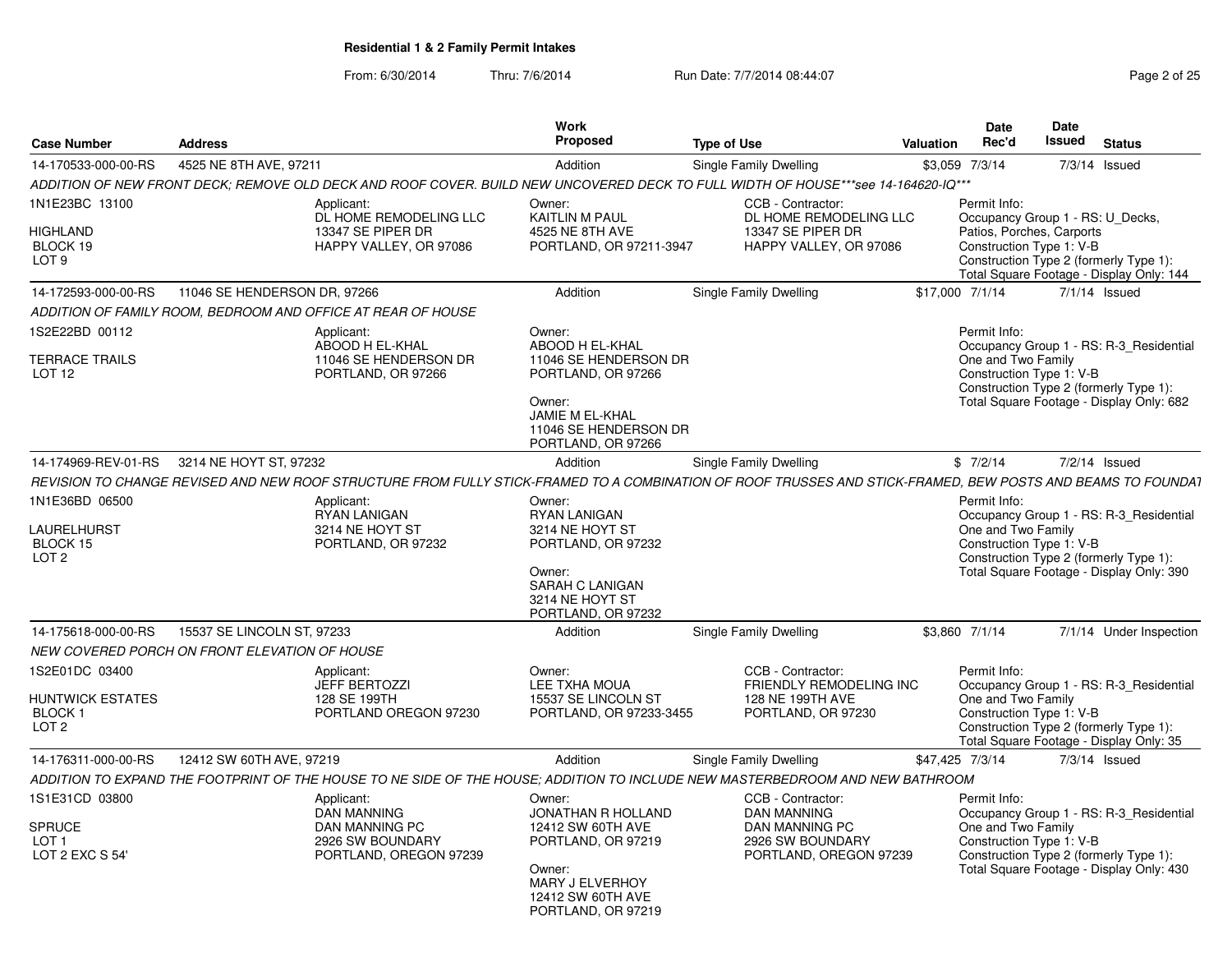From: 6/30/2014Thru: 7/6/2014 **Run Date: 7/7/2014 08:44:07** Page 3 of 25

| <b>Case Number</b>            | <b>Address</b>                                                                                                                                              | <b>Work</b><br>Proposed                             | Type of Use                                         | <b>Date</b><br>Rec'd<br>Valuation                     | Date<br>Issued<br><b>Status</b>                                                    |
|-------------------------------|-------------------------------------------------------------------------------------------------------------------------------------------------------------|-----------------------------------------------------|-----------------------------------------------------|-------------------------------------------------------|------------------------------------------------------------------------------------|
| 14-176939-000-00-RS           | 130 SE 155TH PL. 97233                                                                                                                                      | Addition                                            | Single Family Dwelling                              | \$42,420 7/1/14                                       | 7/1/14 Under Inspection                                                            |
|                               | ADDITION TO THE REAR OF THE HOUSE TO EXPAND LIVING ROOM AND ADD WALLS FOR NEW LAUNDRY ROOM***TRADES TO BE OBTAINED SEPARATELY***                            |                                                     |                                                     |                                                       |                                                                                    |
| 1N2E36DC 00800                | Applicant:                                                                                                                                                  | Owner:                                              | CCB - Contractor:                                   | Permit Info:                                          |                                                                                    |
|                               | <b>PROLINE BUILDERS &amp;</b>                                                                                                                               | <b>BYRON L SUMMERS</b>                              | <b>PROLINE BUILDERS &amp;</b>                       |                                                       | Occupancy Group 1 - RS: R-3_Residential                                            |
| <b>EASTGLADE PK</b>           | ASSOCIATES LLC                                                                                                                                              | 130 SE 155TH PL                                     | <b>ASSOCIATES LLC</b>                               | One and Two Family                                    |                                                                                    |
| BLOCK <sub>2</sub>            | 16 NE TANDEM WAY APT 255                                                                                                                                    | PORTLAND, OR 97233-3149                             | 16 NE TANDEM WAY APT 255                            | Construction Type 1: V-B                              |                                                                                    |
| <b>LOT 10</b>                 | HILLBORO, OR 97124                                                                                                                                          |                                                     | HILLBORO, OR 97124                                  |                                                       | Construction Type 2 (formerly Type 1)                                              |
|                               |                                                                                                                                                             | Owner:<br><b>ALICE N SUMMERS</b>                    |                                                     |                                                       | Total Square Footage - Display Only: 218                                           |
|                               |                                                                                                                                                             | 130 SE 155TH PL                                     |                                                     |                                                       |                                                                                    |
|                               |                                                                                                                                                             | PORTLAND, OR 97233-3149                             |                                                     |                                                       |                                                                                    |
|                               | 14-177151-000-00-RS 3284 SW FAIRMOUNT BLVD, 97201                                                                                                           | Addition                                            | Single Family Dwelling                              | \$34.631 6/30/14                                      | <b>Under Review</b>                                                                |
|                               | DIG OUT CRAWLSPACE UNDER GARAGE TO CONVERT TO CREATE NEW BEDROOM; REMOVE 1ST FLOOR LEVEL AT BASEMENT TO CREATE NEW 14" CEILINGS AT BASEMENT. NEW BATHROOI   |                                                     |                                                     |                                                       |                                                                                    |
| 1S1E08DA 08500                | Applicant:                                                                                                                                                  | Owner:                                              | <b>Primary Contractor:</b>                          | Permit Info:                                          |                                                                                    |
|                               | SEAN GREEN                                                                                                                                                  | 3284 FAIRMOUNT LLC                                  | TO BID                                              |                                                       | Occupancy Group 1 - RS: R-3_Residential                                            |
| COUNCIL CREST PK              | <b>PRITIKIN GROUP</b>                                                                                                                                       | 1002 SW WESTWOOD CT                                 |                                                     | One and Two Family                                    |                                                                                    |
| BLOCK 28                      | 1002 WESTWOOD CT                                                                                                                                            | PORTLAND, OR 97239                                  |                                                     | Construction Type 1: V-B                              |                                                                                    |
| LOT 8                         | PORTLAND OR 97239                                                                                                                                           |                                                     |                                                     |                                                       | Construction Type 2 (formerly Type 1):<br>Total Square Footage - Display Only: 314 |
|                               | 14-178151-000-00-RS 131 SE 74TH AVE, 97215                                                                                                                  | Addition                                            |                                                     | \$14,669 7/2/14                                       |                                                                                    |
|                               |                                                                                                                                                             |                                                     | <b>Single Family Dwelling</b>                       |                                                       | 7/2/14 Issued                                                                      |
|                               | REPLACE ROOF WITH NEW, CONVERT EXISTING ATTIC SPACE TO TWO BEDROOMS AND BATHROOM, NEW STAIRS FROM MAIN FLOOR TO UPSTAIRS. REMODEL KITCHEN AND BATHROOM ON N |                                                     |                                                     |                                                       |                                                                                    |
| 1N2E32DC 05000                | Applicant:                                                                                                                                                  | Owner:                                              | CCB - Contractor:                                   | Permit Info:                                          |                                                                                    |
| MT TABOR VILLA                | <b>BOB STEELE</b><br><b>DESIGN INTELLIGENCE</b>                                                                                                             | <b>WILDE PROPERTIES INC</b><br>3735 SE CLAY ST #204 | <b>WILDE PROPERTIES INC</b><br>3735 SE CLAY STE 204 | One and Two Family                                    | Occupancy Group 1 - RS: R-3 Residential                                            |
| BLOCK 1                       |                                                                                                                                                             | 3013 SE WASHOUGAL RIVER RD PORTLAND, OR 97214-5139  | PORTLAND, OR 97214                                  | Construction Type 1: V-B                              |                                                                                    |
| <b>LOT 10</b>                 | WASHOUGAL, WA 98671                                                                                                                                         |                                                     |                                                     |                                                       | Construction Type 2 (formerly Type 1)                                              |
|                               |                                                                                                                                                             |                                                     |                                                     |                                                       | Total Square Footage - Display Only: 133                                           |
|                               | 14-178257-000-00-RS 3817 SE NEHALEM ST, 97202                                                                                                               | Addition                                            | Single Family Dwelling                              | \$196,645 7/2/14                                      | <b>Under Review</b>                                                                |
|                               | ADDITION-TWO STORY ADDITION TO THE REAR OF THE HOME AND ADDITION OF COVERED FRONT PORCH, TWO NEW BATHROOMS 3 TOTAL, 4BEDROOMS ON NEW SECOND LEVEL           |                                                     |                                                     |                                                       |                                                                                    |
| 1S1E24DA 11700                | Applicant:                                                                                                                                                  | Owner:                                              | CCB - Contractor:                                   | Permit Info:                                          |                                                                                    |
|                               | <b>MIKE KOVAL</b>                                                                                                                                           | CLASSIC IMAGE HOMES LLC                             | CLASSIC IMAGE HOMES LLC                             |                                                       | Occupancy Group 1 - RS: R-3_Residential                                            |
| BERKELEY                      | 1441 SE148TH AVE                                                                                                                                            | PO BOX 302                                          | PO BOX 302                                          | One and Two Family                                    |                                                                                    |
| BLOCK 32                      | PORTLAND, OR 97233                                                                                                                                          | MARYLHURST, OR 97036-0302                           | MARYLHURST, OR 97036                                | Construction Type 1: V-B                              |                                                                                    |
| LOT 27&28                     |                                                                                                                                                             |                                                     |                                                     |                                                       | Construction Type 2 (formerly Type 1): V-B                                         |
|                               |                                                                                                                                                             |                                                     |                                                     |                                                       | Total Square Footage - Display Only: 2289                                          |
|                               | 14-178785-000-00-RS   5734 SW 53RD AVE. 97221                                                                                                               | Addition                                            | Single Family Dwelling                              | \$7,000 7/3/14                                        | $7/3/14$ Issued                                                                    |
|                               | BUILD PATIO COVER OVER EXISTING CONCRETE PATIO                                                                                                              |                                                     |                                                     |                                                       |                                                                                    |
| 1S1E18DB 02300                | Applicant:                                                                                                                                                  | Owner:                                              | <b>Primary Contractor:</b>                          | Permit Info:                                          |                                                                                    |
|                               | <b>BOBBY DANIELS</b>                                                                                                                                        | <b>CLARK CHEN</b>                                   | TO BID                                              |                                                       | Occupancy Group 1 - RS: U_Decks,                                                   |
| <b>WESTHAMPTON</b><br>BLOCK 5 | <b>LYFE DESIGNS</b><br>7236 SE RURAL ST                                                                                                                     | 5734 SW 53RD AVE<br>PORTLAND, OR 97221-1727         |                                                     | Patios, Porches, Carports<br>Construction Type 1: V-B |                                                                                    |
| LOT 6 TL 2300                 | PORTLAND, OR 97206                                                                                                                                          |                                                     |                                                     |                                                       | Construction Type 2 (formerly Type 1):                                             |
|                               |                                                                                                                                                             | Owner:                                              |                                                     |                                                       | Total Square Footage - Display Only: 360                                           |
|                               |                                                                                                                                                             | CASANDRA SUE HIBBARD                                |                                                     |                                                       |                                                                                    |
|                               |                                                                                                                                                             | 5734 SW 53RD AVE                                    |                                                     |                                                       |                                                                                    |
|                               |                                                                                                                                                             | PORTLAND, OR 97221-1727                             |                                                     |                                                       |                                                                                    |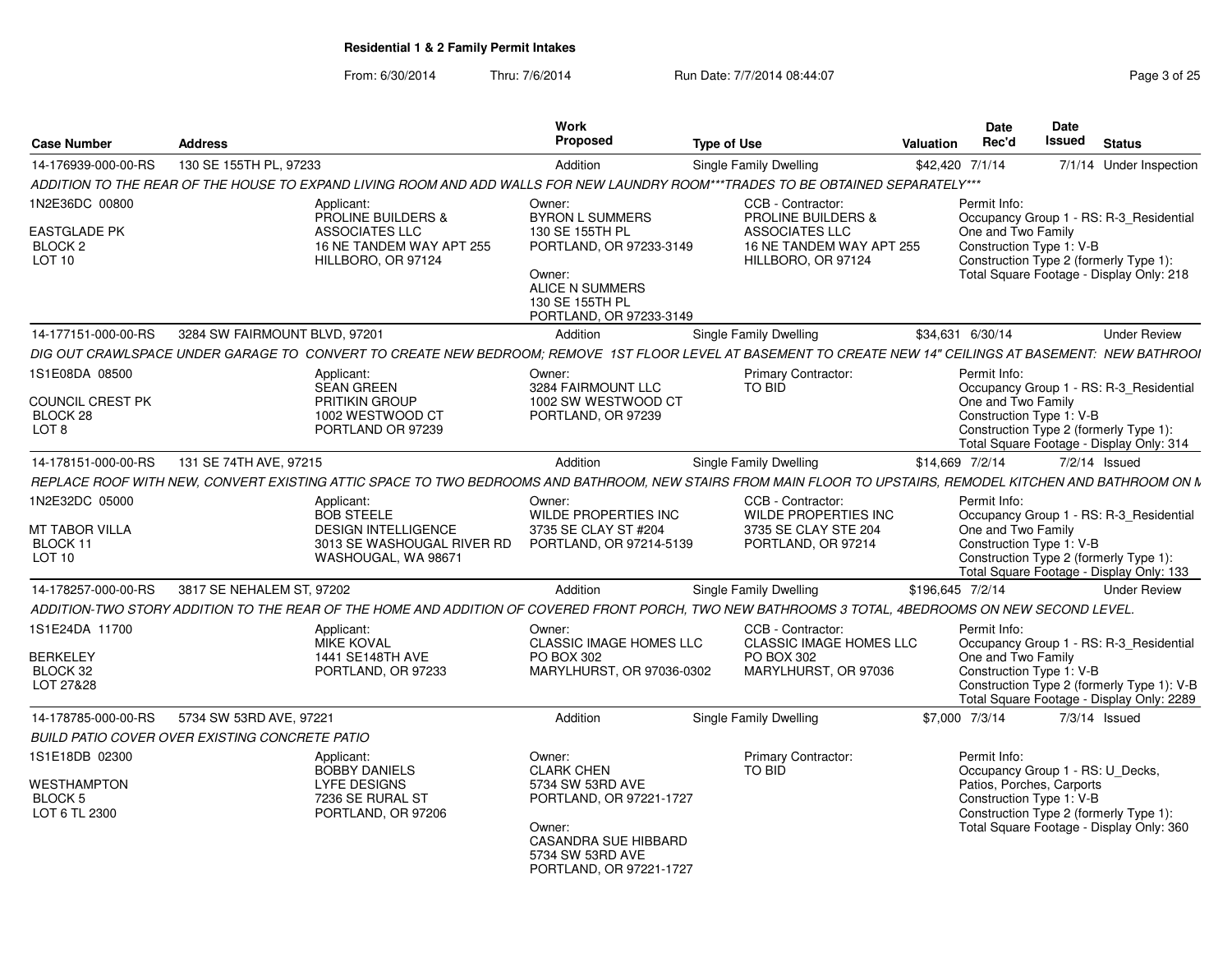From: 6/30/2014Thru: 7/6/2014 **Run Date: 7/7/2014 08:44:07** Page 4 of 25

| <b>Case Number</b>                        | <b>Address</b>                    |                                                                                                                                                              | Work<br>Proposed                                                                                                                              | <b>Type of Use</b>                                                                                                         | <b>Valuation</b>                                         | Date<br>Rec'd                                                                                     | Date<br><b>Issued</b> | <b>Status</b>                                                                                                                     |
|-------------------------------------------|-----------------------------------|--------------------------------------------------------------------------------------------------------------------------------------------------------------|-----------------------------------------------------------------------------------------------------------------------------------------------|----------------------------------------------------------------------------------------------------------------------------|----------------------------------------------------------|---------------------------------------------------------------------------------------------------|-----------------------|-----------------------------------------------------------------------------------------------------------------------------------|
| 14-179107-000-00-RS                       | 2006 SW SUNSET BLVD, 97201        |                                                                                                                                                              | Addition                                                                                                                                      | Single Family Dwelling                                                                                                     | \$3,786 7/3/14                                           |                                                                                                   |                       | <b>Under Review</b>                                                                                                               |
|                                           |                                   | MAIN FLOOR REMODEL, REMOVE WALL AND ADD BEAM ABOVE, DELETE STAIRS AT BACK LANDING AND CREATE ENCLOSED PORCH AT REAR AND REPLACE WINDOW WITH DOOR, RELOCATE   |                                                                                                                                               |                                                                                                                            |                                                          |                                                                                                   |                       |                                                                                                                                   |
| 1S1E16BC 09100                            |                                   | Applicant:                                                                                                                                                   | Owner:                                                                                                                                        |                                                                                                                            |                                                          | Permit Info:                                                                                      |                       |                                                                                                                                   |
| <b>SUNSET HMS</b><br>LOT <sub>1</sub>     |                                   | AMANDA J BURNHAM<br>2006 SW SUNSET BLVD<br>PORTLAND, OR 97239                                                                                                | <b>CARL C BURNHAM</b><br>2006 SW SUNSET BLVD<br>PORTLAND, OR 97239<br>Owner:<br>AMANDA J BURNHAM<br>2006 SW SUNSET BLVD<br>PORTLAND, OR 97239 |                                                                                                                            |                                                          | One and Two Family<br>Construction Type 1: V-B                                                    |                       | Occupancy Group 1 - RS: R-3_Residential<br>Construction Type 2 (formerly Type 1): V-B<br>Total Square Footage - Display Only: 101 |
| Total # of RS Addition permit intakes: 15 |                                   |                                                                                                                                                              |                                                                                                                                               |                                                                                                                            | Total valuation of RS Addition permit intakes: \$655,495 |                                                                                                   |                       |                                                                                                                                   |
| 14-174832-000-00-RS                       | 3613 SE 10TH AVE - Unit B, 97202  |                                                                                                                                                              | Alteration                                                                                                                                    | <b>Accessory Dwelling Unit</b>                                                                                             | \$45,000 7/3/14                                          |                                                                                                   |                       | 7/3/14 Issued                                                                                                                     |
|                                           |                                   | CONVERT EXISTING 2 STORY GARAGE TO ACCESSORY DWELLING UNIT WITH STORAGE ABOVE, MAIN FLOOR INFILL OVERHEAD DOOR AND ADD MAN DOOR AND WINDOW, FRAME IN WALLS F |                                                                                                                                               |                                                                                                                            |                                                          |                                                                                                   |                       |                                                                                                                                   |
| 1S1E11CA 06000                            |                                   | Applicant:<br>JEREMY D ROMAGNA<br>3613 SE 10TH AVE<br>PORTLAND, OR 97202                                                                                     | Owner:<br>JEREMY D ROMAGNA<br>3613 SE 10TH AVE<br>PORTLAND, OR 97202<br>Owner:                                                                | CCB - Contractor:<br><b>HOLLY HUNTLEY</b><br><b>ENVIRONS LLC</b><br>5919 NE 10TH AVE<br>PORTLAND OR 97211                  |                                                          | Permit Info:<br>One and Two Family<br>Construction Type 1: V-B<br>Number of New Dwelling Units: 1 |                       | Occupancy Group 1 - RS: R-3 Residential<br>Construction Type 2 (formerly Type 1):                                                 |
|                                           |                                   |                                                                                                                                                              | MEREDITH A BUTNER<br>3613 SE 10TH AVE<br>PORTLAND, OR 97202                                                                                   |                                                                                                                            |                                                          |                                                                                                   |                       |                                                                                                                                   |
| 14-178500-000-00-RS                       | 1828 N JARRETT ST - Unit B. 97217 |                                                                                                                                                              | Alteration                                                                                                                                    | <b>Accessory Dwelling Unit</b>                                                                                             | \$41.762 7/2/14                                          |                                                                                                   |                       | $7/2/14$ Issued                                                                                                                   |
|                                           |                                   | CONVERT PORTION OF BASEMENT TO A 734 SF ADU. REMAINING AREA WILL BE COMMON AREA. SHARED AREA WILL BE UTILITY ROOM. NEW WINDOW WELL ON WEST ELEVATION.        |                                                                                                                                               |                                                                                                                            |                                                          |                                                                                                   |                       |                                                                                                                                   |
| 1N1E16DD 11400                            |                                   | Applicant:<br>ORLANDO CONSTRUCTION INC<br>4110 SE HAWTHORNE BLVD #446 1625 E APPLETON ST<br>PORTLAND OR 97214                                                | Owner:<br><b>ALLEN PERLSTEIN</b><br>LONG BEACH, CA 90802                                                                                      | CCB - Contractor:<br>ORLANDO CONSTRUCTION INC<br>4110 SE HAWTHORNE BLVD #446 Construction Type 1: V-B<br>PORTLAND OR 97214 |                                                          | Permit Info:<br>Number of New Dwelling Units: 1                                                   |                       | Occupancy Group 1 - RS: R-3_Remodel<br>Construction Type 2 (formerly Type 1):                                                     |
|                                           |                                   |                                                                                                                                                              | Owner:<br><b>JAMES GOODRICH</b><br>1625 E APPLETON ST<br>LONG BEACH, CA 90802                                                                 |                                                                                                                            |                                                          |                                                                                                   |                       |                                                                                                                                   |
| 14-178191-000-00-RS                       | 2305 NE 47TH AVE, 97213           |                                                                                                                                                              | Alteration                                                                                                                                    | Decks, Fences, Retaining Walls                                                                                             | \$1,200 7/2/14                                           |                                                                                                   |                       | 7/2/14 Issued                                                                                                                     |
|                                           |                                   | REPLACE EXISTING 7 FT TALL FENCE, 6 FT TALL WITH 1 FT LATTICE ON TOP                                                                                         |                                                                                                                                               |                                                                                                                            |                                                          |                                                                                                   |                       |                                                                                                                                   |
| 1N2E30CB 12000                            |                                   | Applicant:<br>MEGAN J MANCHESTER                                                                                                                             | Owner:<br><b>SEAN R MCCLENDON</b>                                                                                                             |                                                                                                                            |                                                          | Permit Info:<br>Occupancy Group 1 - RS: U_Decks,                                                  |                       |                                                                                                                                   |
| ROSE CITY PK<br>BLOCK 27<br><b>LOT 10</b> |                                   | 2305 NE 47TH AVE<br>PORTLAND, OR 97213-1913                                                                                                                  | 2305 NE 47TH AVE<br>PORTLAND, OR 97213-1913                                                                                                   |                                                                                                                            |                                                          | Patios, Porches, Carports<br>Construction Type 1: V-B                                             |                       | Construction Type 2 (formerly Type 1):                                                                                            |
|                                           |                                   |                                                                                                                                                              | Owner:<br>MEGAN J MANCHESTER<br>2305 NE 47TH AVE<br>PORTLAND, OR 97213-1913                                                                   |                                                                                                                            |                                                          |                                                                                                   |                       |                                                                                                                                   |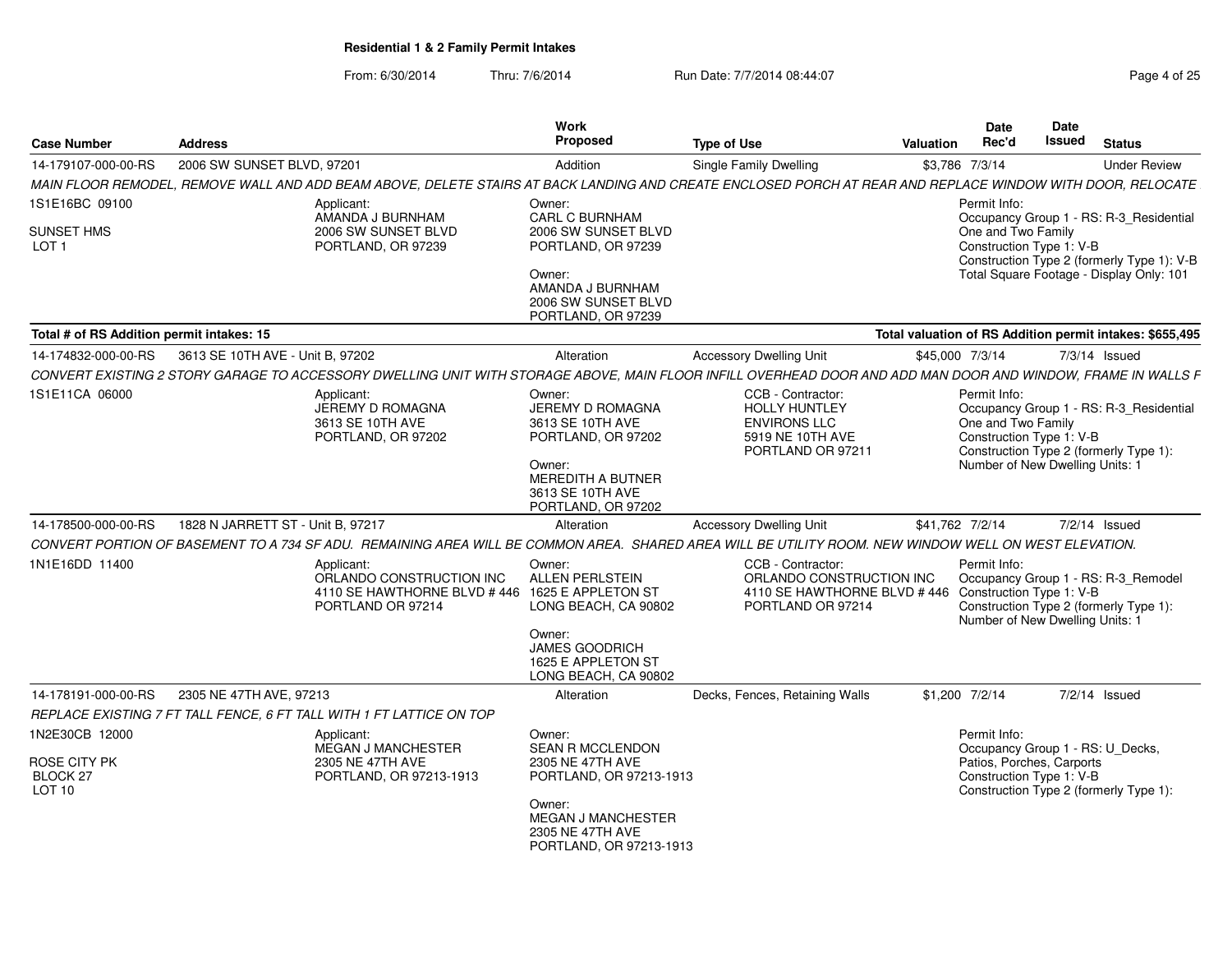From: 6/30/2014Thru: 7/6/2014 **Run Date: 7/7/2014 08:44:07 Page 5 of 25 Page 5 of 25** 

| <b>Case Number</b>                                            | <b>Address</b>          |                                                                                                                                                                | Work<br>Proposed                                                                                                                                              | <b>Type of Use</b>                                                    | Date<br>Rec'd<br>Valuation | Date<br>Issued<br><b>Status</b>                                                                                                                                                           |
|---------------------------------------------------------------|-------------------------|----------------------------------------------------------------------------------------------------------------------------------------------------------------|---------------------------------------------------------------------------------------------------------------------------------------------------------------|-----------------------------------------------------------------------|----------------------------|-------------------------------------------------------------------------------------------------------------------------------------------------------------------------------------------|
| 14-178282-000-00-RS 302 NE FREMONT ST, 97212                  |                         |                                                                                                                                                                | Alteration                                                                                                                                                    | Decks, Fences, Retaining Walls                                        | \$500 7/2/14               | 7/2/14 Under Inspection                                                                                                                                                                   |
|                                                               |                         | REPLACE EXISTING 4' x 10' DECK WITH SAME SIZE DECK AT THE REAR OF HOME.                                                                                        |                                                                                                                                                               |                                                                       |                            |                                                                                                                                                                                           |
| 1N1E27AA 00300                                                |                         | Applicant:                                                                                                                                                     | Owner:                                                                                                                                                        |                                                                       | Permit Info:               |                                                                                                                                                                                           |
|                                                               |                         | ALENA MCELROY                                                                                                                                                  | <b>ALENA MCELROY</b>                                                                                                                                          |                                                                       |                            | Occupancy Group 1 - RS: U_Decks,                                                                                                                                                          |
| <b>WILLIAMS AVE ADD</b><br>BLOCK 15<br>W 10' OF LOT 16        |                         | 1327 SW SPRING GARDEN ST<br>PORTLAND, OR 97219-4358                                                                                                            | 1327 SW SPRING GARDEN ST<br>PORTLAND, OR 97219-4358                                                                                                           |                                                                       |                            | Patios, Porches, Carports<br>Construction Type 1: V-B<br>Construction Type 2 (formerly Type 1):                                                                                           |
| E 40' OF LOT 17                                               |                         |                                                                                                                                                                |                                                                                                                                                               |                                                                       |                            |                                                                                                                                                                                           |
| 14-152941-000-00-RS                                           | 105 NE MORRIS ST, 97212 |                                                                                                                                                                | Alteration                                                                                                                                                    | Duplex                                                                | \$153,510 6/30/14          | Under Review                                                                                                                                                                              |
|                                                               |                         | CONVERT EXISTING CHURCH TO DUPLEX; BASEMENT ADD WALLS FOR NEW BEDROOMS, CONVERT NURSERY TO MASTER SUITE, CONVERT CLASSROOMS TO STORAGE, 3 EXISTING BATHRO      |                                                                                                                                                               |                                                                       |                            |                                                                                                                                                                                           |
| 1N1E27AA 23100                                                |                         | Applicant:<br>MIKE MONTGOMERY<br>5531 SW BUDDINGTON ST<br>PORTLAND, OR 97219                                                                                   | Owner:<br>DANIEL N GARLAND<br>2634 N MATHER PL<br>PORTLAND, OR 97217-5247<br>Owner:<br>JANNA L GARLAND<br>2634 N MATHER PI<br>PORTLAND, OR 97217-5247         | <b>Primary Contractor:</b><br>TO BID                                  | Permit Info:               | Occupancy Group 1 - RS: R-3_Remodel<br>Construction Type 1: V-B<br>Construction Type 2 (formerly Type 1):<br>Total Square Footage - Display Only: 4176<br>Number of New Dwelling Units: 2 |
| 14-176501-000-00-RS 3630 NE 10TH AVE                          |                         |                                                                                                                                                                | Alteration                                                                                                                                                    | Duplex                                                                | \$6,750 6/30/14            | 6/30/14 Issued                                                                                                                                                                            |
|                                                               |                         | PRESCRIPTIVE SOALR INSTALLATION OF 2.75 KW ROOF MOUNTED PV                                                                                                     |                                                                                                                                                               |                                                                       |                            |                                                                                                                                                                                           |
| 1N1E23CD 26203                                                |                         | Applicant:                                                                                                                                                     | Owner:                                                                                                                                                        | CCB - Contractor:                                                     | Permit Info:               |                                                                                                                                                                                           |
| PARTITION PLAT 2001-84<br>LOT <sub>2</sub>                    |                         | GREG KAMPS<br>SYNCHRO SOLAR<br>1339 SE 8TH AVE SUITE B<br>PORTLAND, OR 97214                                                                                   | <b>GEOFFREY V W WICKES</b><br>3630 NE 10TH AVE<br>PORTLAND, OR 97212-2126                                                                                     | SYNCHRO SOLAR, LLC.<br>1111 E BURNSIDE ST, #308<br>PORTLAND, OR 97214 | One and Two Family         | Occupancy Group 1 - RS: R-3_Residential<br>Construction Type 1: V-B<br>Construction Type 2 (formerly Type 1):                                                                             |
| 14-178448-000-00-RS 3807 SE STEPHENS ST, 97214                |                         |                                                                                                                                                                | Alteration                                                                                                                                                    | Duplex                                                                | \$13,822 7/2/14            | $7/2/14$ Issued                                                                                                                                                                           |
|                                                               |                         | LEGALIZE WORK DONE IN ONE UNIT OF DUPLEX (3809) WITHOUT PERMIT, COSMETIC & CASEWORK KITCHEN REMODEL, 2ND FLOOR ADD WALL TO CREATE TWO BEDROOMS, REMOVE EXISTII |                                                                                                                                                               |                                                                       |                            |                                                                                                                                                                                           |
| 1S1E01DA 10400                                                |                         | Applicant:<br>CRAIG D BAKER<br>3809 SE STEPHENS ST<br>PORTLAND, OR 97214-5248                                                                                  | Owner:<br><b>CRAIG D BAKER</b><br>3809 SE STEPHENS ST<br>PORTLAND, OR 97214-5248<br>Owner:<br>NANCY E BOROS<br>3809 SE STEPHENS ST<br>PORTLAND, OR 97214-5248 |                                                                       | <b>Permit Info:</b>        | Occupancy Group 1 - RS: R-3_Remodel<br>Construction Type 1: V-B<br>Construction Type 2 (formerly Type 1):<br>Total Square Footage - Display Only: 376                                     |
| 14-175817-000-00-RS 4564 NE 35TH AVE, 97211                   |                         |                                                                                                                                                                | Alteration                                                                                                                                                    | Garage/Carport                                                        | \$500 6/30/14              | 6/30/14 Issued                                                                                                                                                                            |
| ADD FIREWALL TO EXISTING GARAGE                               |                         |                                                                                                                                                                |                                                                                                                                                               |                                                                       |                            |                                                                                                                                                                                           |
| 1N1E24AC 17700<br>WILLAMETTE ADD<br>BLOCK 8<br><b>LOT 7-9</b> |                         | Applicant:<br>SHANNON G SWARTLEY<br>4564 NE 35TH AVE<br>PORTLAND, OR 97211-7737                                                                                | Owner:<br>SAMUEL P SWARTLEY<br>4564 NE 35TH AVE<br>PORTLAND, OR 97211-7737                                                                                    |                                                                       | Permit Info:               | Occupancy Group 1 - RS: R-3_Remodel<br>Construction Type 1: V-B<br>Construction Type 2 (formerly Type 1):                                                                                 |
|                                                               |                         |                                                                                                                                                                | Owner:<br>SHANNON G SWARTLEY<br>4564 NE 35TH AVE<br>PORTLAND, OR 97211-7737                                                                                   |                                                                       |                            |                                                                                                                                                                                           |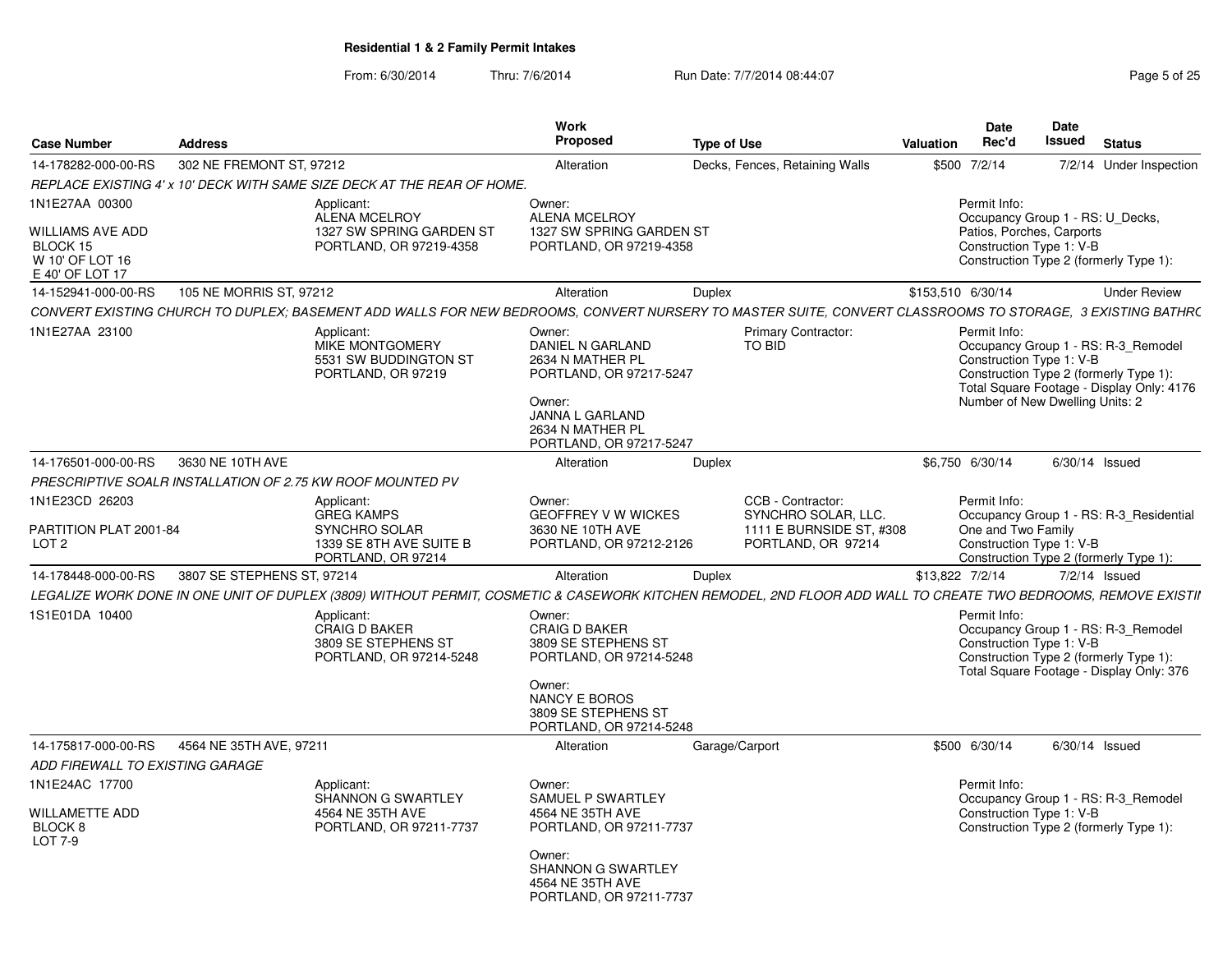From: 6/30/2014

Thru: 7/6/2014 **Run Date: 7/7/2014 08:44:07** Page 6 of 25

|                                                      |                            |                                                                                     | Work                                                                                                   |                                                                                            |                  | <b>Date</b>                                                    | <b>Date</b>   |                                                                                    |
|------------------------------------------------------|----------------------------|-------------------------------------------------------------------------------------|--------------------------------------------------------------------------------------------------------|--------------------------------------------------------------------------------------------|------------------|----------------------------------------------------------------|---------------|------------------------------------------------------------------------------------|
| <b>Case Number</b>                                   | <b>Address</b>             |                                                                                     | Proposed                                                                                               | <b>Type of Use</b>                                                                         | <b>Valuation</b> | Rec'd                                                          | <b>Issued</b> | <b>Status</b>                                                                      |
| 13-214608-REV-02-RS                                  | 824 SE SPOKANE ST, 97202   |                                                                                     | Alteration                                                                                             | Single Family Dwelling                                                                     |                  | \$6/30/14                                                      | 6/30/14 Final |                                                                                    |
|                                                      |                            | REVISION TO RECONFIGURE STAIRS, CONVERT ATTIC TO LIVING SPACE                       |                                                                                                        |                                                                                            |                  |                                                                |               |                                                                                    |
| 1S1E23CC 00700                                       |                            | Applicant:<br>ROBERT HAYDEN                                                         | Owner:<br>ED JR KNAKAL                                                                                 | CCB - Contractor:<br>BETHANY TECHNOLOGIES INC                                              |                  | Permit Info:                                                   |               | Occupancy Group 1 - RS: R-3_Remodel                                                |
| SELLWOOD<br>BLOCK 30<br>W 35' OF LOT 1               |                            | DELTA STUDIOS ARCH &<br><b>PLANNING</b><br>3344 NE 25TH AVE<br>PORTLAND, OR 97212   | 824 SE SPOKANE ST<br>PORTLAND, OR 97202                                                                | 4288 SE INTERNATIONAL WAY<br>STE A<br>PORTLAND, OR 97222                                   |                  | Construction Type 1: V-B                                       |               | Construction Type 2 (formerly Type 1):<br>Total Square Footage - Display Only: 450 |
| 13-236759-000-00-RS                                  | 14406 E BURNSIDE ST, 97233 |                                                                                     | Alteration                                                                                             | Single Family Dwelling                                                                     |                  | \$5,000 6/30/14                                                |               | $6/30/14$ Issued                                                                   |
| <b>REMOVE ATTACHED GARAGE</b>                        |                            |                                                                                     |                                                                                                        |                                                                                            |                  |                                                                |               |                                                                                    |
| 1N2E36CC 03100                                       |                            | Applicant:<br><b>DONNA KEOUGH</b><br>508 NW 44TH ST<br>VANCOUVER, WA 98660          | Owner:<br>BW CONSTRUCTION INC<br>PO BOX 66910<br>PORTLAND, OR 97290-6910                               | CCB - Contractor:<br>BW CONSTRUCTION INC<br>PO BOX 66910<br>PORTLAND OR 97290              |                  | Permit Info:<br>One and Two Family<br>Construction Type 1: V-B |               | Occupancy Group 1 - RS: R-3_Residential<br>Construction Type 2 (formerly Type 1):  |
| 14-153721-000-00-RS                                  | 6201 NE BEECH ST, 97213    |                                                                                     | Alteration                                                                                             | <b>Single Family Dwelling</b>                                                              |                  | \$6,750 6/30/14                                                |               | $6/30/14$ Issued                                                                   |
|                                                      |                            | SOLAR INSTALLATION, 4.95kW PV ARRAY ON ROOFTOP +++ET PURCHASED SEPERATE+++          |                                                                                                        |                                                                                            |                  |                                                                |               |                                                                                    |
| 1N2E20CC 06000<br>HYDE PK<br>BLOCK 7<br>LOT 11-13    |                            | Applicant:<br>SOLTERRA SYSTEMS INC<br>79 SE TAYLOR ST. STE 401<br>PORTLAND OR 97214 | Owner:<br><b>ALEX HARMON</b><br>6201 NE BEECH ST<br>PORTLAND, OR 97213<br>Owner:<br><b>LISA MACAYA</b> | CCB - Contractor:<br>SOLTERRA SYSTEMS INC<br>79 SE TAYLOR ST. STE 401<br>PORTLAND OR 97214 |                  | Permit Info:<br>One and Two Family<br>Construction Type 1: V-B |               | Occupancy Group 1 - RS: R-3_Residential<br>Construction Type 2 (formerly Type 1):  |
|                                                      |                            |                                                                                     | 6201 NE BEECH ST<br>PORTLAND, OR 97213                                                                 |                                                                                            |                  |                                                                |               |                                                                                    |
| 14-153738-000-00-RS                                  | 8807 NE BROADWAY, 97220    |                                                                                     | Alteration                                                                                             | <b>Single Family Dwelling</b>                                                              |                  | \$6,750 6/30/14                                                |               | $6/30/14$ Issued                                                                   |
|                                                      |                            | SOLAR INSTALLATION, 7.15kW PV ARRAY ON ROOFTOP+++ET PURCHASED SEPERATELY+++         |                                                                                                        |                                                                                            |                  |                                                                |               |                                                                                    |
| 1N2E28CD 10500                                       |                            | Applicant:<br>SOLTERRA SYSTEMS INC                                                  | Owner:<br><b>THOMAS G MUNSEY</b>                                                                       | CCB - Contractor:<br>SOLTERRA SYSTEMS INC                                                  |                  | Permit Info:                                                   |               | Occupancy Group 1 - RS: R-3 Residential                                            |
| <b>EASTGATE VILLAGE</b><br>BLOCK 6<br>LOT 3 TL 10500 |                            | 79 SE TAYLOR ST. STE 401<br>PORTLAND OR 97214                                       | 8807 NE BROADWAY<br>PORTLAND, OR 97220-5632                                                            | 79 SE TAYLOR ST. STE 401<br>PORTLAND OR 97214                                              |                  | One and Two Family<br>Construction Type 1: V-B                 |               | Construction Type 2 (formerly Type 1):                                             |
| 14-154723-REV-01-RS                                  | 2503 NE 41ST AVE, 97212    |                                                                                     | Alteration                                                                                             | Single Family Dwelling                                                                     |                  | \$7/2/14                                                       |               | $7/2/14$ Issued                                                                    |
|                                                      |                            | REVISION TO ADD 3 ADDITIONAL SOLAR MODULES TO ROOFTOP SYSTEM (NOW 2.97kW)           |                                                                                                        |                                                                                            |                  |                                                                |               |                                                                                    |
| 1N1E25DA 00900                                       |                            | Applicant:<br>ROSE WOOFENDEN                                                        | Owner:<br>HEATHER BOUDREAU                                                                             | CCB - Contractor:<br>NEIL KELLY CO INC                                                     |                  | Permit Info:                                                   |               | Occupancy Group 1 - RS: R-3_Residential                                            |
| <b>ROSSMERE</b>                                      |                            | <b>NEIL KELLY</b>                                                                   | 2503 NE 41ST AVE                                                                                       | 804 N ALBERTA ST                                                                           |                  | One and Two Family                                             |               |                                                                                    |
| <b>BLOCK 5</b><br>LOT <sub>10</sub>                  |                            | 804 N ALBERTA<br>PORTLAND, OR 97217                                                 | PORTLAND, OR 97212-2941                                                                                | PORTLAND, OR 97217-2693                                                                    |                  | Construction Type 1: V-B                                       |               | Construction Type 2 (formerly Type 1):                                             |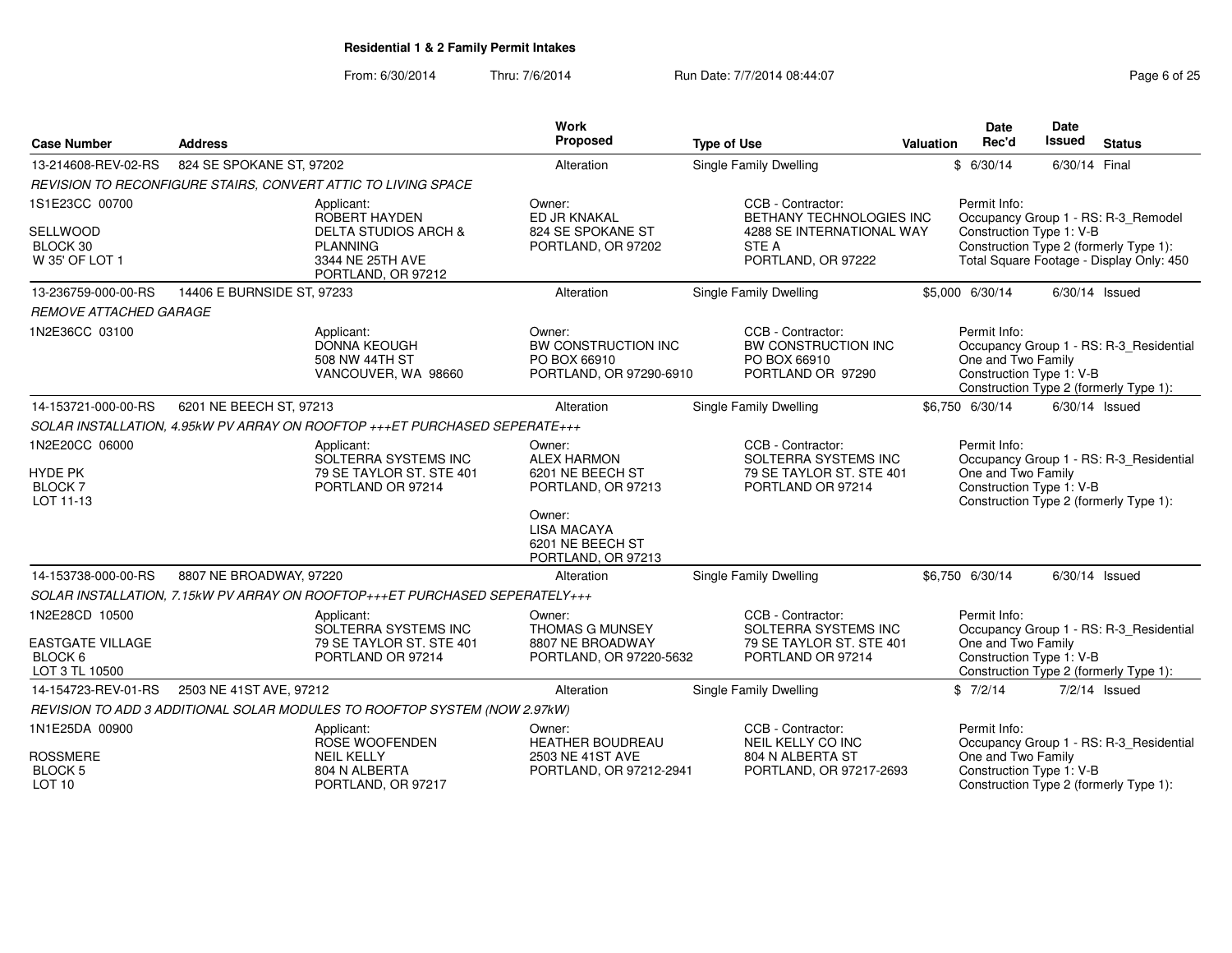From: 6/30/2014Thru: 7/6/2014 **Run Date: 7/7/2014 08:44:07** Page 7 of 25

| <b>Case Number</b>                                          | <b>Address</b>             |                                                                                                                                                             | Work<br><b>Proposed</b>                                                                                              | <b>Type of Use</b> |                                                                                     | <b>Valuation</b> | Date<br>Rec'd                                  | Date<br>Issued | <b>Status</b>                                                                      |
|-------------------------------------------------------------|----------------------------|-------------------------------------------------------------------------------------------------------------------------------------------------------------|----------------------------------------------------------------------------------------------------------------------|--------------------|-------------------------------------------------------------------------------------|------------------|------------------------------------------------|----------------|------------------------------------------------------------------------------------|
| 14-170352-REV-01-RS                                         | 7312 SE 34TH AVE, 97202    |                                                                                                                                                             | Alteration                                                                                                           |                    | Single Family Dwelling                                                              |                  | \$7/2/14                                       |                | $7/2/14$ Issued                                                                    |
|                                                             |                            | REVISION TO REMOVE PART OF FLOOR JOIST AND INSTALL BEAM TO INCREASE HEAD HEIGHT AT BOTTOM OF STAIRS                                                         |                                                                                                                      |                    |                                                                                     |                  |                                                |                |                                                                                    |
| 1S1E24AC 12400                                              |                            | Applicant:<br><b>EDWARD PAGET</b>                                                                                                                           | Owner:<br><b>MICHAEL R DERWEY</b>                                                                                    |                    | CCB - Contractor:<br><b>BRADLEY SCOTT MATTHIS</b>                                   |                  | Permit Info:                                   |                | Occupancy Group 1 - RS: R-3_Residential                                            |
| EASTMORELAND<br>BLOCK 64<br>LOT <sub>1</sub>                |                            | 8564 SE 58TH AVE<br>PORTLAND, OR 97206                                                                                                                      | PO BOX 2905<br>CLACKAMAS, OR 97015                                                                                   |                    | <b>MATTHIS PLUMBING</b><br>1901 S. WYNTON DR<br>OREGON CITY OR 97045                |                  | One and Two Family<br>Construction Type 1: V-B |                | Construction Type 2 (formerly Type 1):                                             |
|                                                             |                            |                                                                                                                                                             |                                                                                                                      |                    | CCB - Contractor:<br><b>EDWARD PAGET</b><br>8564 SE 58TH AVE<br>PORTLAND, OR 97206  |                  |                                                |                |                                                                                    |
| 14-170432-000-00-RS                                         | 6708 N ATLANTIC AVE, 97217 |                                                                                                                                                             | Alteration                                                                                                           |                    | <b>Single Family Dwelling</b>                                                       |                  | \$6,750 6/30/14                                | 6/30/14 Final  |                                                                                    |
|                                                             |                            | SOLAR ROOFTOP SYSTEM - PERSCRIPTIVE 4.675 KW - SEE 14-162380-ET                                                                                             |                                                                                                                      |                    |                                                                                     |                  |                                                |                |                                                                                    |
| 1N1E16BD 08700                                              |                            | Applicant:<br>SAMANTHA PARSONS                                                                                                                              | Owner:<br><b>JAMES T JR CRUTCHER</b>                                                                                 |                    | CCB - Contractor:<br>SOLTERRA SYSTEMS INC                                           |                  | Permit Info:                                   |                | Occupancy Group 1 - RS: R-3_Residential                                            |
| BURRAGE TR<br>BLOCK 13<br><b>LOT 21</b><br>LOT 22 EXC N 25' |                            | SOLTERRA SYSTEMS<br>79 SE TAYLOR ST #401<br>PORTLAND, OR 97214                                                                                              | 6708 N ATLANTIC AVE<br>PORTLAND, OR 97217                                                                            |                    | 79 SE TAYLOR ST. STE 401<br>PORTLAND OR 97214                                       |                  | One and Two Family<br>Construction Type 1: V-B |                | Construction Type 2 (formerly Type 1):                                             |
| 14-171230-000-00-RS                                         | 8434 SE 36TH AVE, 97222    |                                                                                                                                                             | Alteration                                                                                                           |                    | Single Family Dwelling                                                              |                  | \$5,000 7/3/14                                 |                | 7/3/14 Issued                                                                      |
|                                                             |                            | INTERIOR ONLY-CONVERT ATTIC SPACE TO LIVING SPACE. (PLUMBING, ELEC, HVAC TO BE PULLED SEPERATLY)                                                            |                                                                                                                      |                    |                                                                                     |                  |                                                |                |                                                                                    |
| 1S1E24DC 04500                                              |                            | Applicant:<br>RAMONA L JOHNSON                                                                                                                              | Owner:<br>RAMONA L JOHNSON                                                                                           |                    |                                                                                     |                  | Permit Info:                                   |                | Occupancy Group 1 - RS: R-3_Residential                                            |
| SECTION 24 1S 1E<br>TL 4500 0.14 ACRES                      |                            | 8434 SE 36TH AVE<br>PORTLAND, OR 97222                                                                                                                      | 8434 SE 36TH AVE<br>PORTLAND, OR 97222                                                                               |                    |                                                                                     |                  | One and Two Family<br>Construction Type 1: V-B |                | Construction Type 2 (formerly Type 1):                                             |
| 14-172778-000-00-RS                                         | 7037 N WABASH AVE, 97217   |                                                                                                                                                             | Alteration                                                                                                           |                    | <b>Single Family Dwelling</b>                                                       |                  | \$1,500 6/30/14                                |                | $6/30/14$ Issued                                                                   |
|                                                             |                            | REPLACE DAMAGED BEAM IN BASEMENT WITH GLULAM BEAM, 2 NEW FOOTINGS AND POSTS                                                                                 |                                                                                                                      |                    |                                                                                     |                  |                                                |                |                                                                                    |
| 1N1E17AA 02000                                              |                            | Applicant:<br><b>CAMERON DUTZ</b>                                                                                                                           | Owner:<br><b>JASON M CHAMBERS</b>                                                                                    |                    | CCB - Contractor:<br><b>BUILDWORKS GROUP INC</b>                                    |                  | Permit Info:                                   |                | Occupancy Group 1 - RS: R-3_Remodel                                                |
| MOCK CREST<br>BLOCK 100<br><b>LOT 21</b>                    |                            | 12365 SW MARION<br><b>TIGARD, OR 97223</b>                                                                                                                  | 7037 N WABASH AVE<br>PORTLAND, OR 97217-5137                                                                         |                    | 1003 MARYLHURST DRIVE<br>WEST LINN, OR 97068                                        |                  | Construction Type 1: V-B                       |                | Construction Type 2 (formerly Type 1):                                             |
| 14-173396-000-00-RS                                         | 2509 NE 18TH AVE, 97212    |                                                                                                                                                             | Alteration                                                                                                           |                    | <b>Single Family Dwelling</b>                                                       | \$16,174 7/1/14  |                                                |                | $7/1/14$ Issued                                                                    |
|                                                             |                            | INTERIOR REMODEL TO THE BASEMENT ONLY; REMOVE WALL IN BEDROOM AND EXPAND BEDROOM TO CREATE SITTING AREA; NEW WALLS FOR WALK IN CLOSET AND STORAGE ROOM, NEV |                                                                                                                      |                    |                                                                                     |                  |                                                |                |                                                                                    |
| 1N1E26DB 00600                                              |                            | Applicant:<br><b>KEITH JASMANN</b>                                                                                                                          | Owner:<br><b>MARK D REPLOEG</b>                                                                                      |                    | CCB - Contractor:<br><b>KEITH JASMANN</b>                                           |                  | Permit Info:                                   |                | Occupancy Group 1 - RS: R-3_Remodel                                                |
| irvington<br>BLOCK 47<br>LOT 9&10<br>E 25' OF LOT 11&12     |                            | <b>JASMANN GROUP NORTH WEST</b><br><b>LLC</b><br>3804 SW PASADENA ST<br>PORTLAND, OR 97219                                                                  | 1599 NW BONNEY DR<br>CORVALLIS, OR 97330<br>Owner:<br>ANGELA K C REPLOEG<br>1599 NW BONNEY DR<br>CORVALLIS, OR 97330 |                    | <b>JASMANN GROUP NORTH WEST</b><br>LLC<br>3804 SW PASADENA ST<br>PORTLAND, OR 97219 |                  | Construction Type 1: V-B                       |                | Construction Type 2 (formerly Type 1):<br>Total Square Footage - Display Only: 440 |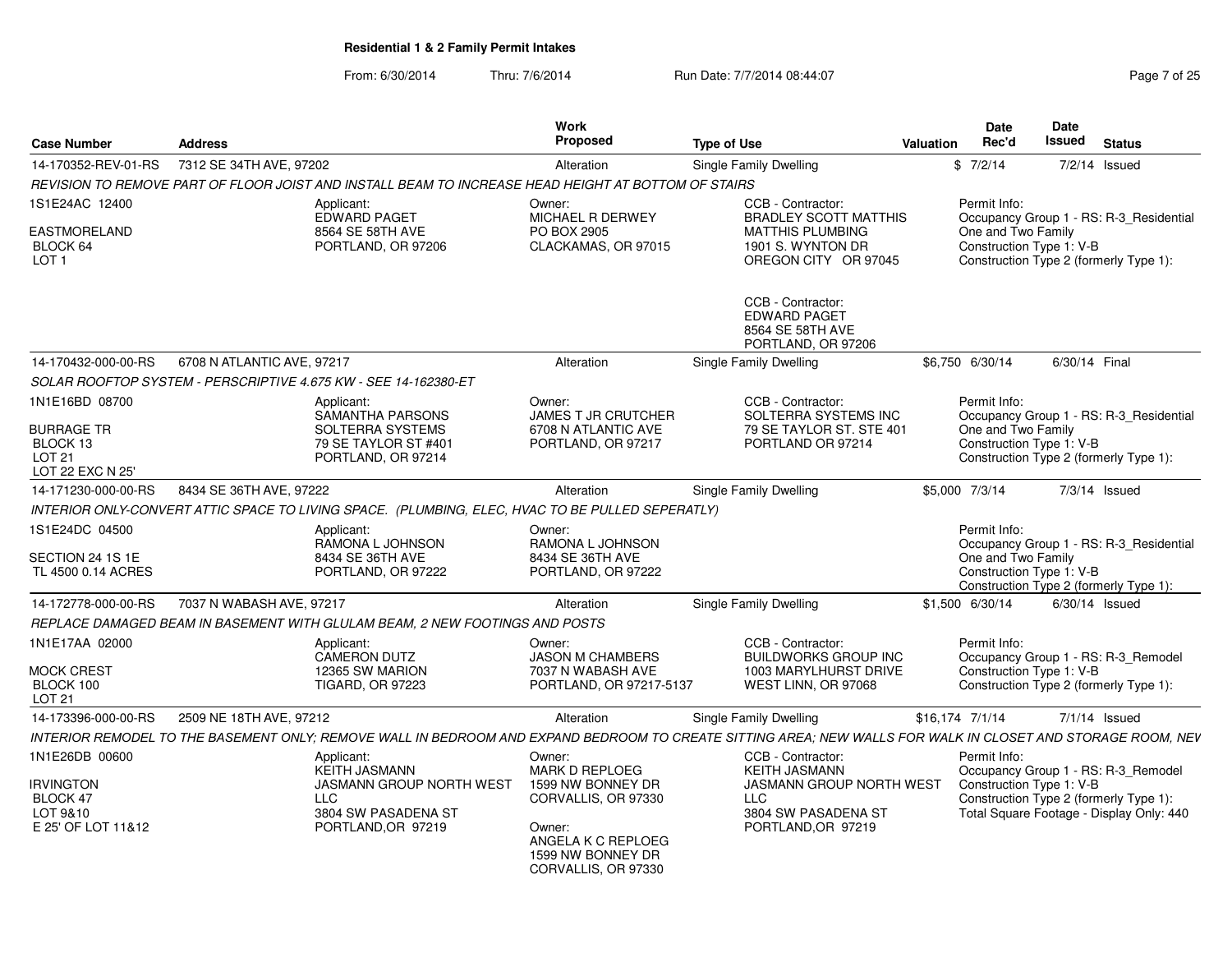From: 6/30/2014

Thru: 7/6/2014 Run Date: 7/7/2014 08:44:07 Rege 8 of 25

|                                                              |                                                         |                                                                                                                                                            | Work<br>Proposed                                                      |                                                                |                 | <b>Date</b>                                                    | <b>Date</b> |                                                                                     |
|--------------------------------------------------------------|---------------------------------------------------------|------------------------------------------------------------------------------------------------------------------------------------------------------------|-----------------------------------------------------------------------|----------------------------------------------------------------|-----------------|----------------------------------------------------------------|-------------|-------------------------------------------------------------------------------------|
| <b>Case Number</b>                                           | <b>Address</b>                                          |                                                                                                                                                            |                                                                       | <b>Type of Use</b>                                             | Valuation       | Rec'd                                                          | Issued      | <b>Status</b>                                                                       |
| 14-175727-000-00-RS                                          | 415 NE 80TH AVE, 97213                                  |                                                                                                                                                            | Alteration                                                            | Single Family Dwelling                                         | \$10,000 7/2/14 |                                                                |             | 7/2/14 Issued                                                                       |
|                                                              |                                                         | LEGALIZE CONVERSION OF BASEMENT TO HABITABLE SPACE TO INCLUDE BAR SINK, BATHROOM AND OPEN LIVING AREA. PLUMBING, HVAC, ELEC, TO BE PULLED SEPERATLY.       |                                                                       |                                                                |                 |                                                                |             |                                                                                     |
| 1N2E32DA 04900<br>MT TABOR VILLA ANX<br>BLOCK 14             |                                                         | Applicant:<br>Nizar Slim<br>P.O. BOX 6602<br>PORTLAND OR 97228                                                                                             | Owner:<br><b>PAK LEONG</b><br>PO BOX 2304<br>CLACKAMAS, OR 97015-2304 |                                                                |                 | Permit Info:<br>One and Two Family<br>Construction Type 1: V-B |             | Occupancy Group 1 - RS: R-3 Residential                                             |
| <b>LOT 21</b>                                                |                                                         |                                                                                                                                                            |                                                                       |                                                                |                 |                                                                |             | Construction Type 2 (formerly Type 1):                                              |
| 14-175781-000-00-RS                                          | 2420 SW NEVADA CT, 97219                                |                                                                                                                                                            | Alteration                                                            | Single Family Dwelling                                         |                 | \$39,958 6/30/14                                               |             | $6/30/14$ Issued                                                                    |
|                                                              |                                                         | CONVERT BASEMENT TO LIVING SPACE TO INCLUDE NEW FIXTURES IN EXISTING BATHROOM, BEDROOM AND DEN REMODEL EXISTING KITCHENADDITION OF 190 SF TO EXISTING DECK |                                                                       |                                                                |                 |                                                                |             |                                                                                     |
| 1S1E21BC 10700<br>SECTION 21 1S 1E                           |                                                         | Applicant:<br>SHEPARD BROTHERS<br>MANAGEMENT LLC                                                                                                           | Owner:<br>2023 N EMERSON ST<br>PORTLAND, OR                           | CCB - Contractor:<br><b>SHEPARD BROTHERS</b><br>MANAGEMENT LLC |                 | Permit Info:<br>Construction Type 1: V-B                       |             | Occupancy Group 1 - RS: R-3_Remodel                                                 |
| TL 10700 0.17 ACRES                                          |                                                         | 7200 SW BRIER<br>PORTLAND, OR 97219                                                                                                                        | 97217-3806<br>Owner:                                                  | 7200 SW BRIER<br>PORTLAND, OR 97219                            |                 |                                                                |             | Construction Type 2 (formerly Type 1):<br>Total Square Footage - Display Only: 1087 |
|                                                              |                                                         |                                                                                                                                                            | 2023 N EMERSON ST<br>PORTLAND, OR<br>97217-3806                       |                                                                |                 |                                                                |             |                                                                                     |
| 14-176487-000-00-RS                                          | 7153 N CONCORD AVE, 97217                               |                                                                                                                                                            | Alteration                                                            | Single Family Dwelling                                         | \$14,000 7/3/14 |                                                                |             | $7/3/14$ Issued                                                                     |
|                                                              | <b>NEW BATHROOM ON SECOND STORY IN OLD ATTIC SPACE:</b> |                                                                                                                                                            |                                                                       |                                                                |                 |                                                                |             |                                                                                     |
| 1N1E16AA 16800                                               |                                                         | Applicant:<br>JAMES WILLIAM HUNT                                                                                                                           | Owner:<br><b>DONALD L OLLILA</b>                                      | CCB - Contractor:<br>JAMES WILLIAM HUNT                        |                 | Permit Info:                                                   |             | Occupancy Group 1 - RS: R-3_Remodel                                                 |
| <b>MASTERS ADD</b><br>BLOCK <sub>3</sub><br>LOT <sub>1</sub> |                                                         | 1022 SE 45TH<br>PORTLAND, OR 97215                                                                                                                         | <b>PO BOX 543</b><br>SAN FRANCISCO, CA 94104-0543                     | 1022 SE 45TH<br>PORTLAND, OR 97215                             |                 | Construction Type 1: V-B                                       |             | Construction Type 2 (formerly Type 1):<br>Total Square Footage - Display Only: 73   |
| 14-176527-000-00-RS                                          | 1906 NE 91ST AVE, 97220                                 |                                                                                                                                                            | Alteration                                                            | <b>Single Family Dwelling</b>                                  |                 | \$3,500 6/30/14                                                |             | $6/30/14$ Issued                                                                    |
| CONVERTING PANTRY TO HALF BATHROOM                           |                                                         |                                                                                                                                                            |                                                                       |                                                                |                 |                                                                |             |                                                                                     |
| 1N2E28CD 01600                                               |                                                         | Applicant:<br>POLLY SHECKELS                                                                                                                               | Owner:<br>POLLY SHECKELS                                              |                                                                |                 | Permit Info:                                                   |             | Occupancy Group 1 - RS: R-3 Residential                                             |
| <b>EASTGATE VILLAGE</b><br>BLOCK 11<br>LOT <sub>5</sub>      |                                                         | 1906 NE 91ST AVE<br>PORTLAND, OR 97220                                                                                                                     | 1906 NE 91ST AVE<br>PORTLAND, OR 97220                                |                                                                |                 | One and Two Family<br>Construction Type 1: V-B                 |             | Construction Type 2 (formerly Type 1):                                              |
| 14-176784-000-00-RS                                          | 7730 SE MORRISON ST, 97215                              |                                                                                                                                                            | Alteration                                                            | Single Family Dwelling                                         |                 | \$1,200 6/30/14                                                |             | 6/30/14 Under Inspection                                                            |
|                                                              |                                                         | MAIN FLOOR REFRAME EXISTING BEDROOM WALL, 2ND FLOOR RELOCATE WALL TO ENLARGE MASTER BATHROOM, FRAME NEW WALL TO CREATE MASTER CLOSET                       |                                                                       |                                                                |                 |                                                                |             |                                                                                     |
| 1S2E05AA 17900                                               |                                                         | Applicant:<br>CHIC DESIGN INVESTMENTS LLC                                                                                                                  | Owner:<br>CHIC DESIGN INVESTMENTS LLC                                 | CCB - Contractor:<br>CHIC DESIGN INVESTMENTS LLC               |                 | Permit Info:                                                   |             | Occupancy Group 1 - RS: R-3_Residential                                             |
| <b>KINZEL PK</b><br>BLOCK 4<br>LOT <sub>1</sub>              |                                                         | 618 NE LAURELHURST PL<br>PORTLAND, OR 97232                                                                                                                | 618 NE LAURELHURST PL<br>PORTLAND, OR 97232                           | 618 NE LAURELHURST PL<br>PORTLAND, OR 97232                    |                 | One and Two Family<br>Construction Type 1: V-B                 |             | Construction Type 2 (formerly Type 1):                                              |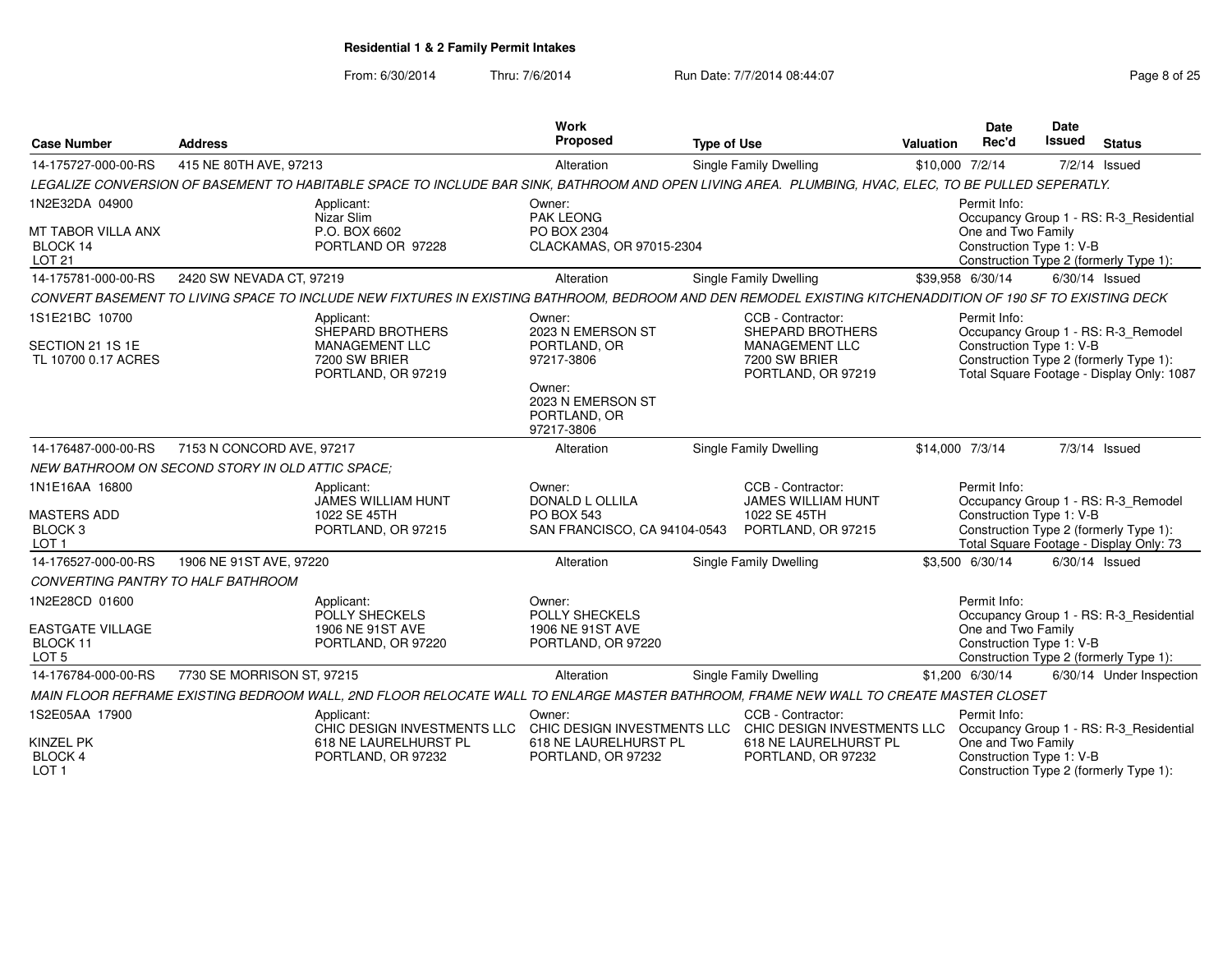|                                                                                 |                                                                       |                                                                                                                                                              | <b>Work</b>                                                                                                                                                     |                                                                                                                                |                  | <b>Date</b>                                                                 | Date          |                                                                                                                           |
|---------------------------------------------------------------------------------|-----------------------------------------------------------------------|--------------------------------------------------------------------------------------------------------------------------------------------------------------|-----------------------------------------------------------------------------------------------------------------------------------------------------------------|--------------------------------------------------------------------------------------------------------------------------------|------------------|-----------------------------------------------------------------------------|---------------|---------------------------------------------------------------------------------------------------------------------------|
| <b>Case Number</b>                                                              | <b>Address</b>                                                        |                                                                                                                                                              | Proposed                                                                                                                                                        | <b>Type of Use</b>                                                                                                             | <b>Valuation</b> | Rec'd                                                                       | <b>Issued</b> | <b>Status</b>                                                                                                             |
| 14-176814-000-00-RS                                                             | 5808 SW KRUSE RIDGE DR, 97035                                         |                                                                                                                                                              | Alteration                                                                                                                                                      | Single Family Dwelling                                                                                                         |                  | \$40,000 6/30/14                                                            |               | <b>Under Review</b>                                                                                                       |
| second floor remodel to add bathroom                                            |                                                                       |                                                                                                                                                              |                                                                                                                                                                 |                                                                                                                                |                  |                                                                             |               |                                                                                                                           |
| 1S1E31CD 05600<br>KRUSE RIDGE<br>BLOCK 4<br>LOT <sub>3</sub>                    |                                                                       | Applicant:<br><b>PAUL BISBY</b><br>TIM LEITNER CONSTRUCTION INC<br>1514 SE ROBERTS<br>GRESHAM OR 97080                                                       | Owner:<br><b>ERIK C OFFERDAL</b><br>5808 SW KRUSE RIDGE DR<br>PORTLAND, OR 97219<br>Owner:<br><b>SUSAN F OFFERDAL</b><br>5808 SW KRUSE RIDGE DR                 | CCB - Contractor:<br><b>PAUL BISBY</b><br>TIM LEITNER CONSTRUCTION INC<br>1514 SE ROBERTS<br>GRESHAM OR 97080                  |                  | Permit Info:<br>One and Two Family<br>Construction Type 1: V-B              |               | Occupancy Group 1 - RS: R-3 Residential<br>Construction Type 2 (formerly Type 1):                                         |
| 14-176833-000-00-RS                                                             | 4115 SW IOWA ST, 97221                                                |                                                                                                                                                              | PORTLAND, OR 97219<br>Alteration                                                                                                                                | Single Family Dwelling                                                                                                         |                  | \$40,000 6/30/14                                                            |               | $7/1/14$ Issued                                                                                                           |
|                                                                                 | Basement remodel. improve accessibility, remodel mathroom and laundry |                                                                                                                                                              |                                                                                                                                                                 |                                                                                                                                |                  |                                                                             |               |                                                                                                                           |
| 1S1E17CB 10300<br>HARKER AC & PLAT 2<br><b>BLOCK G</b><br>LOT <sub>5</sub>      |                                                                       | Applicant:<br><b>JAMES KREIPE</b><br>SQUARE DEAL REMODELING CO<br><b>INC</b><br>8603 SE STARK AVE<br>PORTLAND, OR 97216                                      | Owner:<br><b>STANLEY T SAKUMA</b><br>4115 SW IOWA ST<br>PORTLAND, OR 97221-3464<br>Owner:<br><b>GAIL Y SAKUMA</b><br>4115 SW IOWA ST<br>PORTLAND, OR 97221-3464 | CCB - Contractor:<br><b>JAMES KREIPE</b><br>SQUARE DEAL REMODELING CO<br><b>INC</b><br>8603 SE STARK AVE<br>PORTLAND, OR 97216 |                  | Permit Info:<br>One and Two Family<br>Construction Type 1: V-B              |               | Occupancy Group 1 - RS: R-3 Residential<br>Construction Type 2 (formerly Type 1):                                         |
| 14-176862-000-00-RS                                                             | 0344 SW NEBRASKA ST, 97201                                            |                                                                                                                                                              | Alteration                                                                                                                                                      | Single Family Dwelling                                                                                                         |                  | \$25,000 6/30/14                                                            |               | $6/30/14$ Issued                                                                                                          |
|                                                                                 |                                                                       | CONVERT ATTACHED 1 CAR GARAGE TO LIVING SPACE; CONVERTED SPACE TO BE USED AS LIVING ROOM; NEW WALL IN KITCHEN ROOM, NEW WALL BETWEEN 2ND BEDROOM AND BATHRO( |                                                                                                                                                                 |                                                                                                                                |                  |                                                                             |               |                                                                                                                           |
| 1S1E15CD 09600<br>SOUTHERN PORTLAND<br>BLOCK <sub>22</sub><br>LOT <sub>19</sub> |                                                                       | Applicant:<br>Heidi Beebe<br><b>Beebe Skidmore Architects</b><br>1500 SW 11th Ave., Apt. 2004<br>Portland, OR 97201                                          | Owner:<br>CAROL C ADAMS<br>3011 SW NOTTINGHAM DR<br>PORTLAND, OR 97201                                                                                          | CCB - Contractor:<br>KEN LAIS CONSTRUCTION INC<br>11800 S MULINO RD<br>CANBY, OR 97013                                         |                  | Permit Info:<br>Construction Type 1: V-B                                    |               | Occupancy Group 1 - RS: R-3 Remodel<br>Construction Type 2 (formerly Type 1):<br>Total Square Footage - Display Only: 285 |
| 14-176906-000-00-RS                                                             | 2333 SE 45TH AVE, 97215                                               |                                                                                                                                                              | Alteration                                                                                                                                                      | Single Family Dwelling                                                                                                         |                  | \$1,100 6/30/14                                                             |               | $6/30/14$ Issued                                                                                                          |
| <i><b>VOLUNTARY SEISMIC STRENGTHENING</b></i>                                   |                                                                       |                                                                                                                                                              |                                                                                                                                                                 |                                                                                                                                |                  |                                                                             |               |                                                                                                                           |
| 1S2E06CC 13800<br>DIVISION ST ADD<br>BLOCK 2<br>LOT <sub>6</sub>                |                                                                       | Applicant:<br>RICHARD B BLACK<br>2333 SE 45TH AVE<br>PORTLAND, OR 97215-3729                                                                                 | Owner:<br>RICHARD B BLACK<br>2333 SE 45TH AVE<br>PORTLAND, OR 97215-3729<br>Owner:                                                                              |                                                                                                                                |                  | Permit Info:<br>One and Two Family<br>Construction Type 1: V-B              |               | Occupancy Group 1 - RS: R-3 Residential<br>Construction Type 2 (formerly Type 1):                                         |
|                                                                                 |                                                                       |                                                                                                                                                              | TAMMY L CARPENTER-BLACK<br>2333 SE 45TH AVE<br>PORTLAND, OR 97215-3729                                                                                          |                                                                                                                                |                  |                                                                             |               |                                                                                                                           |
| 14-176917-000-00-RS                                                             | 3538 NE 8TH AVE - Unit B, 97212                                       |                                                                                                                                                              | Alteration                                                                                                                                                      | Single Family Dwelling                                                                                                         |                  | \$19,409 6/30/14                                                            |               | $6/30/14$ Issued                                                                                                          |
|                                                                                 |                                                                       | CONVERT BASEMENT TO ACCESSORY DWELLING UNIT; ADU TO INCLUDE; KITCHEN, BATHROOM, AND BEDROOM; NEW STAIR WELL AND NEW EGRESS WINDOW                            |                                                                                                                                                                 |                                                                                                                                |                  |                                                                             |               |                                                                                                                           |
| 1N1E23CC 19400                                                                  |                                                                       | Applicant:<br><b>TODD SPECK</b><br>MT VIEW CONTRACTING<br>13350 SE BLUFF RD<br>SANDY, OR 97055                                                               | Owner:<br>ADRIAN A COOK<br>1155 NW EVERETT ST #405<br>PORTLAND, OR 97209-3372                                                                                   | CCB - Contractor:<br><b>TODD SPECK</b><br>MT VIEW CONTRACTING<br>13350 SE BLUFF RD<br>SANDY, OR 97055                          |                  | Permit Info:<br>Construction Type 1: V-B<br>Number of New Dwelling Units: 1 |               | Occupancy Group 1 - RS: R-3 Remodel<br>Construction Type 2 (formerly Type 1):<br>Total Square Footage - Display Only: 528 |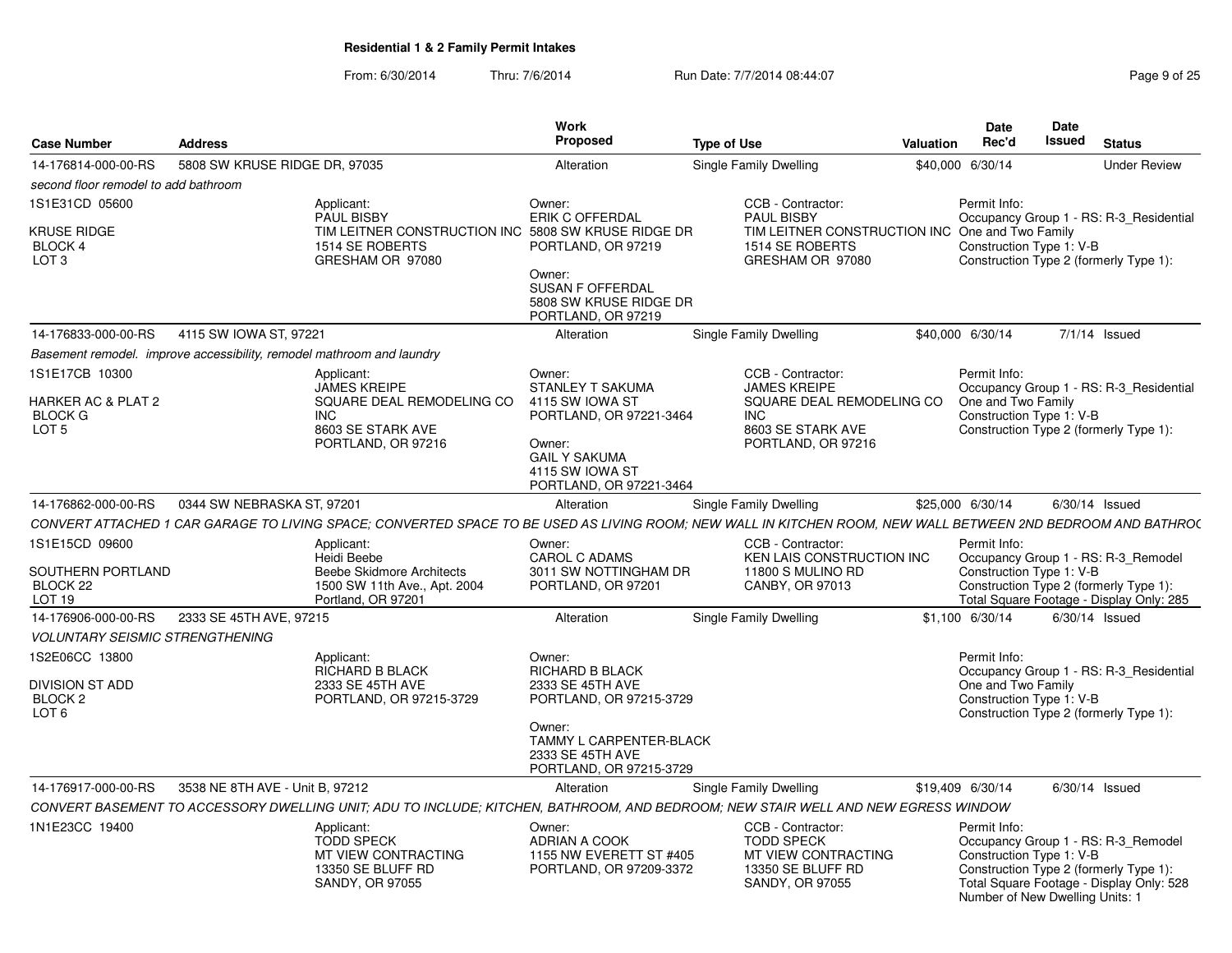|                                                                                             |                                  |                                                                                                                                                             |                                                                                                                           | Date<br><b>Date</b>                                                                                                |           |                                                                                                           |               |                                                                                                                            |  |  |  |  |
|---------------------------------------------------------------------------------------------|----------------------------------|-------------------------------------------------------------------------------------------------------------------------------------------------------------|---------------------------------------------------------------------------------------------------------------------------|--------------------------------------------------------------------------------------------------------------------|-----------|-----------------------------------------------------------------------------------------------------------|---------------|----------------------------------------------------------------------------------------------------------------------------|--|--|--|--|
| <b>Case Number</b>                                                                          | <b>Address</b>                   |                                                                                                                                                             | Proposed                                                                                                                  | <b>Type of Use</b>                                                                                                 | Valuation | Rec'd                                                                                                     | <b>Issued</b> | <b>Status</b>                                                                                                              |  |  |  |  |
| 14-177136-000-00-RS                                                                         | 1601 SE 37TH AVE - Unit A. 97214 |                                                                                                                                                             | Alteration                                                                                                                | Single Family Dwelling                                                                                             |           | \$5,657 6/30/14                                                                                           |               | Approved to Issue                                                                                                          |  |  |  |  |
| voluntary seismic upgrade                                                                   |                                  |                                                                                                                                                             |                                                                                                                           |                                                                                                                    |           |                                                                                                           |               |                                                                                                                            |  |  |  |  |
| 1S1E01DB 02100                                                                              |                                  | Applicant:<br><b>STEVE GEMMELL</b>                                                                                                                          | Owner:<br><b>VICTORIA BLAKE</b>                                                                                           | CCB - Contractor:<br><b>STEVE GEMMELL</b>                                                                          |           | Permit Info:                                                                                              |               | Occupancy Group 1 - RS: R-3 Residential                                                                                    |  |  |  |  |
| SECTION 01 1S 1E<br>TL 2100 0.10 ACRES                                                      |                                  | <b>GEMMELL CONSTRUCTION LLC</b><br>3817 N WILLIAMS<br>PORTLAND OR 97227                                                                                     | 1601 SE 37TH AVE<br>PORTLAND, OR 97214-5133<br>Owner:<br><b>ROBERT OFF</b><br>1601 SE 37TH AVE<br>PORTLAND, OR 97214-5133 | <b>GEMMELL CONSTRUCTION LLC</b><br>3817 N WILLIAMS<br>PORTLAND OR 97227                                            |           |                                                                                                           |               | One and Two Family<br>Construction Type 1: V-B<br>Construction Type 2 (formerly Type 1):                                   |  |  |  |  |
| 14-177301-000-00-RS                                                                         | 2149 NW HOYT ST, 97210           |                                                                                                                                                             | Alteration                                                                                                                | Single Family Dwelling                                                                                             |           | \$5,000 6/30/14                                                                                           |               | $6/30/14$ Issued                                                                                                           |  |  |  |  |
| REPAIR DRY ROT ON FRONT PORCH                                                               |                                  |                                                                                                                                                             |                                                                                                                           |                                                                                                                    |           |                                                                                                           |               |                                                                                                                            |  |  |  |  |
| 1N1E33BD 07900<br>KINGS 2ND ADD<br>BLOCK 11<br>W 1/2 OF LOT 9                               |                                  | Applicant:<br>MICHAEL E JANNIRO<br>2248 NW JOHNSON ST<br>PORTLAND, OR 97210-3229                                                                            | Owner:<br>MICHAEL E JANNIRO<br>2248 NW JOHNSON ST<br>PORTLAND, OR 97210-3229                                              |                                                                                                                    |           | Permit Info:<br>Occupancy Group 1 - RS: U_Decks,<br>Patios, Porches, Carports<br>Construction Type 1: V-B |               | Construction Type 2 (formerly Type 1):<br>Total Square Footage - Display Only: 200                                         |  |  |  |  |
| 14-177729-000-00-RS                                                                         | 7031 N WESTANNA AVE, 97203       |                                                                                                                                                             | Alteration                                                                                                                | Single Family Dwelling                                                                                             |           | \$19,500 7/2/14                                                                                           |               | $7/2/14$ Issued                                                                                                            |  |  |  |  |
|                                                                                             |                                  | FINISH BASEMENT AS LIVING SPACE FOR HOUSEHOLD, ADD NEW EGRESS WINDOWS/WELLS IN BEDROOMS, NEW CLOSET, NEW PARTITION WALLS TO CREATE NEW BATHROOM (4 BATHROON |                                                                                                                           |                                                                                                                    |           |                                                                                                           |               |                                                                                                                            |  |  |  |  |
| 1N1E07CA 13200<br>FORTUNE PL<br>BLOCK <sub>2</sub><br>LOT <sub>1</sub><br>SELY 13' OF LOT 2 |                                  | Applicant:<br><b>KIRBY GIBSON</b><br>NICK STEARNS, INC<br>210 NW 17TH AVE, SUITE 200<br>PORTLAND OR 97209                                                   | Owner:<br>NSI INVESTMENTS LLC<br>210 NW 17TH AVE #200<br>PORTLAND, OR 97209-2151                                          | CCB - Contractor:<br>RICHARD WHITEMAN<br>NSI INVESTMENTS LLC<br>PO BOX 68179<br>MILWAUKIE, OR 97268                |           | Permit Info:<br>Construction Type 1: V-B                                                                  |               | Occupancy Group 1 - RS: R-3_Remodel<br>Construction Type 2 (formerly Type 1):<br>Total Square Footage - Display Only: 1400 |  |  |  |  |
| 14-177746-000-00-RS                                                                         | 2845 SW UPPER DR, 97201          |                                                                                                                                                             | Alteration                                                                                                                | Single Family Dwelling                                                                                             |           | \$41,076 7/1/14                                                                                           |               | <b>Under Review</b>                                                                                                        |  |  |  |  |
| Master Bathroom Remodel                                                                     |                                  |                                                                                                                                                             |                                                                                                                           |                                                                                                                    |           |                                                                                                           |               |                                                                                                                            |  |  |  |  |
| 1S1E05DD 05400<br>SMITHS ADD TO P<br><b>BLOCK B</b><br>LOT 4 TL 5400                        |                                  | Applicant:<br>HAMMER AND HAND INC<br>1020 SE HARRISON<br>PORTLAND, OR 97214                                                                                 | Owner:<br>PATRICK G BOYLSTON<br>2845 SW UPPER DR<br>PORTLAND, OR 97201-1765                                               | CCB - Contractor:<br>HAMMER AND HAND INC<br>1020 SE HARRISON<br>PORTLAND, OR 97214                                 |           | Permit Info:<br>One and Two Family<br>Construction Type 1: V-B                                            |               | Occupancy Group 1 - RS: R-3_Residential<br>Construction Type 2 (formerly Type 1):                                          |  |  |  |  |
|                                                                                             |                                  |                                                                                                                                                             | Owner:<br>ELIZABETH B BOYLSTON<br>2845 SW UPPER DR<br>PORTLAND, OR 97201-1765                                             |                                                                                                                    |           |                                                                                                           |               |                                                                                                                            |  |  |  |  |
| 14-177787-000-00-RS                                                                         | 6524 SE 36TH AVE, 97202          |                                                                                                                                                             | Alteration                                                                                                                | Single Family Dwelling                                                                                             |           | \$70,000 7/1/14                                                                                           |               | $7/1/14$ Issued                                                                                                            |  |  |  |  |
|                                                                                             |                                  | BASEMENT CONVERSION FOR NEW BEDROOM, NEW BATHROOM LAUNDRY ROOM; KITCHEN REMODEL ON MAIN FLOOR **TRADE PERMITS TO BE OBTAINED SEPARATELY**                   |                                                                                                                           |                                                                                                                    |           |                                                                                                           |               |                                                                                                                            |  |  |  |  |
| 1S1E24AB 01300<br>EASTMORELAND<br>BLOCK 80<br>LOT <sub>6</sub>                              |                                  | Applicant:<br><b>CHARLIE BROWN</b><br>PRESTIGE DESIGN AND<br><b>GENERAL CONTRACTING</b><br>12302 NE MARX ST<br>PORTLAND, OR 97230                           | Owner:<br><b>KYLE W BURCHARD</b><br>6524 SE 36TH AVE<br>PORTLAND, OR 97202-8226<br>Owner:<br><b>JENNIFER A BURCHARD</b>   | CCB - Contractor:<br>PRESTIGE DESIGN & GENERAL<br>CONTRACTING INC<br><b>12302 NE MARX ST</b><br>PORTLAND, OR 97230 |           | Permit Info:<br>Construction Type 1: V-B                                                                  |               | Occupancy Group 1 - RS: R-3 Remodel<br>Construction Type 2 (formerly Type 1):<br>Total Square Footage - Display Only: 1020 |  |  |  |  |
|                                                                                             |                                  |                                                                                                                                                             | 6524 SE 36TH AVE<br>PORTLAND, OR 97202-8226                                                                               |                                                                                                                    |           |                                                                                                           |               |                                                                                                                            |  |  |  |  |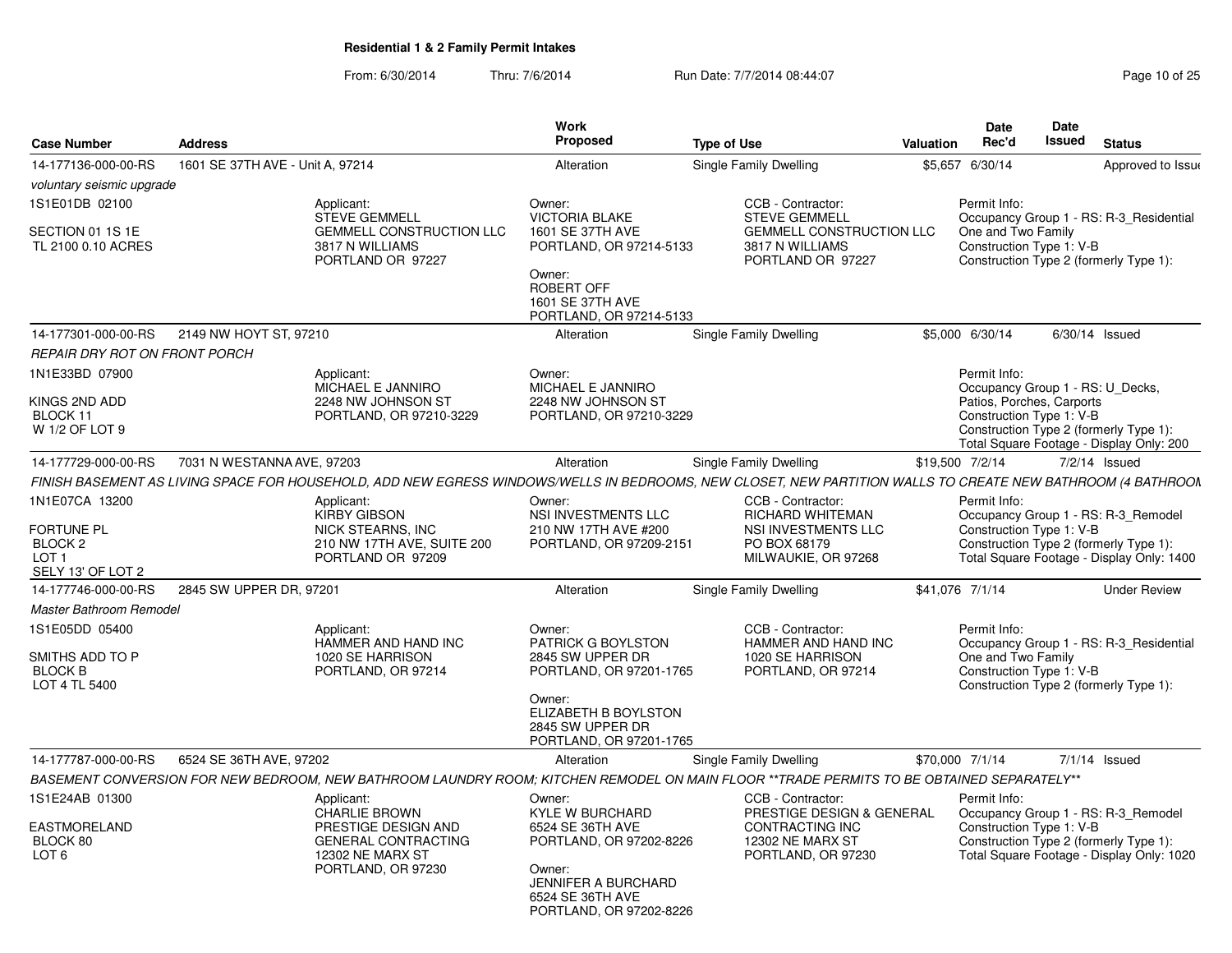From: 6/30/2014Thru: 7/6/2014 **Run Date: 7/7/2014 08:44:07** Page 11 of 25

| Case Number                                                                             | <b>Address</b>                    |                                                                                                                                 | <b>Work</b><br>Proposed                                                                                                                                                       | <b>Type of Use</b> |                                                                                                                                        | Valuation | Date<br>Rec'd                                                  | Date<br><b>Issued</b> | <b>Status</b>                                                                     |
|-----------------------------------------------------------------------------------------|-----------------------------------|---------------------------------------------------------------------------------------------------------------------------------|-------------------------------------------------------------------------------------------------------------------------------------------------------------------------------|--------------------|----------------------------------------------------------------------------------------------------------------------------------------|-----------|----------------------------------------------------------------|-----------------------|-----------------------------------------------------------------------------------|
| 14-177804-000-00-RS                                                                     | 3718 SE 162ND AVE, 97236          |                                                                                                                                 | Alteration                                                                                                                                                                    |                    | Single Family Dwelling                                                                                                                 |           | \$10,000 7/3/14                                                |                       | $7/3/14$ Issued                                                                   |
|                                                                                         |                                   | REMOVE BEDROOM FROM GARAGE. RETAIN AREA AS GARAGE. rEMOVE INTERIOR PARTITIONS AND DOOR                                          |                                                                                                                                                                               |                    |                                                                                                                                        |           |                                                                |                       |                                                                                   |
| 1S3E07CB 12300<br><b>EASTMONT</b><br><b>LOT 58</b>                                      |                                   | Applicant:<br>TUAN ANH PHAN<br>3718 SE 162ND AVE<br>PORTLAND, OR 97236                                                          | Owner:<br>TUAN ANH PHAN<br>3718 SE 162ND AVE<br>PORTLAND, OR 97236                                                                                                            |                    |                                                                                                                                        |           | Permit Info:<br>Construction Type 1: V-B                       |                       | Occupancy Group 1 - RS: R-3_Remodel<br>Construction Type 2 (formerly Type 1):     |
| 14-178159-000-00-RS                                                                     | 156 SE CESAR E CHAVEZ BLVD, 97214 |                                                                                                                                 | Alteration                                                                                                                                                                    |                    | Single Family Dwelling                                                                                                                 |           | \$70,000 7/2/14                                                |                       | 7/2/14 Issued                                                                     |
|                                                                                         |                                   | KITCHEN REMODEL, OPEN UP WALL FOR NEW ISLAND, ADD BEAM ABOVE                                                                    |                                                                                                                                                                               |                    |                                                                                                                                        |           |                                                                |                       |                                                                                   |
| 1N1E36DD 03900<br>LAURELHURST<br>BLOCK 103<br>W 1/2 OF LOT 27<br>LOT <sub>28</sub>      |                                   | Applicant:<br><b>CREEKSTONE DESIGNS LLC</b><br>12375 MT JEFFERSON TER #4H<br>LAKE OSWEGO OR 97035                               | Owner:<br><b>MITCHELL C BAKER</b><br>156 SE CESAR E CHAVEZ BLVD<br>PORTLAND, OR 97214<br>Owner:<br><b>BRANDY A T CODY</b><br>156 SE CESAR E CHAVEZ BLVD<br>PORTLAND, OR 97214 |                    | CCB - Contractor:<br><b>CREEKSTONE DESIGNS LLC</b><br>12375 MT JEFFERSON TER #4H<br>LAKE OSWEGO OR 97035                               |           | Permit Info:<br>One and Two Family<br>Construction Type 1: V-B |                       | Occupancy Group 1 - RS: R-3 Residential<br>Construction Type 2 (formerly Type 1): |
| 14-178168-000-00-RS                                                                     | 6845 SW BURLINGAME AVE, 97219     |                                                                                                                                 | Alteration                                                                                                                                                                    |                    | <b>Single Family Dwelling</b>                                                                                                          |           | \$45,000 7/2/14                                                |                       | 7/2/14 Issued                                                                     |
|                                                                                         |                                   | REMOVE BEDROOM WALL TO CREATE LARGE MASTER BATHROOM, RECONFIGURE BATHROOM, REPLACE MASTER BEDROOM WINDOW TO MEET EGRESS         |                                                                                                                                                                               |                    |                                                                                                                                        |           |                                                                |                       |                                                                                   |
| 1S1E21AB 02900<br><b>BURLINGAME</b><br>BLOCK 32<br>LOT <sub>18</sub><br>N 30' OF LOT 19 |                                   | Applicant:<br>CREEKSTONE DESIGNS LLC<br>12375 MT JEFFERSON TER #4H<br>LAKE OSWEGO OR 97035                                      | Owner:<br>LEE S AUERBACH<br>6845 SW BURLINGAME AVE<br>PORTLAND, OR 97219<br>Owner:                                                                                            |                    | CCB - Contractor:<br>CREEKSTONE DESIGNS LLC<br>12375 MT JEFFERSON TER #4H<br>LAKE OSWEGO OR 97035                                      |           | Permit Info:<br>Construction Type 1: V-B                       |                       | Occupancy Group 1 - RS: R-3 Remodel<br>Construction Type 2 (formerly Type 1):     |
|                                                                                         |                                   |                                                                                                                                 | STEPHANIE L AUERBACH<br>6845 SW BURLINGAME AVE<br>PORTLAND, OR 97219                                                                                                          |                    |                                                                                                                                        |           |                                                                |                       |                                                                                   |
| 14-178181-000-00-RS                                                                     | 27 NE THOMPSON ST, 97212          |                                                                                                                                 | Alteration                                                                                                                                                                    |                    | <b>Single Family Dwelling</b>                                                                                                          |           | \$70,000 7/2/14                                                |                       | 7/2/14 Issued                                                                     |
|                                                                                         |                                   | REINFORCE EXISTING BRICK FOUNDATION PER ENGINEERING, REMOVE EXISTING ABANDONED MASONRY MECHANICAL CHIMNEY.                      |                                                                                                                                                                               |                    |                                                                                                                                        |           |                                                                |                       |                                                                                   |
| 1N1E27DA 13901<br>PARTITION PLAT 1994-17<br>LOT 1                                       |                                   | Applicant:<br><b>NEIL COOPER</b><br>SILVER FERN CARPENTRY &<br><b>REMODELING LLC</b><br>1824 SW MARKET ST<br>PORTLAND, OR 97201 | Owner:<br>EDWARD J MURPHY<br>27 NE THOMPSON ST<br>PORTLAND, OR 97212-3741<br>Owner:<br><b>CATHERINE M MURPHY</b><br>27 NE THOMPSON ST<br>PORTLAND, OR 97212-3741              |                    | CCB - Contractor:<br><b>NEIL COOPER</b><br>SILVER FERN CARPENTRY &<br><b>REMODELING LLC</b><br>1824 SW MARKET ST<br>PORTLAND, OR 97201 |           | Permit Info:<br>One and Two Family<br>Construction Type 1: V-B |                       | Occupancy Group 1 - RS: R-3_Residential<br>Construction Type 2 (formerly Type 1): |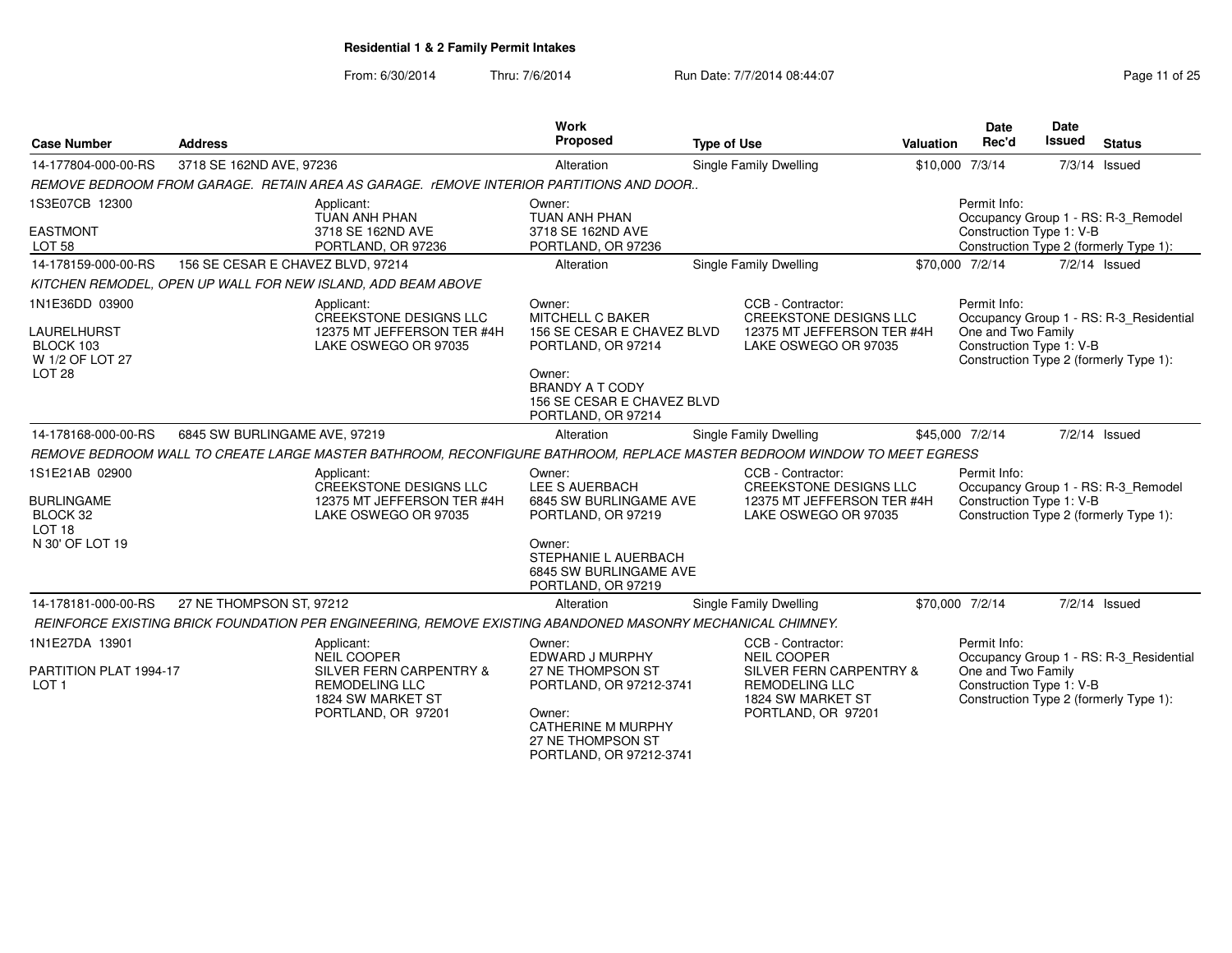From: 6/30/2014Thru: 7/6/2014 **Run Date: 7/7/2014 08:44:07** Page 12 of 25

| <b>Case Number</b>                                      | <b>Address</b>                                                                                                                                              | Work<br><b>Proposed</b>                                                                  | <b>Type of Use</b>                                                                              | <b>Valuation</b> | Date<br>Rec'd                                                               | Date<br>Issued | <b>Status</b>                                                                                                             |
|---------------------------------------------------------|-------------------------------------------------------------------------------------------------------------------------------------------------------------|------------------------------------------------------------------------------------------|-------------------------------------------------------------------------------------------------|------------------|-----------------------------------------------------------------------------|----------------|---------------------------------------------------------------------------------------------------------------------------|
| 14-178251-000-00-RS                                     | 2844 SE 119TH AVE, 97266                                                                                                                                    | Alteration                                                                               | Single Family Dwelling                                                                          | \$2,500 7/3/14   |                                                                             |                | 7/3/14 Issued                                                                                                             |
|                                                         | SOLAR INSTALATION. 2.25kW PV SYSTEM ON ROOFTOP OF HOUSE - NON PRESCRIPTIVE                                                                                  |                                                                                          |                                                                                                 |                  |                                                                             |                |                                                                                                                           |
| 1S2E10AA 04700                                          | Applicant:<br><b>KATIE MARTIN</b>                                                                                                                           | Owner:<br><b>RONALD R ROMKEE</b>                                                         | CCB - Contractor:<br>NEIL KELLY CO INC                                                          |                  | Permit Info:                                                                |                | Occupancy Group 1 - RS: R-3_Remodel                                                                                       |
| SECTION 10 1S 2E<br>TL 4700 0.29 ACRES                  | <b>NEIL KELLY COMPANY</b><br>804 N ALBERTA ST<br>PORTLAND, OR 97217                                                                                         | 2844 SE 119TH AVE<br>PORTLAND, OR 97266                                                  | 804 N ALBERTA ST<br>PORTLAND, OR 97217-2693                                                     |                  | Construction Type 1: V-B                                                    |                | Construction Type 2 (formerly Type 1):                                                                                    |
|                                                         |                                                                                                                                                             | Owner:<br><b>SHARON A ROMKEE</b><br>2844 SE 119TH AVE<br>PORTLAND, OR 97266              |                                                                                                 |                  |                                                                             |                |                                                                                                                           |
| 14-178517-000-00-RS                                     | 6906 SE BOISE ST, 97206                                                                                                                                     | Alteration                                                                               | <b>Single Family Dwelling</b>                                                                   | \$15,660 7/2/14  |                                                                             |                | $7/2/14$ Issued                                                                                                           |
|                                                         | CONVERT BASEMENT TO LIVING SPACE FOR BEDROOM AND FAMILY ROOM, FRAME IN NEW CLOSET AND EGRESS WINDOW, ADD NEW WINDOW AT FAMILY ROOM, FRAME IN NEW BATHROOM ( |                                                                                          |                                                                                                 |                  |                                                                             |                |                                                                                                                           |
| 1S2E08CD 18200<br><b>KERN PK</b>                        | Applicant:<br><b>MARY SIMSARIAN</b><br>6906 SE BOISE ST                                                                                                     | Owner:<br>MARK R CLAWSON<br>6906 SE BOISE ST                                             |                                                                                                 |                  | Permit Info:<br>Construction Type 1: V-B                                    |                | Occupancy Group 1 - RS: R-3_Remodel                                                                                       |
| BLOCK 8<br>LOT <sub>31</sub>                            | PORTLAND, OR 97206                                                                                                                                          | PORTLAND, OR 97206                                                                       |                                                                                                 |                  |                                                                             |                | Construction Type 2 (formerly Type 1):<br>Total Square Footage - Display Only: 426                                        |
| LOT 32 EXC E 5'                                         |                                                                                                                                                             | Owner:<br><b>MARY SIMSARIAN</b><br>6906 SE BOISE ST<br>PORTLAND, OR 97206                |                                                                                                 |                  |                                                                             |                |                                                                                                                           |
|                                                         |                                                                                                                                                             | Owner:<br><b>FRANCES E CLAWSON</b><br>6906 SE BOISE ST<br>PORTLAND, OR 97206             |                                                                                                 |                  |                                                                             |                |                                                                                                                           |
| 14-178950-000-00-RS                                     | 1337 SE 15TH AVE - Unit B, 97214                                                                                                                            | Alteration                                                                               | Single Family Dwelling                                                                          | \$6,000 7/3/14   |                                                                             |                | $7/3/14$ Issued                                                                                                           |
|                                                         | CONVERT PORTION OF BASEMENT TO ACCESSORY DWELLING UNIT, ADD FIREWALL AROUND STAIRS, NEW WALL TO SEPARATE MECHANICAL/STORAGE AREA FROM BASEMENT AREA FOR PR  |                                                                                          |                                                                                                 |                  |                                                                             |                |                                                                                                                           |
| 1S1E02AC 12500                                          | Applicant:<br>KINA L VOELZ<br>1337 SE 15TH AVE<br>PORTLAND, OR 97214-3704                                                                                   | Owner:<br><b>KINA L VOELZ</b><br>1337 SE 15TH AVE<br>PORTLAND, OR 97214-3704             |                                                                                                 |                  | Permit Info:<br>Construction Type 1: V-B<br>Number of New Dwelling Units: 1 |                | Occupancy Group 1 - RS: R-3 Remodel<br>Construction Type 2 (formerly Type 1):<br>Total Square Footage - Display Only: 170 |
| 14-178968-000-00-RS                                     | 10738 NW OLD CORNELIUS PASS RD, 97231                                                                                                                       | Alteration                                                                               | Single Family Dwelling                                                                          | \$6,750 7/3/14   |                                                                             |                | $7/3/14$ Issued                                                                                                           |
|                                                         | PERSCRIPTIVE SOLAR INSTALLATION OF PV ROOF MOUNTED SYSTEM, 7.5kW                                                                                            |                                                                                          |                                                                                                 |                  |                                                                             |                |                                                                                                                           |
| 1N1W06B 01900<br>SECTION 06 1N 1W<br>TL 1900 5.01 ACRES | Applicant:<br><b>DION WELLS</b><br>9150 SW PIONEER CT SUITE D<br>WILSONVILLE, OR 97070                                                                      | Owner:<br><b>GREGORY J PRUSYNSKI</b><br>10738 NW CORNELIUS PASS RD<br>PORTLAND, OR 97231 | CCB - Contractor:<br><b>STELCOR ENERGY LLC</b><br>5028 E 22ND STREET<br><b>TUCSON, AZ 85711</b> |                  | Permit Info:<br>One and Two Family<br>Construction Type 1: V-B              |                | Occupancy Group 1 - RS: R-3_Residential<br>Construction Type 2 (formerly Type 1):                                         |
|                                                         |                                                                                                                                                             | Owner:<br><b>KELLY R PRUSYNSKI</b><br>10738 NW CORNELIUS PASS RD<br>PORTLAND, OR 97231   |                                                                                                 |                  |                                                                             |                |                                                                                                                           |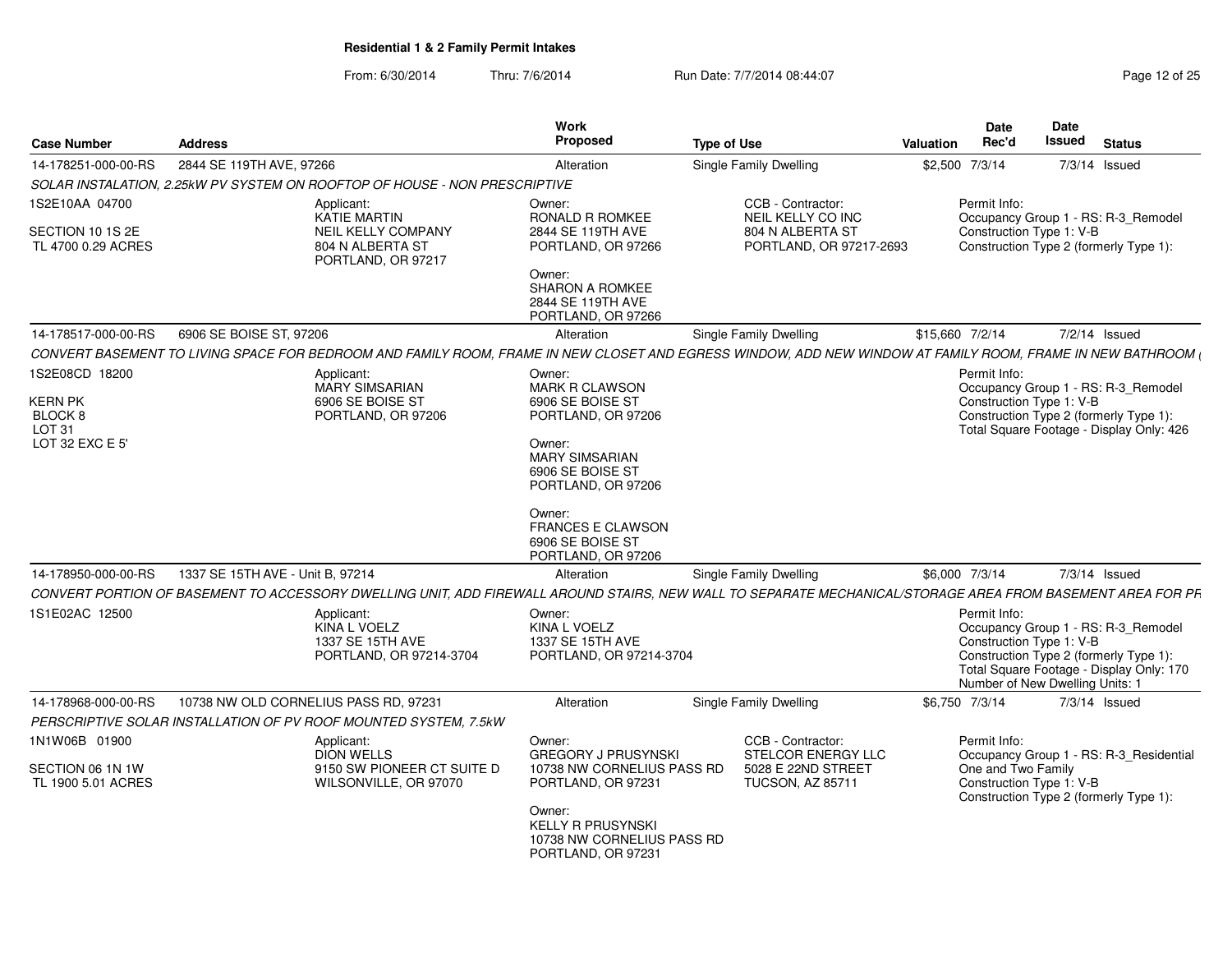| <b>Case Number</b>                                 | <b>Address</b>                                                                                                                                            | Work<br><b>Proposed</b>                                                         | <b>Type of Use</b>                                                                      | <b>Valuation</b> | Date<br><b>Date</b><br><b>Issued</b><br>Rec'd    | <b>Status</b>                                                                      |
|----------------------------------------------------|-----------------------------------------------------------------------------------------------------------------------------------------------------------|---------------------------------------------------------------------------------|-----------------------------------------------------------------------------------------|------------------|--------------------------------------------------|------------------------------------------------------------------------------------|
| 14-178976-000-00-RS                                | 7430 NW PENRIDGE DR, 97229                                                                                                                                | Alteration                                                                      | Single Family Dwelling                                                                  | \$50,000 7/3/14  |                                                  | $7/3/14$ Issued                                                                    |
|                                                    | REMODEL MASTER BATH. 4 TOILETS TOTAL. NO ADDED TIOLETS.                                                                                                   |                                                                                 |                                                                                         |                  |                                                  |                                                                                    |
| 1N1W36AC 03000                                     | Applicant:<br>Joshua Salinger                                                                                                                             | Owner:<br><b>LAWRENCE CHOW</b>                                                  | CCB - Contractor:<br><b>JOSHUA SALINGER</b>                                             | Permit Info:     |                                                  | Occupancy Group 1 - RS: R-3_Residential                                            |
| <b>PENRIDGE ESTATES</b><br>LOT 1&A TL 3000         | 1633 SE 55TH AVE<br>PORTLAND, OR 97215                                                                                                                    | BIRDSMOUTH CONSTRUCTION LLI 7430 NW PENRIDGE DR<br>PORTLAND, OR 97229<br>Owner: | BIRDSMOUTH CONSTRUCTION LLI One and Two Family<br>1633 SE 55TH AVE<br>PORTLAND OR 97215 |                  | Construction Type 1: V-B                         | Construction Type 2 (formerly Type 1):                                             |
|                                                    |                                                                                                                                                           | <b>CATHERINE S CHOW</b><br>7430 NW PENRIDGE DR<br>PORTLAND, OR 97229            |                                                                                         |                  |                                                  |                                                                                    |
| 14-178981-000-00-RS                                | 4519 SE CLINTON ST, 97206                                                                                                                                 | Alteration                                                                      | <b>Single Family Dwelling</b>                                                           | \$30.584 7/3/14  |                                                  | $7/3/14$ Issued                                                                    |
|                                                    | CONVERT BASEMENT TO LIVING SPACE, NEW WALLS TO CREATE BEDROOM WITH NEW EGRESS WINDOW, LAUNDRY ROOM, BATHROOM, STORAGE AREA AND FAMILY ROOM, FURR OUT WALL |                                                                                 |                                                                                         |                  |                                                  |                                                                                    |
| 1S2E07BB 02000<br><b>MCMAHONS ADD</b>              | Applicant:<br>DARRYL O'BEIRNE<br><b>SOLAS, LLC</b>                                                                                                        | Owner:<br><b>JOANNA F LINN</b><br>4519 SE CLINTON ST                            | CCB - Contractor:<br><b>DARRYL O'BEIRNE</b><br>SOLAS, LLC                               | Permit Info:     | Construction Type 1: V-B                         | Occupancy Group 1 - RS: R-3_Remodel                                                |
| <b>BLOCK7</b><br>LOT <sub>8</sub>                  | 2100 SE 29TH AVE<br>PORTLAND, OR 97214                                                                                                                    | PORTLAND, OR 97206                                                              | 2100 SE 29TH AVE<br>PORTLAND, OR 97214                                                  |                  |                                                  | Construction Type 2 (formerly Type 1):<br>Total Square Footage - Display Only: 832 |
|                                                    |                                                                                                                                                           | Owner:<br>CHRISTOPHER T LINN<br>4519 SE CLINTON ST<br>PORTLAND, OR 97206        |                                                                                         |                  |                                                  |                                                                                    |
| 14-179089-000-00-RS                                | 3956 SE CORA ST, 97202                                                                                                                                    | Alteration                                                                      | Single Family Dwelling                                                                  | \$2,500 7/3/14   |                                                  | $7/3/14$ Issued                                                                    |
|                                                    | ADD EGRESS WINDOW AND WINDOW WELL TO BASMENT - BASEMENT TO REMAIN UNFINISHED                                                                              |                                                                                 |                                                                                         |                  |                                                  |                                                                                    |
| 1S1E12DD 05500<br><b>WILLIAMS ADD 2</b><br>BLOCK 6 | Applicant:<br>ANDREW T MCCOY<br>3956 SE CORA ST<br>PORTLAND, OR 97202                                                                                     | Owner:<br>ANDREW T MCCOY<br>3956 SE CORA ST<br>PORTLAND, OR 97202               |                                                                                         | Permit Info:     | One and Two Family<br>Construction Type 1: V-B   | Occupancy Group 1 - RS: R-3 Residential                                            |
| LOT <sub>11</sub>                                  |                                                                                                                                                           | Owner:<br><b>JOANNA S MORRILL</b><br>3956 SE CORA ST<br>PORTLAND, OR 97202      |                                                                                         |                  |                                                  | Construction Type 2 (formerly Type 1):                                             |
| 14-179133-000-00-RS                                | 5207 SW BARNES RD, 97221                                                                                                                                  | Alteration                                                                      | Single Family Dwelling                                                                  | \$3,574 7/3/14   |                                                  | 7/3/14 Issued                                                                      |
|                                                    | Add ridge beam, posts and blocking in roof structure per engineered plans.                                                                                |                                                                                 |                                                                                         |                  |                                                  |                                                                                    |
| 1S1E06AB 01700                                     | Applicant:<br>NEIL KELLY CO INC                                                                                                                           | Owner:<br>DALE E OSBORN                                                         | CCB - Contractor:<br>NEIL KELLY CO INC                                                  | Permit Info:     | Occupancy Group 1 - RS: U_Private                |                                                                                    |
| SECTION 06 1S 1E<br>TL 1700 0.85 ACRES             | 804 N ALBERTA ST<br>PORTLAND, OR 97217-2693                                                                                                               | 5207 SW BARNES RD<br>PORTLAND, OR 97221-1521                                    | 804 N ALBERTA ST<br>PORTLAND, OR 97217-2693                                             |                  | Garage\Utility Misc.<br>Construction Type 1: V-B | Construction Type 2 (formerly Type 1):                                             |
|                                                    |                                                                                                                                                           | Owner:<br>JOYCE A OSBORN<br>5207 SW BARNES RD<br>PORTLAND, OR 97221-1521        |                                                                                         |                  |                                                  |                                                                                    |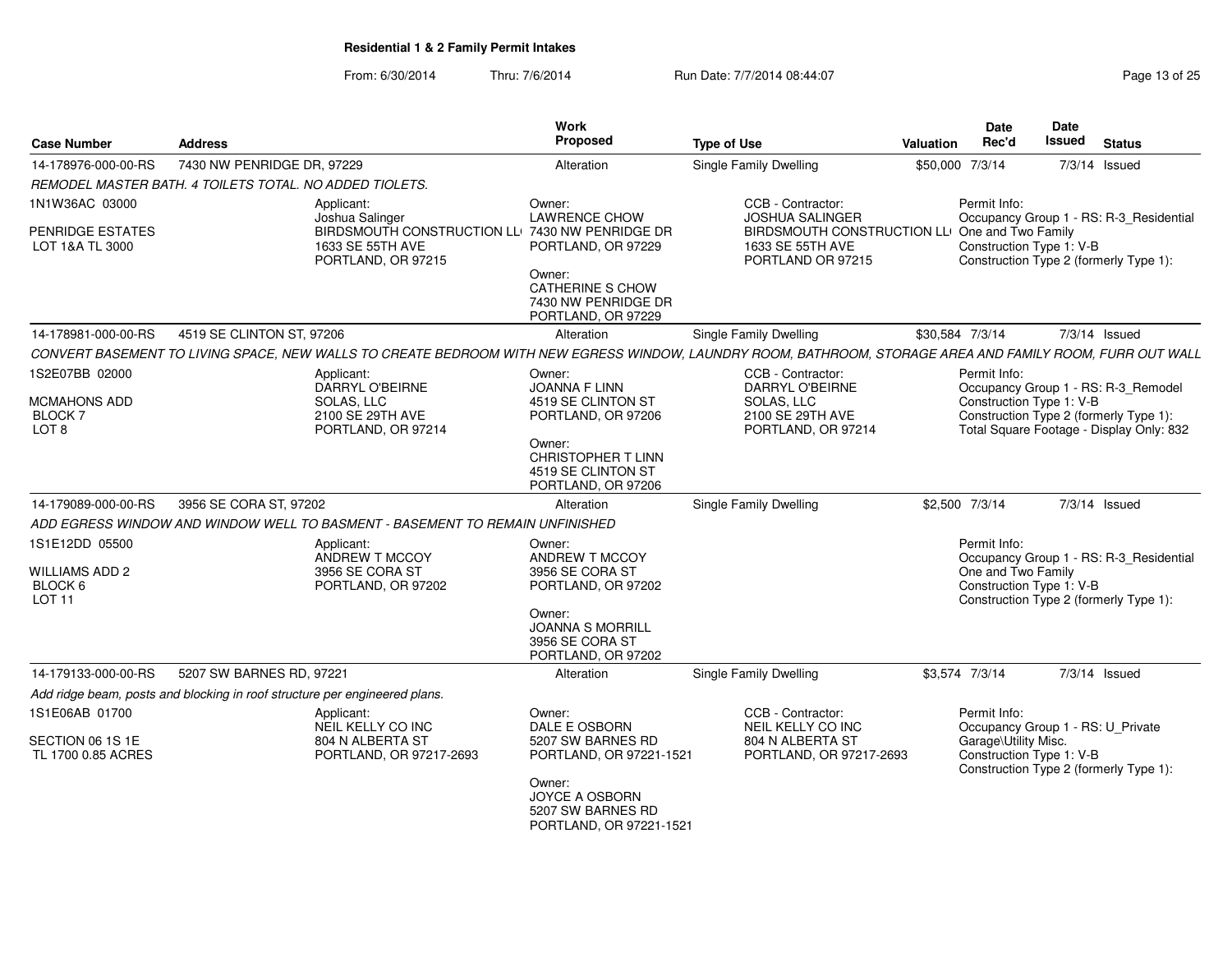|                                                                        |                              |                                                                                                                                                     | <b>Work</b>                                                                                                                                                   |                    |                                                                                                                                                                |           | Date                                                                                                  | Date          |                                                                                   |
|------------------------------------------------------------------------|------------------------------|-----------------------------------------------------------------------------------------------------------------------------------------------------|---------------------------------------------------------------------------------------------------------------------------------------------------------------|--------------------|----------------------------------------------------------------------------------------------------------------------------------------------------------------|-----------|-------------------------------------------------------------------------------------------------------|---------------|-----------------------------------------------------------------------------------|
| <b>Case Number</b>                                                     | <b>Address</b>               |                                                                                                                                                     | <b>Proposed</b>                                                                                                                                               | <b>Type of Use</b> |                                                                                                                                                                | Valuation | Rec'd                                                                                                 | <b>Issued</b> | <b>Status</b>                                                                     |
| 14-179218-000-00-RS                                                    | 9029 N VAN HOUTEN AVE, 97203 |                                                                                                                                                     | Alteration                                                                                                                                                    |                    | Single Family Dwelling                                                                                                                                         |           | \$2,500 7/3/14                                                                                        | 7/3/14        | Issued                                                                            |
|                                                                        |                              | FRAME IN WALLS FOR BATHROOM IN BASEMENT (2 BATHROOMS TOTAL)                                                                                         |                                                                                                                                                               |                    |                                                                                                                                                                |           |                                                                                                       |               |                                                                                   |
| 1N1E07AA 11900<br><b>COLLEGE PL</b><br>BLOCK <sub>2</sub><br>LOT 17&18 |                              | Applicant:<br><b>BRIAN WETHINGTON</b><br>9029 N VAN HOUTEN AVE<br>PORTLAND, OR 97203                                                                | Owner:<br><b>BRIAN WETHINGTON</b><br>9029 N VAN HOUTEN AVE<br>PORTLAND, OR 97203<br>Owner:<br>AMY WETHINGTON<br>9029 N VAN HOUTEN AVE<br>PORTLAND, OR 97203   |                    |                                                                                                                                                                |           | Permit Info:<br>One and Two Family<br>Construction Type 1: V-B                                        |               | Occupancy Group 1 - RS: R-3_Residential<br>Construction Type 2 (formerly Type 1): |
| 14-179471-000-00-RS                                                    | 3045 NE 45TH AVE, 97213      |                                                                                                                                                     | Alteration                                                                                                                                                    |                    | <b>Single Family Dwelling</b>                                                                                                                                  |           | \$90,000 7/5/14                                                                                       |               | Approved to Issue                                                                 |
|                                                                        |                              | REMODEL KITCHEN, ADD BATHROOM TO UPPER FLOOR, RELOCATE WINDOW AT THE TOP OF THE STAIRS. ENLARGE FRONT GABLE WINDOW. (TOTAL (2) TOILETS ON PROPERTY) |                                                                                                                                                               |                    |                                                                                                                                                                |           |                                                                                                       |               |                                                                                   |
| 1N2E30BB 21200<br><b>BEAUMONT</b><br>BLOCK 13<br>LOT <sub>1</sub>      |                              | Applicant:<br><b>Gregor Mitchell</b><br>THE WORKS CONSTRUCTION<br>1215 SW MYRTLE DRIVE<br>PORTLAND OR 97201                                         | Owner:<br><b>ANDREW HOYER</b><br>3045 NE 45TH AVE<br>PORTLAND, OR 97213-1116<br>Owner:<br><b>GWENLYN BUSBY</b><br>3045 NE 45TH AVE<br>PORTLAND, OR 97213-1116 |                    | CCB - Contractor:<br><b>GREGOR MITCHELL</b><br><b>MITCHELL INC</b><br>PO BOX 1121<br>PORTLAND OR 97207<br><b>Primary Contractor:</b><br>THE WORKS CONSTRUCTION |           | Permit Info:<br>One and Two Family<br>Construction Type 1: V-B                                        |               | Occupancy Group 1 - RS: R-3_Residential<br>Construction Type 2 (formerly Type 1): |
| Total # of RS Alteration permit intakes: 47                            |                              |                                                                                                                                                     |                                                                                                                                                               |                    |                                                                                                                                                                |           |                                                                                                       |               | Total valuation of RS Alteration permit intakes: \$1,051,436                      |
| 14-177212-000-00-RS                                                    | 6424 NE 35TH AVE, 97211      |                                                                                                                                                     | Demolition                                                                                                                                                    |                    | <b>Accessory Structure</b>                                                                                                                                     |           | \$500 6/30/14                                                                                         |               | $6/30/14$ Issued                                                                  |
| DEMOLITION OF ACCESSORY STRUCTURE                                      |                              |                                                                                                                                                     |                                                                                                                                                               |                    |                                                                                                                                                                |           |                                                                                                       |               |                                                                                   |
| 1N1E13DB 05700                                                         |                              | Applicant:<br><b>DAN WILLIAMS</b><br><b>FASTER PERMITS</b><br>14334 NW EAGLERIDGE LANE<br>PORTLAND, OR 97229                                        | Owner:<br>EVERETT CUSTOM HOMES INC<br>2235 NE 46TH AVE<br>PORTLAND, OR 97213-1903                                                                             |                    | CCB - Contractor:<br><b>VIC REMMERS</b><br>EVERETT CUSTOM HOMES INC<br>735 SW 158TH AVE STE 180<br>BEAVERTON OR 97008                                          |           | Permit Info:<br>Occupancy Group 1 - RS: U_Private<br>Garage\Utility Misc.<br>Construction Type 1: V-B |               | Construction Type 2 (formerly Type 1):                                            |
| 14-176525-000-00-RS                                                    | 1840 N KILPATRICK ST. 97217  |                                                                                                                                                     | Demolition                                                                                                                                                    |                    | Garage/Carport                                                                                                                                                 |           | \$500 6/30/14                                                                                         |               | 6/30/14 Under Inspection                                                          |
| <b>DEMO DETACHED GARAGE</b>                                            |                              |                                                                                                                                                     |                                                                                                                                                               |                    |                                                                                                                                                                |           |                                                                                                       |               |                                                                                   |
| 1N1E09DA 08800<br><b>KENTON</b><br>BLOCK <sub>22</sub><br>LOT 11&12    |                              | Applicant:<br>ROBIN CORBO<br>1840 N KILPATRICK ST<br>PORTLAND, OR 97217-6649                                                                        | Owner:<br>ROBIN CORBO<br>1840 N KILPATRICK ST<br>PORTLAND, OR 97217-6649                                                                                      |                    |                                                                                                                                                                |           | Permit Info:<br>Occupancy Group 1 - RS: U Private<br>Garage\Utility Misc.<br>Construction Type 1: V-B |               | Construction Type 2 (formerly Type 1):                                            |
| 14-177869-000-00-RS                                                    | 2304 N SCHOFIELD ST, 97217   |                                                                                                                                                     | Demolition                                                                                                                                                    | Garage/Carport     |                                                                                                                                                                |           | \$2,000 7/1/14                                                                                        |               | $7/1/14$ Issued                                                                   |
| <b>DEMO DETACHED GARAGE</b>                                            |                              |                                                                                                                                                     |                                                                                                                                                               |                    |                                                                                                                                                                |           |                                                                                                       |               |                                                                                   |
| 1N1E09DB 10200                                                         |                              | Applicant:<br><b>SHAHIN SOHEILI</b>                                                                                                                 | Owner:<br>PEGGY H WORTHINGTON                                                                                                                                 |                    |                                                                                                                                                                |           | Permit Info:<br>Occupancy Group 1 - RS: U_Private                                                     |               |                                                                                   |
| <b>KENTON</b><br>BLOCK 37<br>LOT 20&21                                 |                              | 15483 104TH AVE<br>SURREY BC, CANADA V3R1N9                                                                                                         | 2304 N SCHOFIELD ST<br>PORTLAND, OR 97217                                                                                                                     |                    |                                                                                                                                                                |           | Garage\Utility Misc.<br>Construction Type 1: V-B                                                      |               | Construction Type 2 (formerly Type 1):                                            |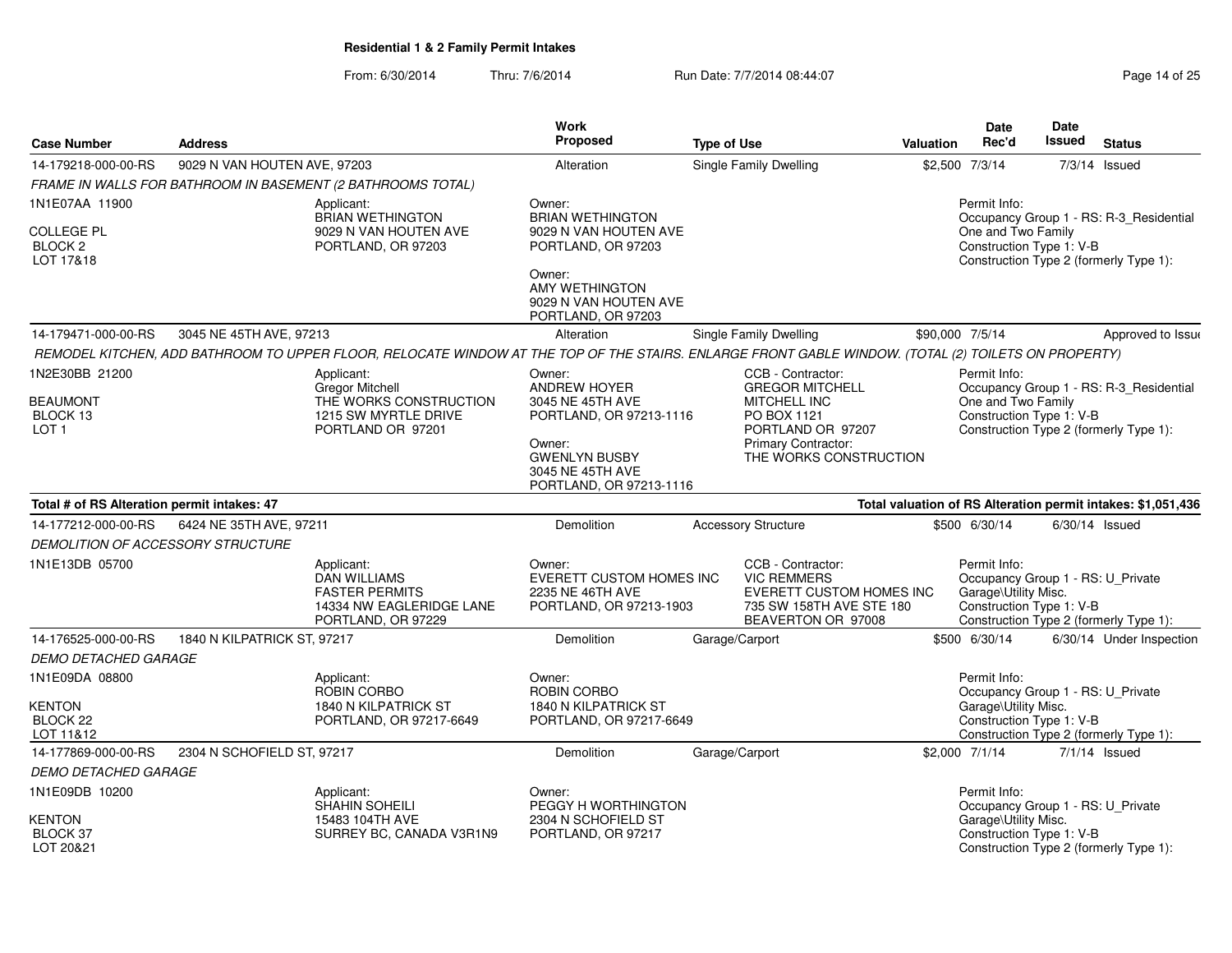| <b>Case Number</b>                                                                                                    | <b>Address</b>                  |                                                                                                                                                                          | Work<br>Proposed                                                                                                  | <b>Type of Use</b>                                                                            | <b>Date</b><br>Rec'd<br>Valuation                                                                       | Date<br>Issued<br><b>Status</b>                                    |
|-----------------------------------------------------------------------------------------------------------------------|---------------------------------|--------------------------------------------------------------------------------------------------------------------------------------------------------------------------|-------------------------------------------------------------------------------------------------------------------|-----------------------------------------------------------------------------------------------|---------------------------------------------------------------------------------------------------------|--------------------------------------------------------------------|
| 14-178209-000-00-RS                                                                                                   | 5119 NE 35TH AVE, 97211         |                                                                                                                                                                          | Demolition                                                                                                        | Garage/Carport                                                                                | \$500 7/2/14                                                                                            | 7/2/14 Issued                                                      |
| DEMOLISH ONE ONE CAR GARAGE - REMOVE ALL DEBRIS                                                                       |                                 |                                                                                                                                                                          |                                                                                                                   | ***WITH DEMO 14-178204-RS AND NSFR 14-178186-RS*** *DECOMM ON DEMO 14-178204-RS*              |                                                                                                         |                                                                    |
| 1N1E24AB 10500                                                                                                        |                                 | Applicant:<br><b>MAJID HABIBI</b>                                                                                                                                        | Owner:<br>PORTLAND DEVELOPMENT                                                                                    | CCB - Contractor:<br>GENE                                                                     | Permit Info:                                                                                            | Occupancy Group 1 - RS: U Private                                  |
| WILLAMETTE ADD<br>BLOCK 24<br>LOT 24&25                                                                               |                                 | PORTLAND DEVELOPMENT<br>GROUP. LLC<br>11124 NE HALSEY ST PMB 643<br>PORTLAND, OR 97220                                                                                   | <b>GROUP</b><br>11124 NE HALSEY ST PMB 643<br>PORTLAND, OR 97220-2021                                             | PORTLAND DEVELOPMENT<br><b>GROUP LLC</b><br>11124 NE HALSEY ST. PMB 643<br>PORTLAND, OR 97220 | Garage\Utility Misc.                                                                                    | Construction Type 1: V-B<br>Construction Type 2 (formerly Type 1): |
|                                                                                                                       |                                 |                                                                                                                                                                          | Owner:<br><b>INVESTMENTS LLC</b><br>11124 NE HALSEY ST PMB 643<br>PORTLAND, OR 97220-2021                         |                                                                                               |                                                                                                         |                                                                    |
| 14-147636-000-00-RS                                                                                                   | 3203 SW SPRING GARDEN ST, 97219 |                                                                                                                                                                          | <b>Demolition</b>                                                                                                 | <b>Single Family Dwelling</b>                                                                 | \$3,000 7/2/14                                                                                          | 7/2/14 Issued                                                      |
|                                                                                                                       |                                 | DEMO EXISTING SINGLE FAMILY RESIDENCE WITH BASEMENT. BASEMENT EXCAVATION TO BE RE-USED FOR NEW HOUSE TO BE BUILT ON LOT. SEE DANGEROUS BUILDING FOLDER FOR MON           |                                                                                                                   |                                                                                               |                                                                                                         |                                                                    |
| 1S1E20DC 02400                                                                                                        |                                 | Applicant:<br><b>EMERICK ARCHITECTS P.C.</b>                                                                                                                             | Owner:<br><b>MARK G MCDOUGAL</b>                                                                                  | CCB - Contractor:                                                                             | Permit Info:<br>RIGHT ANGLE CONSTRUCTION IN Occupancy Group 1 - RS: R-3_Residential                     |                                                                    |
| PRIMROSE AC<br>E 100' OF W 185' OF LOT 4                                                                              |                                 | <b>208 SW 1ST AVE</b><br>PORTLAND, OR 97204                                                                                                                              | 3203 SW SPRING GARDEN ST<br>PORTLAND, OR 97219-3825                                                               | 20126 S IMPALA LN<br>OREGON CITY, OR 97045                                                    | One and Two Family                                                                                      | Construction Type 1: V-B<br>Construction Type 2 (formerly Type 1): |
| 14-165087-000-00-RS                                                                                                   | 5034 NE FREMONT ST, 97213       |                                                                                                                                                                          | Demolition                                                                                                        | <b>Single Family Dwelling</b>                                                                 | \$5,000 7/2/14                                                                                          | <b>Under Review</b>                                                |
|                                                                                                                       |                                 | DEMOLISH SFR 1-STORY WITH BASEMENT.CAP SEWER. REMOVE ALL DEBRISSUBJECT TO 35-DAY DEMOLITION DELAY.  RESIDENTIAL COMPREHENSIVE PLAN DESIGNA-TION WITH TWO NEW L           |                                                                                                                   |                                                                                               |                                                                                                         |                                                                    |
| 1N2E30BA 01900<br>ROSE CITY PK<br>BLOCK 153<br>E 50' OF LOT 1                                                         |                                 | Applicant:<br><b>TODD LASHER</b><br><b>LASHER DESIGN</b><br>5632 N ATLANTIC AVE<br>PORTLAND, OR 97217                                                                    | Owner:<br><b>CREO PROPERTIES LLC</b><br>PO BOX 20926<br>PORTLAND, OR 97294-0926                                   | CCB - Contractor:<br>8707 NE FREMONT<br>PORTLAND, OR 97220                                    | Permit Info:<br>DREAM MAKERS CONSTRUCTION Occupancy Group 1 - RS: R-3 Residential<br>One and Two Family | Construction Type 1: V-B<br>Construction Type 2 (formerly Type 1): |
| 14-176407-000-00-RS                                                                                                   | 4415 NE 73RD AVE, 97218         |                                                                                                                                                                          | Demolition                                                                                                        | <b>Single Family Dwelling</b>                                                                 | \$4,000 6/30/14                                                                                         | $6/30/14$ Issued                                                   |
|                                                                                                                       |                                 | DEMOLISH SINGLE FAMILY RESIDENCE WITH BASEMENT, INFILL CAVITY, CAP SEWER, REMOVE ALL DEBRIS, DECOMISSION CESSPOOL (NSFR Permit 14-176319 RS) Septic Decommissioning Requ |                                                                                                                   |                                                                                               |                                                                                                         |                                                                    |
| 1N2E20DB 08200                                                                                                        |                                 | Applicant:<br><b>KEVIN PARTAIN</b>                                                                                                                                       | Owner:<br>ETRUSCAN VENTURES LLC                                                                                   | CCB - Contractor:<br><b>ESTRUSCAN VENTURES LLC</b>                                            | Permit Info:                                                                                            | Occupancy Group 1 - RS: R-3_Residential                            |
| <b>ARGYLE PK</b><br>BLOCK 1<br>LOT 7&8                                                                                |                                 | <b>URBAN VISIONS</b><br>223 NE 56TH AVE<br>PORTLAND, OR 97213                                                                                                            | 4415 NE 73RD<br>PORTLAND, OR 97218                                                                                | 4017 SW DOWNS VIEW CT<br>PORTLAND OR 97221                                                    | One and Two Family                                                                                      | Construction Type 1: V-B<br>Construction Type 2 (formerly Type 1): |
| 14-176815-000-00-RS                                                                                                   | 15902 SE ALDER ST, 97233        |                                                                                                                                                                          | Demolition                                                                                                        | Single Family Dwelling                                                                        | \$1,000 7/3/14                                                                                          | $7/3/14$ Issued                                                    |
|                                                                                                                       |                                 | DEMOLISH SINGLE FAMILY RESIDENCE, NO BASEMENT, CAP SEWER, REMOVE ALL DEBRIS, DEMO SHED UNDER 200 SF. WAIVE 35 DAY DEMO DELAY, SEE REPACEMENT HOUSE PERMIT UNDEF          |                                                                                                                   |                                                                                               |                                                                                                         |                                                                    |
| 1S2E01AA 03200                                                                                                        |                                 | Applicant:<br><b>MIKE MONTGOMERY</b>                                                                                                                                     | Owner:<br><b>VALENTINA KOROTKIH</b>                                                                               | <b>Primary Contractor:</b><br>TO BID                                                          | Permit Info:                                                                                            | Occupancy Group 1 - RS: R-3_Residential                            |
| <b>RITLOW AC</b><br><b>BLOCK C</b><br>W 60' OF E 1/2 OF LOT 4 EXC PT IN ST & EXC PORTLAND OR 97219<br><b>SLY 408'</b> |                                 | SIMPL HOME DESIGNS<br>5531 SW BUDDINGTON ST                                                                                                                              | 215 NE 157TH AVE<br>PORTLAND, OR 97230<br>Owner:<br><b>VICTOR ZIMIN</b><br>215 NE 157TH AVE<br>PORTLAND, OR 97230 |                                                                                               | One and Two Family                                                                                      | Construction Type 1: V-B<br>Construction Type 2 (formerly Type 1): |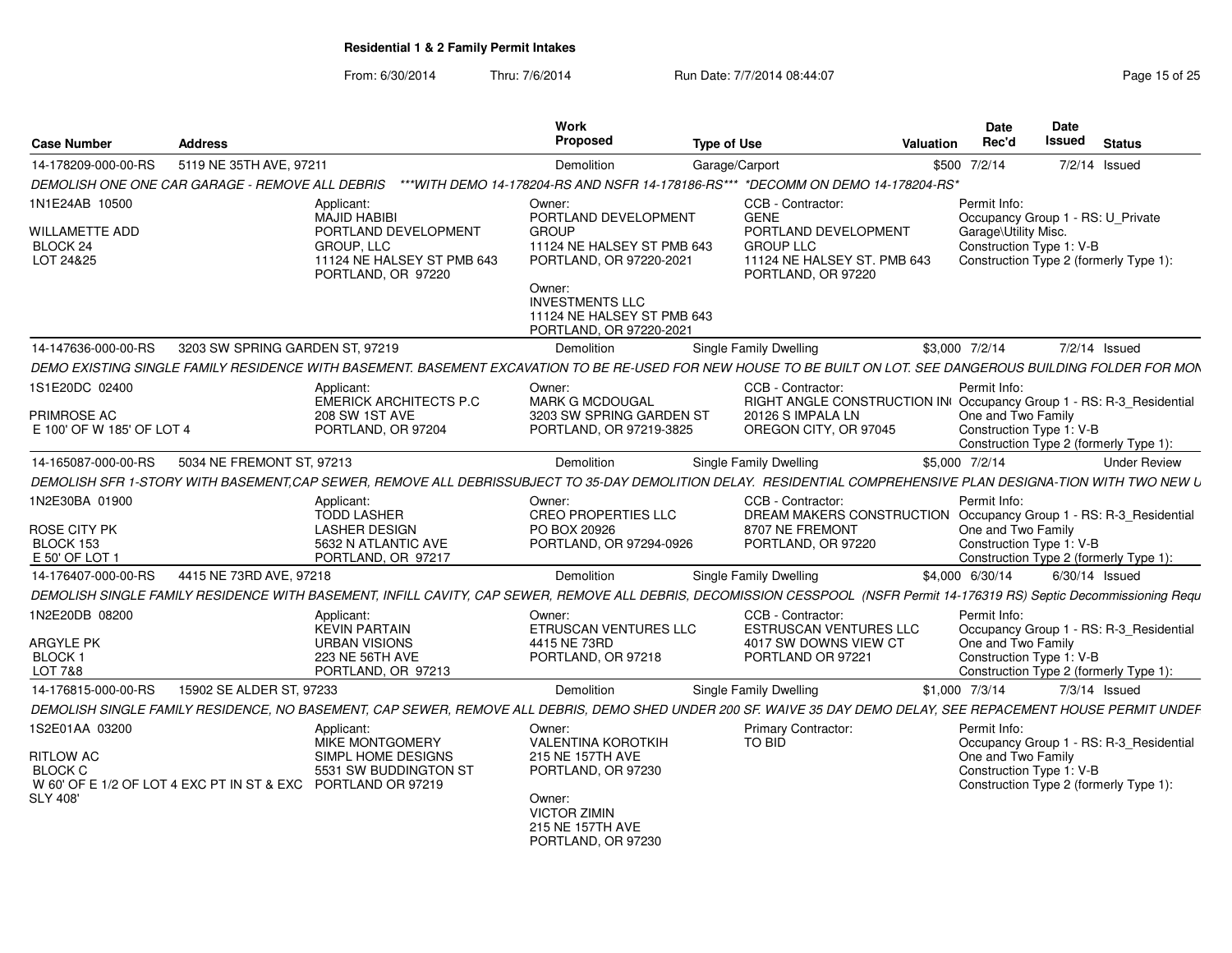From: 6/30/2014

Thru: 7/6/2014 Run Date: 7/7/2014 08:44:07 Research 25

| <b>Case Number</b>                                                                       | <b>Address</b>           |                                                                                                                                                                                                               | Work<br>Proposed                                                                                                                                                                                     | <b>Type of Use</b>                                                                                                                | Valuation       | Date<br>Rec'd                      | Date<br><b>Issued</b>                     | <b>Status</b>                                                                     |
|------------------------------------------------------------------------------------------|--------------------------|---------------------------------------------------------------------------------------------------------------------------------------------------------------------------------------------------------------|------------------------------------------------------------------------------------------------------------------------------------------------------------------------------------------------------|-----------------------------------------------------------------------------------------------------------------------------------|-----------------|------------------------------------|-------------------------------------------|-----------------------------------------------------------------------------------|
| 14-177201-000-00-RS                                                                      | 6424 NE 35TH AVE, 97211  |                                                                                                                                                                                                               | Demolition                                                                                                                                                                                           | Single Family Dwelling                                                                                                            | \$1,000 6/30/14 |                                    |                                           | <b>Under Review</b>                                                               |
|                                                                                          |                          | DEMOLITION OF SINGLE FAMILY - BASEMENT COMPACTION TO BE WAIVED - SEE 14-163239-RS & 14-163263-RS FOR REPLACEMENT DWELLINGS *** WITH 35 DAY DEMO DELAY THRU 08/04/14 **                                        |                                                                                                                                                                                                      |                                                                                                                                   |                 |                                    |                                           |                                                                                   |
| 1N1E13DB 05700                                                                           |                          | Applicant:<br>DAN WILLIAMS<br><b>FASTER PERMITS</b><br>14334 NW EAGLERIDGE LANE<br>PORTLAND, OR 97229                                                                                                         | Owner:<br>EVERETT CUSTOM HOMES INC<br>2235 NE 46TH AVE<br>PORTLAND, OR 97213-1903                                                                                                                    | CCB - Contractor:<br><b>VIC REMMERS</b><br>EVERETT CUSTOM HOMES INC<br>735 SW 158TH AVE STE 180<br>BEAVERTON OR 97008             |                 | Permit Info:<br>One and Two Family | Construction Type 1: V-B                  | Occupancy Group 1 - RS: R-3 Residential<br>Construction Type 2 (formerly Type 1): |
| 14-177709-000-00-RS                                                                      | 4419 SW FLOWER ST, 97221 |                                                                                                                                                                                                               | Demolition                                                                                                                                                                                           | <b>Single Family Dwelling</b>                                                                                                     | \$1,000 7/1/14  |                                    |                                           | <b>Under Review</b>                                                               |
|                                                                                          |                          | DEMOLITION OF SINGLE FAMILY RESIDENCE - Includes Future Compaction Agreement. Site to have 8' perimeter fence while excavation is open. Demo Delay as per Title 24. Do not issue this permit prior to $\iota$ |                                                                                                                                                                                                      |                                                                                                                                   |                 |                                    |                                           |                                                                                   |
| 1S1E17CB 01500<br><b>ELIZABETH</b><br>BLOCK 1<br>LOT <sub>2</sub><br>14-178204-000-00-RS | 5119 NE 35TH AVE, 97211  | Applicant:<br>DAN WILLIAMS<br><b>FASTER PERMITS</b><br>14334 NW EAGLERIDGE LANE<br>PORTLAND, OR 97229                                                                                                         | Owner:<br>EVERETT CUSTOM HOMES INC<br>735 SW 158TH AVE #180<br>BEAVERTON, OR 97006-4952<br>Demolition                                                                                                | CCB - Contractor:<br><b>VIC REMMERS</b><br><b>EVERETT CUSTOM HOMES INC</b><br>735 SW 158TH AVE STE 180<br>BEAVERTON OR 97008      | \$2,000 7/2/14  | Permit Info:<br>One and Two Family | Construction Type 1: V-B<br>7/2/14 Issued | Occupancy Group 1 - RS: R-3_Residential<br>Construction Type 2 (formerly Type 1): |
|                                                                                          |                          |                                                                                                                                                                                                               |                                                                                                                                                                                                      | Single Family Dwelling                                                                                                            |                 |                                    |                                           |                                                                                   |
|                                                                                          |                          | DEMOLISH ONE ONE STORY HOME WITHOUT BASEMENT - CAP SEWER - REMOVE ALL DEBRIS DECOMM CESSPOOL                                                                                                                  |                                                                                                                                                                                                      | *** WITH NSFR 14-178186-RS*** RESIDENTIAL COMPREHENSIVE PLAN DE                                                                   |                 |                                    |                                           |                                                                                   |
| 1N1E24AB 10500<br><b>WILLAMETTE ADD</b><br>BLOCK 24<br>LOT 24&25                         |                          | Applicant:<br>MAJID HABIBI<br>PORTLAND DEVELOPMENT<br>GROUP, LLC<br>11124 NE HALSEY ST PMB 643<br>PORTLAND, OR 97220                                                                                          | Owner:<br>PORTLAND DEVELOPMENT<br><b>GROUP</b><br>11124 NE HALSEY ST PMB 643<br>PORTLAND, OR 97220-2021<br>Owner:<br><b>INVESTMENTS LLC</b><br>11124 NE HALSEY ST PMB 643<br>PORTLAND, OR 97220-2021 | CCB - Contractor:<br><b>GENE</b><br>PORTLAND DEVELOPMENT<br><b>GROUP LLC</b><br>11124 NE HALSEY ST. PMB 643<br>PORTLAND, OR 97220 |                 | Permit Info:<br>One and Two Family | Construction Type 1: V-B                  | Occupancy Group 1 - RS: R-3_Residential<br>Construction Type 2 (formerly Type 1): |
| Total # of RS Demolition permit intakes: 11                                              |                          |                                                                                                                                                                                                               |                                                                                                                                                                                                      |                                                                                                                                   |                 |                                    |                                           | Total valuation of RS Demolition permit intakes: \$20,500                         |
| 14-177166-000-00-RS                                                                      | 2304 SE 51ST AVE         |                                                                                                                                                                                                               | Interior Alteration Only Single Family Dwelling                                                                                                                                                      |                                                                                                                                   | \$4,000 7/2/14  |                                    | 7/2/14 Issued                             |                                                                                   |
|                                                                                          |                          | REMODEL TO REMOVE WALLS IN THE KITCHEN***MECHANICAL AND PLUMBING TO BE OBTAINED SEPARATELY***                                                                                                                 |                                                                                                                                                                                                      |                                                                                                                                   |                 |                                    |                                           |                                                                                   |
| 1S2E06DC 19901                                                                           |                          | Applicant:<br>BENJAMIN D CAVALCANTI                                                                                                                                                                           | Owner:<br>CICERO D CAVALCANTI                                                                                                                                                                        |                                                                                                                                   |                 | Permit Info:                       |                                           | Occupancy Group 1 - RS: R-3 Residential                                           |
| PARTITION PLAT 2013-2<br>LOT <sub>1</sub>                                                |                          | 2304 SE 51ST AVE<br>PORTLAND, OR 97215                                                                                                                                                                        | 2304 SE 51ST AVE<br>PORTLAND, OR 97215<br>Owner:<br><b>SARA A CHUN</b><br>2304 SE 51ST AVE<br>PORTLAND, OR 97215<br>Owner:<br>BENJAMIN D CAVALCANTI<br>2304 SE 51ST AVE                              |                                                                                                                                   |                 | One and Two Family                 | Construction Type 1: V-B                  | Construction Type 2 (formerly Type 1):                                            |
|                                                                                          |                          |                                                                                                                                                                                                               | PORTLAND, OR 97215                                                                                                                                                                                   |                                                                                                                                   |                 |                                    |                                           |                                                                                   |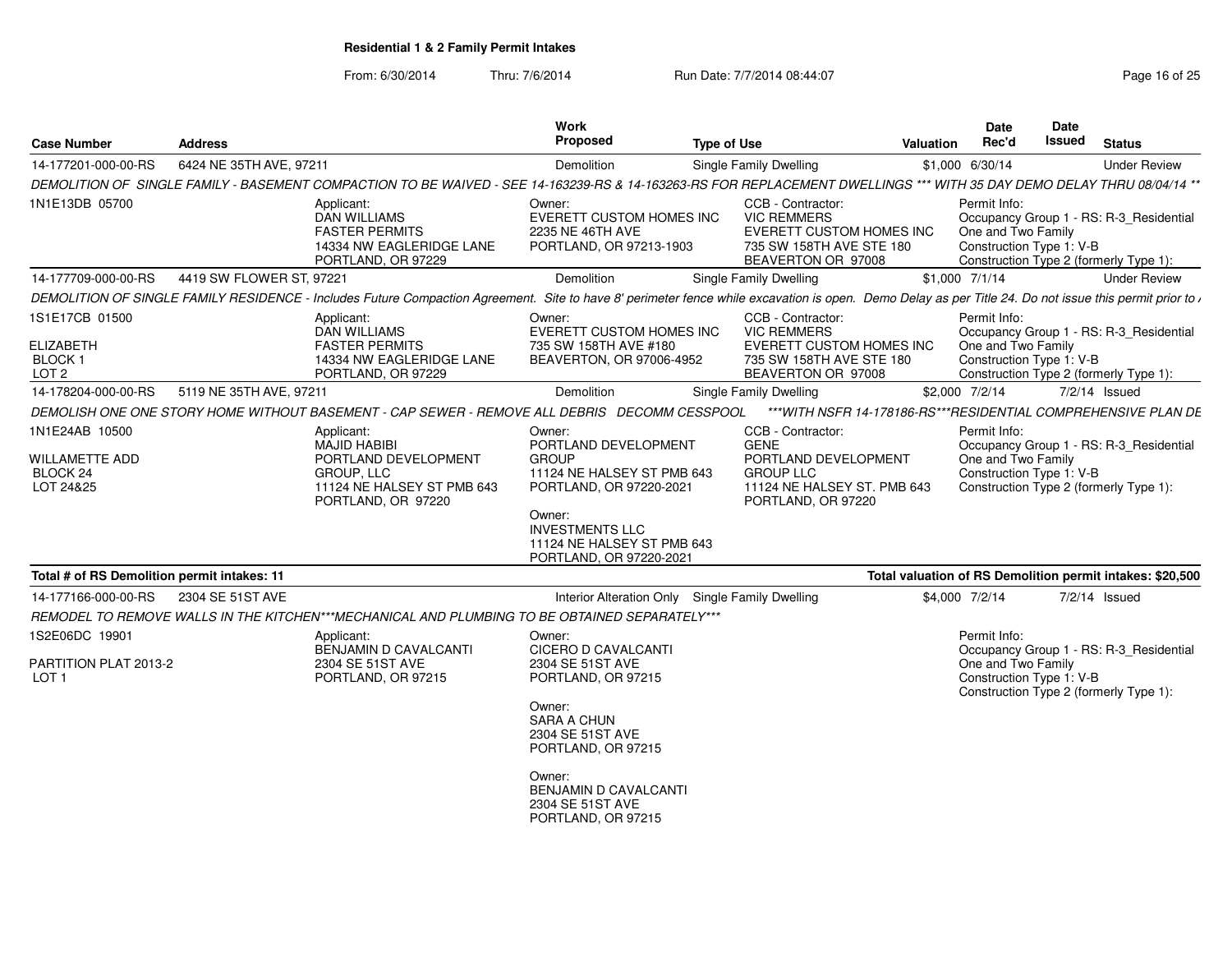|                                                               |                                                                                                                                                                                                                    | <b>Work</b>                                                                                                                                                 |                                                                                                |                  | Date                                                           | Date             |                                                                                   |
|---------------------------------------------------------------|--------------------------------------------------------------------------------------------------------------------------------------------------------------------------------------------------------------------|-------------------------------------------------------------------------------------------------------------------------------------------------------------|------------------------------------------------------------------------------------------------|------------------|----------------------------------------------------------------|------------------|-----------------------------------------------------------------------------------|
| <b>Case Number</b>                                            | <b>Address</b>                                                                                                                                                                                                     | Proposed                                                                                                                                                    | <b>Type of Use</b>                                                                             | <b>Valuation</b> | Rec'd                                                          | Issued           | <b>Status</b>                                                                     |
| 14-177290-000-00-RS                                           | 8722 NE MILTON ST, 97220                                                                                                                                                                                           | <b>Interior Alteration Only</b>                                                                                                                             | <b>Single Family Dwelling</b>                                                                  |                  | \$2,000 6/30/14                                                | $6/30/14$ Issued |                                                                                   |
| <b>VOLUNTARY SEISMIC UPGRADE</b>                              |                                                                                                                                                                                                                    |                                                                                                                                                             |                                                                                                |                  |                                                                |                  |                                                                                   |
| 1N2E21CD 07300                                                | Applicant:<br>MICHAEL WIEBER                                                                                                                                                                                       | Owner:<br>PATRICK A HARLAN                                                                                                                                  | CCB - Contractor:<br>MICHAEL WIEBER                                                            |                  | Permit Info:                                                   |                  | Occupancy Group 1 - RS: R-3_Residential                                           |
| SECTION 21 1N 2E<br>TL 7300 0.15 ACRES                        | ELYSIUM CONSTRUCTION LLC<br>PO BOX 12010<br>PORTLAND OR 97212                                                                                                                                                      | 8722 NE MILTON ST<br>PORTLAND, OR 97220-5171<br>Owner:<br>MORGAN L STILLSON<br>8722 NE MILTON ST<br>PORTLAND, OR 97220-5171                                 | ELYSIUM CONSTRUCTION LLC<br>PO BOX 12010<br>PORTLAND OR 97212                                  |                  | One and Two Family<br>Construction Type 1: V-B                 |                  | Construction Type 2 (formerly Type 1):                                            |
| 14-177294-000-00-RS                                           | 2844 NW RALEIGH ST, 97210                                                                                                                                                                                          |                                                                                                                                                             | Interior Alteration Only Single Family Dwelling                                                |                  | \$2,000 6/30/14                                                |                  | 6/30/14 Under Inspection                                                          |
| <b>VOLUNTARY SEISMIC UPGRADE</b>                              |                                                                                                                                                                                                                    |                                                                                                                                                             |                                                                                                |                  |                                                                |                  |                                                                                   |
| 1N1E32AB 06500<br><b>WILLAMETTE HTS ADD</b><br><b>BLOCK A</b> | Applicant:<br><b>MICHAEL WIEBER</b><br>ELYSIUM CONSTRUCTION LLC<br>PO BOX 12010                                                                                                                                    | Owner:<br>KARIN L GUENTHER<br>2844 NW RALEIGH ST<br>PORTLAND, OR 97210                                                                                      | CCB - Contractor:<br><b>MICHAEL WIEBER</b><br>ELYSIUM CONSTRUCTION LLC<br>PO BOX 12010         |                  | Permit Info:<br>One and Two Family<br>Construction Type 1: V-B |                  | Occupancy Group 1 - RS: R-3_Residential                                           |
| LOT <sub>9</sub>                                              | PORTLAND OR 97212                                                                                                                                                                                                  | Owner:<br>MICHAEL J SIRTORI<br>2844 NW RALEIGH ST<br>PORTLAND, OR 97210                                                                                     | PORTLAND OR 97212                                                                              |                  |                                                                |                  | Construction Type 2 (formerly Type 1):                                            |
| 14-177802-000-00-RS                                           | 2610 NE THOMPSON ST, 97212                                                                                                                                                                                         |                                                                                                                                                             | Interior Alteration Only Single Family Dwelling                                                |                  | \$450,000 7/1/14                                               |                  | <b>Under Review</b>                                                               |
|                                                               | Interior only remodel of existing kitchen, pantry, powder room and dining room on the main floor. Remodel existing bathrooms on second floor and partition an existing bedroom. Replace oil furnace with gas furna |                                                                                                                                                             |                                                                                                |                  |                                                                |                  |                                                                                   |
| 1N1E25CB 15800<br>SECTION 25 1N 1E<br>TL 15800 0.13 ACRES     | Applicant:<br>Gerald W. Edwards<br>SHEILA REILLY DESIGN<br>P.O. Box 14601<br>PORTLAND, OR 97293                                                                                                                    | Owner:<br>MARK O LOVELESS<br>2610 NE THOMPSON ST<br>PORTLAND, OR 97212-4809<br>Owner:<br>KAREN W LOVELESS<br>2610 NE THOMPSON ST<br>PORTLAND, OR 97212-4809 | CCB - Contractor:<br>SHEILA REILLY DESIGN<br>1204 SE WATER AVE. SUITE #23<br>PORTLAND, O 97214 |                  | Permit Info:<br>One and Two Family<br>Construction Type 1: V-B |                  | Occupancy Group 1 - RS: R-3_Residential<br>Construction Type 2 (formerly Type 1): |
| 14-178787-000-00-RS                                           | 1723 SE 52ND AVE, 97215                                                                                                                                                                                            | Interior Alteration Only                                                                                                                                    | <b>Single Family Dwelling</b>                                                                  |                  | \$5,076 7/2/14                                                 |                  | $7/2/14$ Issued                                                                   |
|                                                               |                                                                                                                                                                                                                    |                                                                                                                                                             |                                                                                                |                  |                                                                |                  |                                                                                   |
| 1S2E06DB 19900                                                | Applicant:<br><b>STEVE GEMMELL</b>                                                                                                                                                                                 | Owner:<br>MARCUS ANDERSON                                                                                                                                   | CCB - Contractor:<br><b>STEVE GEMMELL</b>                                                      |                  | Permit Info:                                                   |                  | Occupancy Group 1 - RS: R-3_Residential                                           |
| GRASMERE<br>BLOCK <sub>2</sub><br>LOT <sub>12</sub>           | <b>GEMMELL CONSTRUCTION LLC</b><br>3817 N WILLIAMS<br>PORTLAND OR 97227                                                                                                                                            | 1723 SE 52ND AVE<br>PORTLAND, OR 97215-3319                                                                                                                 | <b>GEMMELL CONSTRUCTION LLC</b><br>3817 N WILLIAMS<br>PORTLAND OR 97227                        |                  | One and Two Family<br>Construction Type 1: V-B                 |                  | Construction Type 2 (formerly Type 1):                                            |
|                                                               |                                                                                                                                                                                                                    | Owner:<br>JANET ANDERSON<br>1723 SE 52ND AVE<br>PORTLAND, OR 97215-3319                                                                                     |                                                                                                |                  |                                                                |                  |                                                                                   |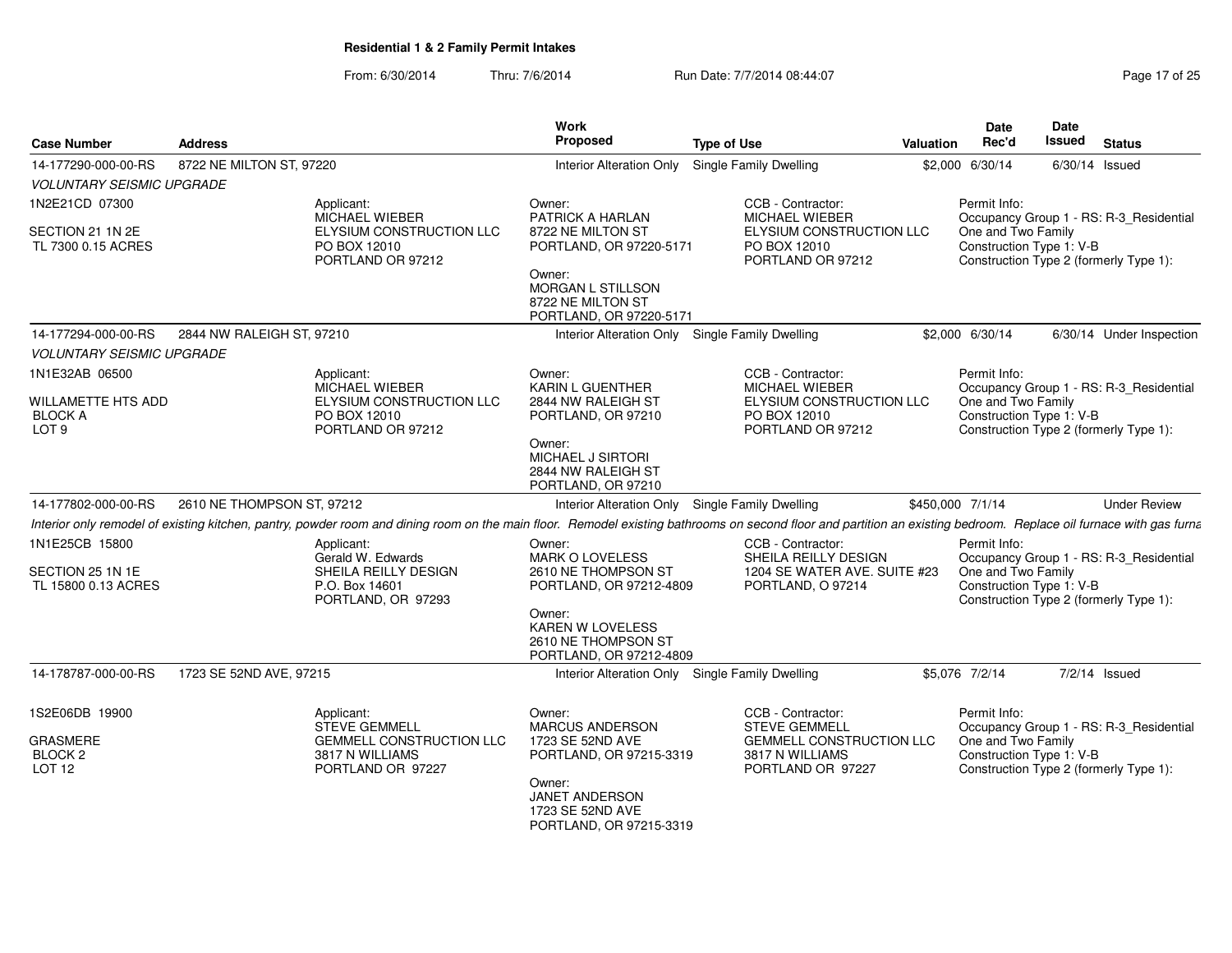|                                                                                        | <b>Address</b>                                           |                                                                                                                       | <b>Work</b><br><b>Proposed</b>                                                                                                                              |                                                                                                                      | <b>Valuation</b> | <b>Date</b><br>Rec'd                                                                              | Date<br>Issued | <b>Status</b>                                                                                                                      |
|----------------------------------------------------------------------------------------|----------------------------------------------------------|-----------------------------------------------------------------------------------------------------------------------|-------------------------------------------------------------------------------------------------------------------------------------------------------------|----------------------------------------------------------------------------------------------------------------------|------------------|---------------------------------------------------------------------------------------------------|----------------|------------------------------------------------------------------------------------------------------------------------------------|
| <b>Case Number</b>                                                                     |                                                          |                                                                                                                       |                                                                                                                                                             | <b>Type of Use</b>                                                                                                   |                  |                                                                                                   |                |                                                                                                                                    |
| 14-178939-000-00-RS                                                                    | 3633 SE WASHINGTON ST, 97214                             |                                                                                                                       | <b>Interior Alteration Only</b>                                                                                                                             | Single Family Dwelling                                                                                               |                  | \$3,049 7/3/14                                                                                    |                | $7/3/14$ Issued                                                                                                                    |
| Voluntary seismic upgrade                                                              |                                                          |                                                                                                                       |                                                                                                                                                             |                                                                                                                      |                  |                                                                                                   |                |                                                                                                                                    |
| 1S1E01AB 01200<br>SUNNYSIDE & PLAT 2 & 3<br>BLOCK 61                                   |                                                          | Applicant:<br><b>STEVE GEMMELL</b><br>GEMMELL CONSTRUCTION LLC<br>3817 N WILLIAMS                                     | Owner:<br><b>LAURIE A RELLING</b><br>3633 SE WASHINGTON ST<br>PORTLAND, OR 97214                                                                            | CCB - Contractor:<br><b>STEVE GEMMELL</b><br><b>GEMMELL CONSTRUCTION LLC</b><br>3817 N WILLIAMS                      |                  | Permit Info:<br>One and Two Family<br>Construction Type 1: V-B                                    |                | Occupancy Group 1 - RS: R-3_Residential                                                                                            |
| LOT 12<br>14-178943-000-00-RS                                                          | 6724 SW 13TH AVE, 97219                                  | PORTLAND OR 97227                                                                                                     | Interior Alteration Only Single Family Dwelling                                                                                                             | PORTLAND OR 97227                                                                                                    |                  | \$4,113 7/3/14                                                                                    |                | Construction Type 2 (formerly Type 1):<br>$7/3/14$ Issued                                                                          |
|                                                                                        |                                                          |                                                                                                                       |                                                                                                                                                             |                                                                                                                      |                  |                                                                                                   |                |                                                                                                                                    |
| Voluntary seismic upgrade                                                              |                                                          |                                                                                                                       |                                                                                                                                                             |                                                                                                                      |                  |                                                                                                   |                |                                                                                                                                    |
| 1S1E21BA 01300<br>WOODROW WILSON PK<br>BLOCK 4<br>LOT <sub>2</sub><br>NLY 16' OF LOT 3 |                                                          | Applicant:<br><b>STEVE GEMMELL</b><br><b>GEMMELL CONSTRUCTION LLC</b><br>3817 N WILLIAMS<br>PORTLAND OR 97227         | Owner:<br>ANDREW FORTGANG<br>6724 SW 13TH AVE<br>PORTLAND, OR 97219-2010<br>Owner:<br><b>LAUREN FORTGANG</b><br>6724 SW 13TH AVE<br>PORTLAND, OR 97219-2010 | CCB - Contractor:<br><b>STEVE GEMMELL</b><br><b>GEMMELL CONSTRUCTION LLC</b><br>3817 N WILLIAMS<br>PORTLAND OR 97227 |                  | Permit Info:<br>One and Two Family<br>Construction Type 1: V-B                                    |                | Occupancy Group 1 - RS: R-3_Residential<br>Construction Type 2 (formerly Type 1):                                                  |
|                                                                                        | Total # of RS Interior Alteration Only permit intakes: 7 |                                                                                                                       |                                                                                                                                                             |                                                                                                                      |                  |                                                                                                   |                | Total valuation of RS Interior Alteration Only permit intakes: \$470,238                                                           |
| 14-177049-000-00-RS                                                                    | 1242 SE 60TH AVE - Unit B, 97215                         |                                                                                                                       | New Construction                                                                                                                                            | <b>Accessory Dwelling Unit</b>                                                                                       |                  | \$109,451 6/30/14                                                                                 |                | <b>Under Review</b>                                                                                                                |
|                                                                                        |                                                          | NEW ACCESSORY DWELLING UNIT/2-STORY WITH TUCK UNDER GARAGE/FLAT LOT/COMPLEX                                           |                                                                                                                                                             |                                                                                                                      |                  |                                                                                                   |                |                                                                                                                                    |
| 1S2E06AD 11600                                                                         |                                                          | Applicant:<br>PHILIP SYDNOR<br>INTEGRATE ARCHITECTURE AND<br><b>PLANNING</b><br>1715 N TERRY ST<br>PORTLAND, OR 97217 | Owner:<br><b>BRIAN ROHTER</b><br>1242 SE 60TH AVE<br>PORTLAND, OR 97215-2838<br>Owner:<br>EILEEN BRADY<br>1242 SE 60TH AVE<br>PORTLAND, OR 97215-2838       | CCB - Contractor:<br><b>CHRIS BOYER</b><br>RAVENWOOD GROUP CO<br>2000 NE 42ND AVE STE 105<br>PORTLAND, OR 97213      |                  | Permit Info:<br>One and Two Family<br>Construction Type 1: V-B<br>Number of New Dwelling Units: 1 |                | Occupancy Group 1 - RS: R-3_Residential<br>Construction Type 2 (formerly Type 1): V-B<br>Total Square Footage - Display Only: 1349 |
| 14-177779-000-00-RS                                                                    | 2304 N SCHOFIELD ST - Unit B, 97217                      |                                                                                                                       | New Construction                                                                                                                                            | <b>Accessory Dwelling Unit</b>                                                                                       |                  | \$86,026 7/1/14                                                                                   |                | <b>Under Review</b>                                                                                                                |
|                                                                                        |                                                          | NEW ACCESSORY DWELLING UNIT/2-STORY/NO GARAGE/FLAT LOT/SIMPLE                                                         |                                                                                                                                                             |                                                                                                                      |                  |                                                                                                   |                |                                                                                                                                    |
| 1N1E09DB 10200                                                                         |                                                          | Applicant:<br>SHAHIN SOHEILI<br>15483 104TH AVE<br>SURREY BC, CANADA V3R1N9                                           | Owner:<br>PEGGY H WORTHINGTON<br>2304 N SCHOFIELD ST<br>PORTLAND, OR 97217                                                                                  |                                                                                                                      |                  | Permit Info:<br>One and Two Family<br>Construction Type 1: V-B<br>Number of New Dwelling Units: 1 |                | Occupancy Group 1 - RS: R-3_Residential<br>Construction Type 2 (formerly Type 1):<br>Total Square Footage - Display Only: 780      |
| 14-179053-000-00-RS                                                                    | 5846 NE 28TH AVE, 97211                                  |                                                                                                                       | New Construction                                                                                                                                            | <b>Accessory Dwelling Unit</b>                                                                                       |                  | \$67,372 7/3/14                                                                                   |                | <b>Under Review</b>                                                                                                                |
|                                                                                        |                                                          | NEW ACCESSORY DWELLING UNIT/2-STORY/ATTACHED GARAGE/FLAT LOT/SIMPLE                                                   |                                                                                                                                                             |                                                                                                                      |                  |                                                                                                   |                |                                                                                                                                    |
| 1N1E13CC 01500<br>Irvington PK<br>BLOCK 32<br>LOT 29&31                                |                                                          | Applicant:<br><b>BRIAN CHODOWSKI</b><br>5846 NE 28TH AVE<br>PORTLAND OR 97211                                         | Owner:<br><b>CHRISTA L CUMMINS</b><br>5846 NE 28TH AVE<br>PORTLAND, OR 97211                                                                                |                                                                                                                      |                  | Permit Info:<br>One and Two Family<br>Construction Type 1: V-B                                    |                | Occupancy Group 1 - RS: R-3_Residential<br>Construction Type 2 (formerly Type 1): V-B                                              |
|                                                                                        |                                                          |                                                                                                                       |                                                                                                                                                             |                                                                                                                      |                  | Number of New Dwelling Units: 1                                                                   |                | Total Square Footage - Display Only: 882                                                                                           |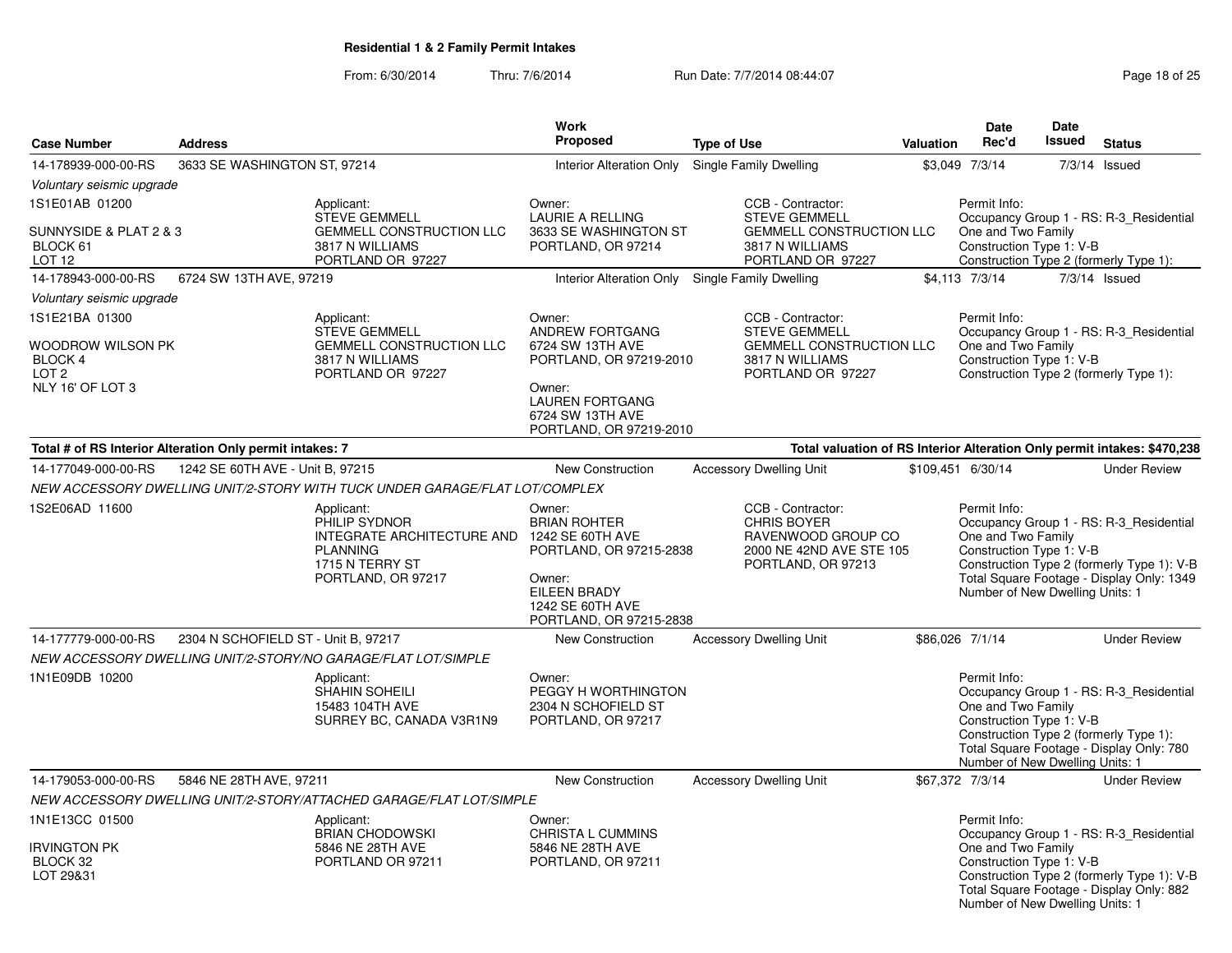From: 6/30/2014

Thru: 7/6/2014 **Run Date: 7/7/2014 08:44:07** Page 19 of 25

| <b>Address</b><br><b>Case Number</b>                                                              |                                               |                                                                                                                    | Work<br>Proposed                                                                 | <b>Type of Use</b>                                                                                                          | <b>Valuation</b> | <b>Date</b><br>Rec'd                                                                                      | Date<br><b>Issued</b> | <b>Status</b>                                                                      |
|---------------------------------------------------------------------------------------------------|-----------------------------------------------|--------------------------------------------------------------------------------------------------------------------|----------------------------------------------------------------------------------|-----------------------------------------------------------------------------------------------------------------------------|------------------|-----------------------------------------------------------------------------------------------------------|-----------------------|------------------------------------------------------------------------------------|
| 14-162482-000-00-RS                                                                               | 13511 SE HAROLD ST, 97236                     |                                                                                                                    | New Construction                                                                 | <b>Accessory Structure</b>                                                                                                  |                  | \$2,000 7/1/14                                                                                            |                       | $7/1/14$ Issued                                                                    |
|                                                                                                   | BUILD 360 SQ FT STORAGE SHED AT REAR OF HOUSE |                                                                                                                    |                                                                                  |                                                                                                                             |                  |                                                                                                           |                       |                                                                                    |
| 1S2E14AC 02900                                                                                    |                                               | Applicant:<br>MARTIN RUBIO                                                                                         | Owner:<br>FRANCISCO VELAZQUEZ                                                    |                                                                                                                             |                  | Permit Info:<br>Occupancy Group 1 - RS: U_Private                                                         |                       |                                                                                    |
| <b>LAMARGENT PK</b><br>LOT 2 TL 2900                                                              |                                               | 13511 SE HAROLD ST<br>PORTLAND, OR 97236                                                                           | PO BOX 726<br>WATERVILLE, WA 98858-0726                                          |                                                                                                                             |                  | Garage\Utility Misc.<br>Construction Type 1: V-B                                                          |                       | Construction Type 2 (formerly Type 1):<br>Total Square Footage - Display Only: 360 |
| 14-170395-000-00-RS                                                                               | 9812 NE WYGANT ST, 97220                      |                                                                                                                    | New Construction                                                                 | <b>Accessory Structure</b>                                                                                                  |                  | \$28,000 7/1/14                                                                                           |                       | $7/1/14$ Issued                                                                    |
|                                                                                                   | NEW ACCESSORY STRUCTURE FOR NEW SHOP/STUDIO   |                                                                                                                    |                                                                                  |                                                                                                                             |                  |                                                                                                           |                       |                                                                                    |
| 1N2E21AD 10200<br><b>ROSEPARK</b>                                                                 |                                               | Applicant:<br>ENVO DESIGN AND BUILD LLC<br>7315 SE 17TH AVE                                                        | Owner:<br><b>RICHARD CARTER</b><br>221 MILL BROOK RD                             | CCB - Contractor:<br>ENVO DESIGN AND BUILD LLC<br>7315 SE 17TH AVE                                                          |                  | Permit Info:<br>Occupancy Group 1 - RS: U_Private<br>Garage\Utility Misc.                                 |                       |                                                                                    |
| <b>BLOCK1</b><br>LOT <sub>1</sub>                                                                 |                                               | PORTLAND, OR 97202                                                                                                 | BAR HARBOR, ME 04609                                                             | PORTLAND, OR 97202                                                                                                          |                  | Construction Type 1: V-B                                                                                  |                       | Construction Type 2 (formerly Type 1):<br>Total Square Footage - Display Only: 417 |
| 14-176890-000-00-RS                                                                               | 4025 NE 63RD AVE                              |                                                                                                                    | New Construction                                                                 | Decks, Fences, Retaining Walls                                                                                              |                  | \$1,320 6/30/14                                                                                           | 6/30/14 Final         |                                                                                    |
|                                                                                                   |                                               | <b>BUILD NEW 8 FT FENCE AT REAR PROPERTY LINE - PER BROCHURE #3</b>                                                |                                                                                  |                                                                                                                             |                  |                                                                                                           |                       |                                                                                    |
| 1N2E20CB 17301<br><b>WELLINGTON</b><br>BLOCK <sub>3</sub><br>LOT <sub>4</sub>                     |                                               | Applicant:<br><b>RICKS CUSTOM FENCING &amp;</b><br><b>DECKING INC</b><br>4543 SE TV HIGHWAY<br>HILLSBORO, OR 97123 | Owner:<br>JAMES W III PLATT<br>4025 NE 63RD AVE<br>PORTLAND, OR 97213            | CCB - Contractor:<br><b>RICKS CUSTOM FENCING &amp;</b><br><b>DECKING INC</b><br>4543 SE TV HIGHWAY<br>HILLSBORO, OR 97123   |                  | Permit Info:<br>Occupancy Group 1 - RS: U_Decks,<br>Patios, Porches, Carports<br>Construction Type 1: V-B |                       | Construction Type 2 (formerly Type 1):                                             |
| 14-178201-000-00-RS                                                                               | 320 SE 62ND AVE, 97215                        |                                                                                                                    | New Construction                                                                 | Decks, Fences, Retaining Walls                                                                                              |                  | \$3,500 7/2/14                                                                                            |                       | 7/2/14 Issued                                                                      |
|                                                                                                   |                                               | ADD SMALL DECK AND STAIRS AT BACK DOOR, REPLACE GLAZING AT WINDOW WITH TEMPERED GLAZING.                           |                                                                                  |                                                                                                                             |                  |                                                                                                           |                       |                                                                                    |
| 1N2E32CC 14100<br><b>CRYSTAL SPR TR</b><br>N 62' OF LOT 5 EXC E 84.86'<br>S 1' OF W 160' OF LOT 6 |                                               | Applicant:<br>ROBERT E MILLS<br>R E MILLS CONSTRUCTION INC<br>3501 SE ROETHE RD<br>MILWAUKIE, OR 97267             | Owner:<br><b>BARBARA C CANAVAN</b><br>320 SE 62ND AVE<br>PORTLAND, OR 97215-1308 | CCB - Contractor:<br><b>ROBERT E MILLS</b><br><b>R E MILLS CONSTRUCTION INC</b><br>3501 SE ROETHE RD<br>MILWAUKIE, OR 97267 |                  | Permit Info:<br>Occupancy Group 1 - RS: U_Decks,<br>Patios, Porches, Carports<br>Construction Type 1: V-B |                       | Construction Type 2 (formerly Type 1):                                             |
|                                                                                                   |                                               |                                                                                                                    | Owner:<br>DOUGLAS M BLOEM<br>320 SE 62ND AVE<br>PORTLAND, OR 97215-1308          |                                                                                                                             |                  |                                                                                                           |                       | Total Square Footage - Display Only: 43                                            |
| 14-177826-000-00-RS                                                                               | 10247 NE PACIFIC ST, 97220                    |                                                                                                                    | New Construction                                                                 | Garage/Carport                                                                                                              |                  | \$35,343 7/2/14                                                                                           |                       | $7/2/14$ Issued                                                                    |
|                                                                                                   | NEW DETACHED GARAGE AND EXTEND DRIVEWAY       |                                                                                                                    |                                                                                  |                                                                                                                             |                  |                                                                                                           |                       |                                                                                    |
| 1N2E34BC 02700                                                                                    |                                               | Applicant:<br><b>LEON R GIBB</b>                                                                                   | Owner:<br><b>LEON R GIBB</b>                                                     |                                                                                                                             |                  | Permit Info:<br>Occupancy Group 1 - RS: U_Private                                                         |                       |                                                                                    |
| <b>TULIP AC</b><br><b>BLOCK1</b><br>S 140' OF LOT 6                                               |                                               | 10247 NE PACIFIC ST<br>PORTLAND, OR 97220-4025                                                                     | 10247 NE PACIFIC ST<br>PORTLAND, OR 97220-4025                                   |                                                                                                                             |                  | Garage\Utility Misc.<br>Construction Type 1: V-B                                                          |                       | Construction Type 2 (formerly Type 1):<br>Total Square Footage - Display Only: 832 |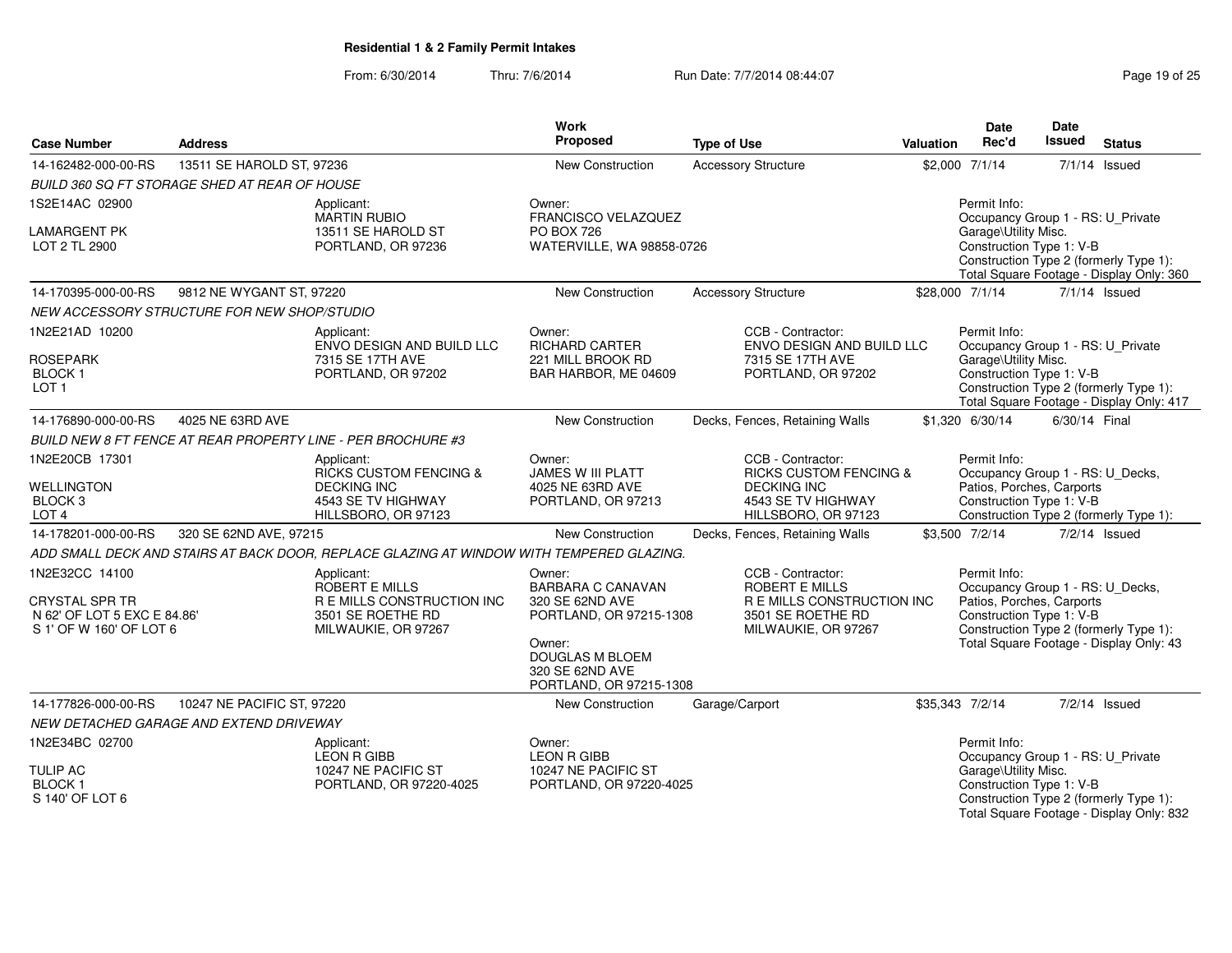From: 6/30/2014

Thru: 7/6/2014 Run Date: 7/7/2014 08:44:07 Research 25

| <b>Case Number</b>                                                                                   | <b>Address</b>            |                                                                                                                                                                       | Work<br>Proposed                                                                                        | <b>Type of Use</b>                                                                                                                     | Valuation | Date<br>Rec'd                                                                                         | <b>Date</b><br><b>Issued</b> | <b>Status</b>                                                                                                                      |
|------------------------------------------------------------------------------------------------------|---------------------------|-----------------------------------------------------------------------------------------------------------------------------------------------------------------------|---------------------------------------------------------------------------------------------------------|----------------------------------------------------------------------------------------------------------------------------------------|-----------|-------------------------------------------------------------------------------------------------------|------------------------------|------------------------------------------------------------------------------------------------------------------------------------|
| 14-178194-000-00-RS                                                                                  | 5119 NE 35TH AVE, 97211   |                                                                                                                                                                       | <b>New Construction</b>                                                                                 | Garage/Carport                                                                                                                         |           | \$10,195 7/2/14                                                                                       |                              | <b>Under Review</b>                                                                                                                |
| NEW ONE STORY ONE CAR GARAGE                                                                         |                           | ***WITH NSFR 14-178186-RS***                                                                                                                                          |                                                                                                         |                                                                                                                                        |           |                                                                                                       |                              |                                                                                                                                    |
| 1N1E24AB 10500<br><b>WILLAMETTE ADD</b><br>BLOCK 24<br>LOT 24&25                                     |                           | Applicant:<br><b>MAJID HABIBI</b><br>PORTLAND DEVELOPMENT<br>GROUP, LLC<br>11124 NE HALSEY ST PMB 643                                                                 | Owner:<br>PORTLAND DEVELOPMENT<br><b>GROUP</b><br>11124 NE HALSEY ST PMB 643<br>PORTLAND, OR 97220-2021 | CCB - Contractor:<br><b>GENE</b><br>PORTLAND DEVELOPMENT<br><b>GROUP LLC</b><br>11124 NE HALSEY ST. PMB 643                            |           | Permit Info:<br>Occupancy Group 1 - RS: U Private<br>Garage\Utility Misc.<br>Construction Type 1: V-B |                              | Construction Type 2 (formerly Type 1):                                                                                             |
|                                                                                                      |                           | PORTLAND, OR 97220                                                                                                                                                    | Owner:<br><b>INVESTMENTS LLC</b><br>11124 NE HALSEY ST PMB 643<br>PORTLAND, OR 97220-2021               | PORTLAND, OR 97220                                                                                                                     |           |                                                                                                       |                              | Total Square Footage - Display Only: 240                                                                                           |
| 14-178264-000-00-RS                                                                                  | 3817 SE NEHALEM ST, 97202 |                                                                                                                                                                       | <b>New Construction</b>                                                                                 | Garage/Carport                                                                                                                         |           | \$9.685 7/2/14                                                                                        |                              | <b>Under Review</b>                                                                                                                |
| <i>NEW DETACHED GARAGE 12' X 19'</i>                                                                 |                           |                                                                                                                                                                       |                                                                                                         |                                                                                                                                        |           |                                                                                                       |                              |                                                                                                                                    |
| 1S1E24DA 11700<br><b>BERKELEY</b>                                                                    |                           | Applicant:<br>MIKE KOVAL<br>1441 SE148TH AVE                                                                                                                          | Owner:<br><b>CLASSIC IMAGE HOMES LLC</b><br>PO BOX 302                                                  | CCB - Contractor:<br>CLASSIC IMAGE HOMES LLC<br>PO BOX 302                                                                             |           | Permit Info:<br>Occupancy Group 1 - RS: U_Private<br>Garage\Utility Misc.                             |                              |                                                                                                                                    |
| BLOCK 32<br>LOT 27&28                                                                                |                           | PORTLAND, OR 97233                                                                                                                                                    | MARYLHURST, OR 97036-0302                                                                               | MARYLHURST, OR 97036                                                                                                                   |           | Construction Type 1: V-B                                                                              |                              | Construction Type 2 (formerly Type 1):<br>Total Square Footage - Display Only: 228                                                 |
| 14-178998-000-00-RS                                                                                  | 4112 SE 70TH AVE, 97206   |                                                                                                                                                                       | <b>New Construction</b>                                                                                 | Garage/Carport                                                                                                                         |           | \$24,468 7/3/14                                                                                       |                              | $7/3/14$ Issued                                                                                                                    |
| NEW 576 SF DETACHED GARAGE AT REAR OF PROPERTY                                                       |                           |                                                                                                                                                                       |                                                                                                         |                                                                                                                                        |           |                                                                                                       |                              |                                                                                                                                    |
| 1S2E08CD 03200<br><b>KERN PK</b><br><b>BLOCK 4</b><br>S 1/2 OF LOT 13&14<br>W 1/2 OF S 1/2 OF LOT 15 |                           | Applicant:<br>PAMELA J DURLEY<br>4112 SE 70TH AVE<br>PORTLAND, OR 97206-3538                                                                                          | Owner:<br>PAMELA J DURLEY<br>4112 SE 70TH AVE<br>PORTLAND, OR 97206-3538                                |                                                                                                                                        |           | Permit Info:<br>Occupancy Group 1 - RS: U_Private<br>Garage\Utility Misc.<br>Construction Type 1: V-B |                              | Construction Type 2 (formerly Type 1):<br>Total Square Footage - Display Only: 576                                                 |
| 13-229790-REV-01-RS                                                                                  | 5868 SW RALSTON DR        |                                                                                                                                                                       | <b>New Construction</b>                                                                                 | Single Family Dwelling                                                                                                                 |           | \$200 6/30/14                                                                                         |                              | $6/30/14$ Issued                                                                                                                   |
|                                                                                                      |                           | VALUE ADDED REVISION TO ADD WINDOW SECOND FLOOR OF EAST SIDE                                                                                                          |                                                                                                         |                                                                                                                                        |           |                                                                                                       |                              |                                                                                                                                    |
| 1S1E15CB 06605<br>PARTITION PLAT 2012-50<br>LOT <sub>2</sub><br>INC UND INT TRACTS A&B               |                           | Applicant:<br>Kenneth Gertz<br>GERTZ CONSTRUCTION CO. INC.<br>19200 SW 46TH AVE<br>TUALATIN, OR 97062-8770                                                            | Owner:<br>GERTZ CONSTRUCTION CO INC<br>19200 SW 46TH AVE<br>TUALATIN, OR 97062                          | CCB - Contractor:<br>Kenneth Gertz<br>GERTZ CONSTRUCTION CO. INC.<br>19200 SW 46TH AVE<br>TUALATIN, OR 97062-8770                      |           | Permit Info:<br>One and Two Family<br>Construction Type 1: V-B                                        |                              | Occupancy Group 1 - RS: R-3 Residential<br>Construction Type 2 (formerly Type 1): V-B<br>Total Square Footage - Display Only: 3085 |
| 14-176667-000-00-RS                                                                                  | 15942 SE ALDER ST, 97233  |                                                                                                                                                                       | <b>New Construction</b>                                                                                 | Single Family Dwelling                                                                                                                 |           | \$177,605 6/30/14                                                                                     |                              | <b>Under Review</b>                                                                                                                |
|                                                                                                      |                           | BLDG 1 OF 5 NEW SINGLE FAMILY RESIDENCE ON ONE TAX LOT WITH EXISTNG SINGLE FAMILY RESIDENCE - BLDG UNIT 1 NEW SINGLE FAMILY RESIDENCE / 2 STORY / ATTACHED GARAGE / t |                                                                                                         |                                                                                                                                        |           |                                                                                                       |                              |                                                                                                                                    |
| 1S2E01AA 03400                                                                                       |                           | Applicant:<br><b>DONNA KEOUGH</b><br>508 NW 44TH ST<br>VANCOUVER, WA 98660                                                                                            | Owner:<br>ALDER PROPERTIES LLC<br>5658 SE 29TH TER<br>GRESHAM, OR 97080                                 | CCB - Contractor:<br>ERNIE JETTE CONSTRUCTION CO Occupancy Group 1 - RS: R-3_Residential<br>16316 SE DOLPHIN<br>DAMASCAS, OREGON 97089 |           | Permit Info:<br>One and Two Family<br>Construction Type 1: V-B<br>Number of New Dwelling Units: 1     |                              | Construction Type 2 (formerly Type 1): V-B<br>Total Square Footage - Display Only: 1737                                            |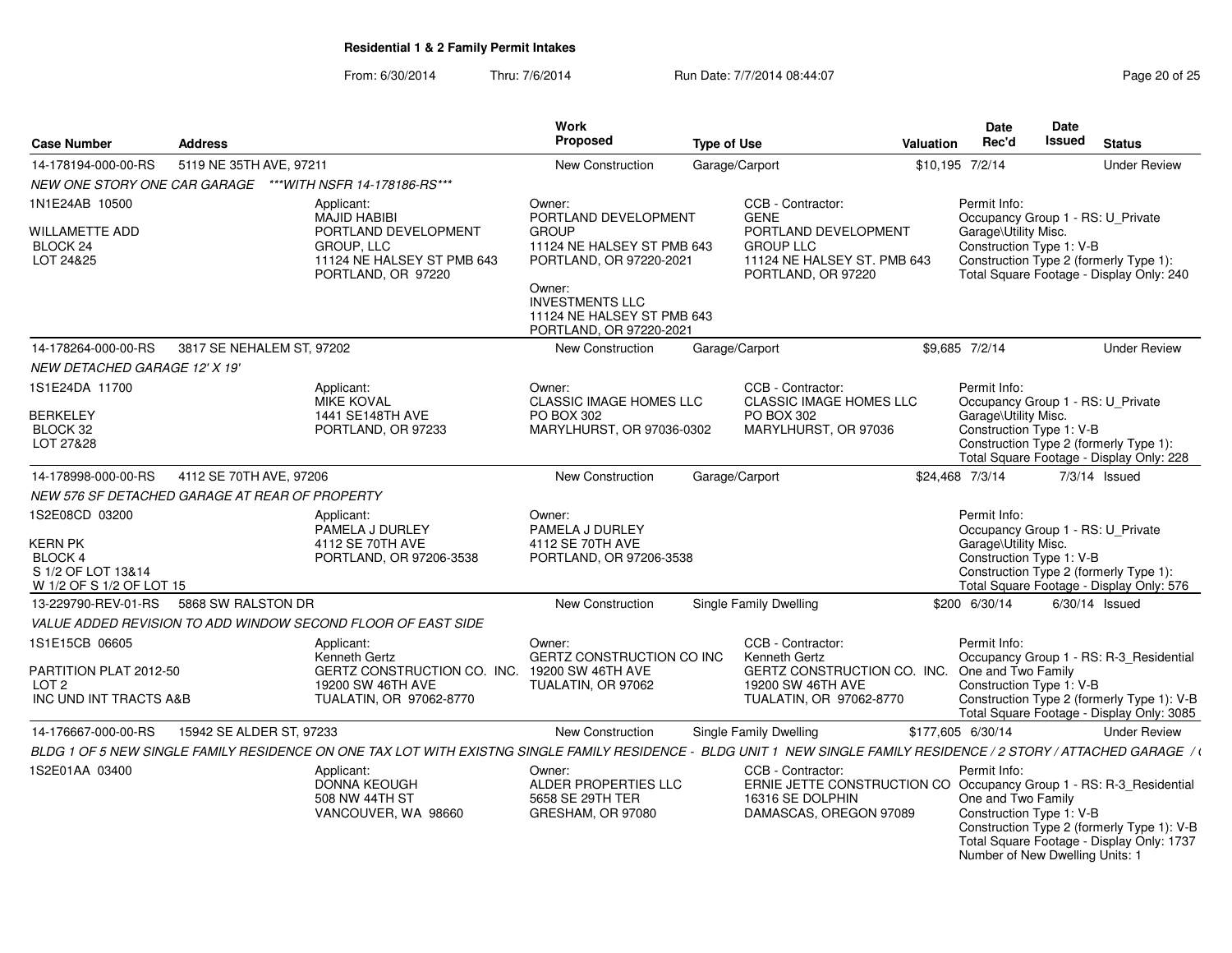| <b>Case Number</b>                                       | <b>Address</b>              |                                                                                                     | Work<br><b>Proposed</b>                                                                                                                                               | <b>Type of Use</b> |                                                                                                                                        | Valuation | Date<br>Rec'd                                                                                     | <b>Date</b><br>Issued | <b>Status</b>                                                                                                                      |
|----------------------------------------------------------|-----------------------------|-----------------------------------------------------------------------------------------------------|-----------------------------------------------------------------------------------------------------------------------------------------------------------------------|--------------------|----------------------------------------------------------------------------------------------------------------------------------------|-----------|---------------------------------------------------------------------------------------------------|-----------------------|------------------------------------------------------------------------------------------------------------------------------------|
| 14-176668-000-00-RS                                      | 15918 SE ALDER ST, 97233    |                                                                                                     | <b>New Construction</b>                                                                                                                                               |                    | Single Family Dwelling                                                                                                                 |           | \$177,605 6/30/14                                                                                 |                       | <b>Under Review</b>                                                                                                                |
|                                                          |                             |                                                                                                     | BLDG 2 OF 5 NEW SINGLE FAMILY RESIDENCE ON ONE TAX LOT WITH EXISTNG SINGLE FAMILY RESIDENCE - BLDG UNIT 3 NEW SINGLE FAMILY RESIDENCE / 2 STORY / ATTACHED GARAGE / t |                    |                                                                                                                                        |           |                                                                                                   |                       |                                                                                                                                    |
| 1S2E01AA 03400                                           |                             | Applicant:<br><b>DONNA KEOUGH</b><br>508 NW 44TH ST<br>VANCOUVER, WA 98660                          | Owner:<br>ALDER PROPERTIES LLC<br>5658 SE 29TH TER<br>GRESHAM, OR 97080                                                                                               |                    | CCB - Contractor:<br>ERNIE JETTE CONSTRUCTION CO Occupancy Group 1 - RS: R-3_Residential<br>16316 SE DOLPHIN<br>DAMASCAS, OREGON 97089 |           | Permit Info:<br>One and Two Family<br>Construction Type 1: V-B<br>Number of New Dwelling Units: 1 |                       | Construction Type 2 (formerly Type 1): V-B<br>Total Square Footage - Display Only: 1737                                            |
| 14-176669-000-00-RS                                      | 15922 SE ALDER ST, 97233    |                                                                                                     | <b>New Construction</b>                                                                                                                                               |                    | Single Family Dwelling                                                                                                                 |           | \$212,457 6/30/14                                                                                 |                       | <b>Under Review</b>                                                                                                                |
|                                                          |                             |                                                                                                     | BLDG 3 OF 5 NEW SINGLE FAMILY RESIDENCE ON ONE TAX LOT WITH EXISTNG SINGLE FAMILY RESIDENCE - BLDG UNIT 4 NEW SINGLE FAMILY RESIDENCE / 2 STORY / ATTACHED GARAGE / t |                    |                                                                                                                                        |           |                                                                                                   |                       |                                                                                                                                    |
| 1S2E01AA 03400                                           |                             | Applicant:<br><b>DONNA KEOUGH</b><br>508 NW 44TH ST<br>VANCOUVER, WA 98660                          | Owner:<br>ALDER PROPERTIES LLC<br>5658 SE 29TH TER<br>GRESHAM, OR 97080                                                                                               |                    | CCB - Contractor:<br>ERNIE JETTE CONSTRUCTION CO Occupancy Group 1 - RS: R-3_Residential<br>16316 SE DOLPHIN<br>DAMASCAS, OREGON 97089 |           | Permit Info:<br>One and Two Family<br>Construction Type 1: V-B<br>Number of New Dwelling Units: 1 |                       | Construction Type 2 (formerly Type 1): V-B<br>Total Square Footage - Display Only: 2053                                            |
| 14-176670-000-00-RS                                      | 15926 SE ALDER ST, 97233    |                                                                                                     | <b>New Construction</b>                                                                                                                                               |                    | Single Family Dwelling                                                                                                                 |           | \$212,457 6/30/14                                                                                 |                       | <b>Under Review</b>                                                                                                                |
|                                                          |                             |                                                                                                     | BLDG 4 OF 5 NEW SINGLE FAMILY RESIDENCE ON ONE TAX LOT WITH EXISTNG SINGLE FAMILY RESIDENCE - BLDG UNIT 5 NEW SINGLE FAMILY RESIDENCE / 2 STORY / ATTACHED GARAGE / \ |                    |                                                                                                                                        |           |                                                                                                   |                       |                                                                                                                                    |
| 1S2E01AA 03400                                           |                             | Applicant:<br><b>DONNA KEOUGH</b><br>508 NW 44TH ST<br>VANCOUVER, WA 98660                          | Owner:<br>ALDER PROPERTIES LLC<br>5658 SE 29TH TER<br>GRESHAM, OR 97080                                                                                               |                    | CCB - Contractor:<br>ERNIE JETTE CONSTRUCTION CO Occupancy Group 1 - RS: R-3_Residential<br>16316 SE DOLPHIN<br>DAMASCAS, OREGON 97089 |           | Permit Info:<br>One and Two Family<br>Construction Type 1: V-B<br>Number of New Dwelling Units: 1 |                       | Construction Type 2 (formerly Type 1): V-B<br>Total Square Footage - Display Only: 2053                                            |
| 14-176672-000-00-RS                                      | 15930 SE ALDER ST, 97233    |                                                                                                     | <b>New Construction</b>                                                                                                                                               |                    | Single Family Dwelling                                                                                                                 |           | \$177,605 6/30/14                                                                                 |                       | <b>Under Review</b>                                                                                                                |
|                                                          |                             |                                                                                                     | BLDG 5 OF 5 NEW SINGLE FAMILY RESIDENCE ON ONE TAX LOT WITH EXISTNG SINGLE FAMILY RESIDENCE - BLDG UNIT 6 NEW SINGLE FAMILY RESIDENCE / 2 STORY / ATTACHED GARAGE / t |                    |                                                                                                                                        |           |                                                                                                   |                       |                                                                                                                                    |
| 1S2E01AA 03400                                           |                             | Applicant:<br><b>DONNA KEOUGH</b><br>508 NW 44TH ST<br>VANCOUVER, WA 98660                          | Owner:<br>ALDER PROPERTIES LLC<br>5658 SE 29TH TER<br>GRESHAM, OR 97080                                                                                               |                    | CCB - Contractor:<br>ERNIE JETTE CONSTRUCTION CO<br>16316 SE DOLPHIN<br>DAMASCAS, OREGON 97089                                         |           | Permit Info:<br>One and Two Family<br>Construction Type 1: V-B<br>Number of New Dwelling Units: 1 |                       | Occupancy Group 1 - RS: R-3_Residential<br>Construction Type 2 (formerly Type 1): V-B<br>Total Square Footage - Display Only: 1737 |
| 14-176920-000-00-RS                                      | 5503 SE HENDERSON ST, 97206 |                                                                                                     | <b>New Construction</b>                                                                                                                                               |                    | Single Family Dwelling                                                                                                                 |           | \$260,709 6/30/14                                                                                 |                       | <b>Under Review</b>                                                                                                                |
|                                                          |                             | NEW SINGLE FAMILY RESIDENCE/2-STORY/ATTACHED GARAGE/FLAT LOT/COMPLEX                                |                                                                                                                                                                       |                    |                                                                                                                                        |           |                                                                                                   |                       |                                                                                                                                    |
| 1S2E19AC 06600<br>OBERLIN<br><b>BLOCK 5</b><br>LOT 33&34 |                             | Applicant:<br><b>KEVIN PARTAIN</b><br><b>URBAN VISIONS</b><br>223 NE 56TH AVE<br>PORTLAND, OR 97213 | Owner:<br>SCHUMACHER CUSTOM HOMES<br><b>INC</b><br>PO BOX 66207<br>PORTLAND, OR 97290<br>Owner:<br><b>GEOFF SCHUMACHER</b><br>PO BOX 66207<br>PORTLAND, OR 97290      |                    | CCB - Contractor:<br>SCHUMACHER CUSTOM HOMES<br><b>INC</b><br>PO BOX 66207<br>PORTLAND, OR 97290                                       |           | Permit Info:<br>One and Two Family<br>Construction Type 1: V-B<br>Number of New Dwelling Units: 1 |                       | Occupancy Group 1 - RS: R-3 Residential<br>Construction Type 2 (formerly Type 1): V-B<br>Total Square Footage - Display Only: 2536 |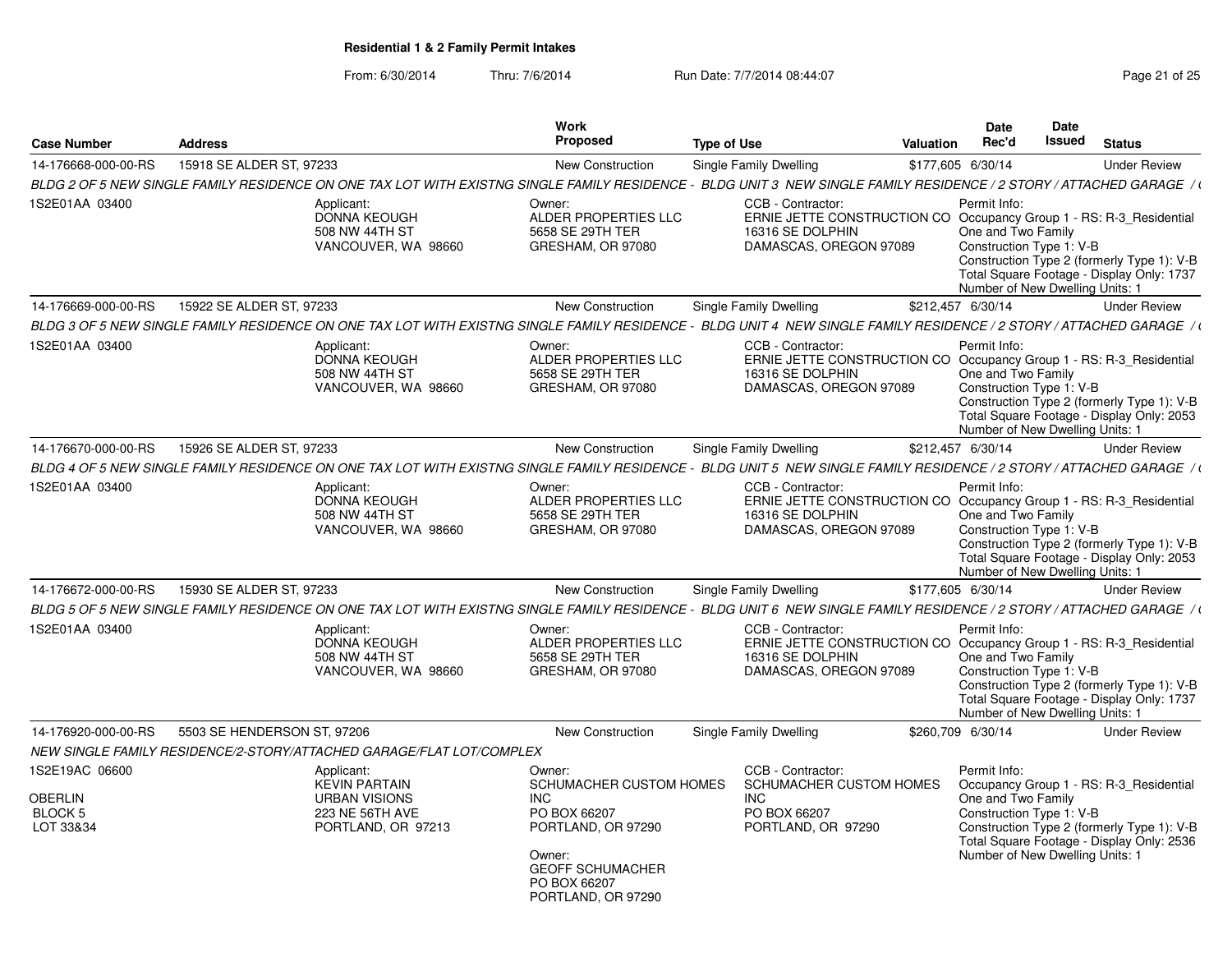From: 6/30/2014Thru: 7/6/2014 **Run Date: 7/7/2014 08:44:07 Page 22 of 25 of 25 of 25 of 25 of 25 of 25 of 25 of 25 of 25 of 25 of 25 of 25 of 25 of 25 of 25 of 25 of 25 of 25 of 25 of 25 of 25 of 25 of 25 of 25 of 25 of 25 of 25 of 25** 

| Page 22 of 25 |  |  |  |
|---------------|--|--|--|
|---------------|--|--|--|

| <b>Case Number</b>  | <b>Address</b>                                                |                                                                                                    | Work<br>Proposed                                                                                                                                                               | <b>Type of Use</b>                                                                                                                         | Valuation | <b>Date</b><br>Rec'd                                                                              | Date<br><b>Issued</b> | <b>Status</b>                                                                                                                  |
|---------------------|---------------------------------------------------------------|----------------------------------------------------------------------------------------------------|--------------------------------------------------------------------------------------------------------------------------------------------------------------------------------|--------------------------------------------------------------------------------------------------------------------------------------------|-----------|---------------------------------------------------------------------------------------------------|-----------------------|--------------------------------------------------------------------------------------------------------------------------------|
| 14-176936-000-00-RS | 5215 SE 80TH AVE, 97206                                       |                                                                                                    | <b>New Construction</b>                                                                                                                                                        | Single Family Dwelling                                                                                                                     |           | \$96,283 6/30/14                                                                                  |                       | <b>Under Review</b>                                                                                                            |
|                     | NEW SINGLE FAMILY RESIDENCE/2-STORY/NO GARAGE/FLAT LOT/SIMPLE |                                                                                                    |                                                                                                                                                                                |                                                                                                                                            |           |                                                                                                   |                       |                                                                                                                                |
| 1S2E17AD 03000      |                                                               | Applicant:<br><b>KEVIN PARTAIN</b><br><b>URBAN VISIONS</b><br>223 NE 56TH AVE<br>PORTLAND OR 97213 |                                                                                                                                                                                | CCB - Contractor:<br><b>CLINT WEILER</b><br><b>GROUND BREAKERS CONST &amp;</b><br>DEV INC<br>6045 SE STARK ST<br>PORTLAND, OR 97215        |           | Permit Info:<br>One and Two Family<br>Construction Type 1: V-B<br>Number of New Dwelling Units: 1 |                       | Occupancy Group 1 - RS: R-3_Residential<br>Total Square Footage - Display Only: 873                                            |
| 14-176969-000-00-RS | 7960 SE MITCHELL ST, 97206                                    |                                                                                                    | New Construction                                                                                                                                                               | Single Family Dwelling                                                                                                                     |           | \$102,901 6/30/14                                                                                 |                       | <b>Under Review</b>                                                                                                            |
|                     | NEW SINGLE FAMILY RESIDENCE/2-STORY/NO GARAGE/FLAT LOT/SIMPLE |                                                                                                    |                                                                                                                                                                                |                                                                                                                                            |           |                                                                                                   |                       |                                                                                                                                |
| 1S2E17AD 03000      |                                                               | Applicant:<br><b>KEVIN PARTAIN</b><br><b>URBAN VISIONS</b><br>223 NE 56TH AVE<br>PORTLAND OR 97213 | Owner:<br><b>GROUND BREAKERS</b><br>CONTRUCTION<br>6045 SE STARK ST<br>PORTLAND, OR 97215<br>Owner:<br>DEVELOPMENT INC<br>6045 SE STARK ST<br>PORTLAND, OR 97215               | CCB - Contractor:<br><b>CLINT WEILER</b><br><b>GROUND BREAKERS CONST &amp;</b><br>DEV INC<br>6045 SE STARK ST<br>PORTLAND, OR 97215        |           | Permit Info:<br>One and Two Family<br>Construction Type 1: V-B<br>Number of New Dwelling Units: 1 |                       | Occupancy Group 1 - RS: R-3 Residential<br>Construction Type 2 (formerly Type 1):<br>Total Square Footage - Display Only: 933  |
| 14-176990-000-00-RS | 7950 SE MITCHELL ST, 97206                                    |                                                                                                    | New Construction                                                                                                                                                               | Single Family Dwelling                                                                                                                     |           | \$102,901 6/30/14                                                                                 |                       | <b>Under Review</b>                                                                                                            |
|                     | NEW SINGLE FAMILY RESIDNECE/2-STORY/NO GARAGE/FLAT LOT/SIMPLE |                                                                                                    |                                                                                                                                                                                |                                                                                                                                            |           |                                                                                                   |                       |                                                                                                                                |
| 1S2E17AD 03000      |                                                               | Applicant:<br><b>KEVIN PARTAIN</b><br><b>URBAN VISIONS</b><br>223 NE 56TH AVE<br>PORTLAND OR 97213 | Owner:<br><b>GROUND BREAKERS</b><br>CONTRUCTION<br>6045 SE STARK ST<br>PORTLAND, OR 97215<br>Owner:<br><b>DEVELOPMENT INC</b><br>6045 SE STARK ST<br>PORTLAND, OR 97215        | CCB - Contractor:<br><b>CLINT WEILER</b><br><b>GROUND BREAKERS CONST &amp;</b><br>DEV INC<br>6045 SE STARK ST<br>PORTLAND, OR 97215        |           | Permit Info:<br>One and Two Family<br>Construction Type 1: V-B<br>Number of New Dwelling Units: 1 |                       | Occupancy Group 1 - RS: R-3_Residential<br>Construction Type 2 (formerly Type 1):<br>Total Square Footage - Display Only: 933  |
| 14-177102-000-00-RS | 7940 SE MITCHELL ST, 97206                                    |                                                                                                    | New Construction                                                                                                                                                               | Single Family Dwelling                                                                                                                     |           | \$135,105 6/30/14                                                                                 |                       | <b>Under Review</b>                                                                                                            |
|                     | NEW SINGLE FAMILY RESIDENCE/2-STORY/NO GARAGE/FLAT LOT/SIMPLE |                                                                                                    |                                                                                                                                                                                |                                                                                                                                            |           |                                                                                                   |                       |                                                                                                                                |
| 1S2E17AD 03000      |                                                               | Applicant:<br><b>KEVIN PARTAIN</b><br><b>URBAN VISIONS</b><br>223 NE 56TH AVE<br>PORTLAND OR 97213 | Owner:<br><b>GROUND BREAKERS</b><br><b>CONTRUCTION</b><br>6045 SE STARK ST<br>PORTLAND, OR 97215<br>Owner:<br><b>DEVELOPMENT INC</b><br>6045 SE STARK ST<br>PORTLAND, OR 97215 | CCB - Contractor:<br><b>CLINT WEILER</b><br><b>GROUND BREAKERS CONST &amp;</b><br><b>DEV INC</b><br>6045 SE STARK ST<br>PORTLAND, OR 97215 |           | Permit Info:<br>One and Two Family<br>Construction Type 1: V-B<br>Number of New Dwelling Units: 1 |                       | Occupancy Group 1 - RS: R-3_Residential<br>Construction Type 2 (formerly Type 1):<br>Total Square Footage - Display Only: 1225 |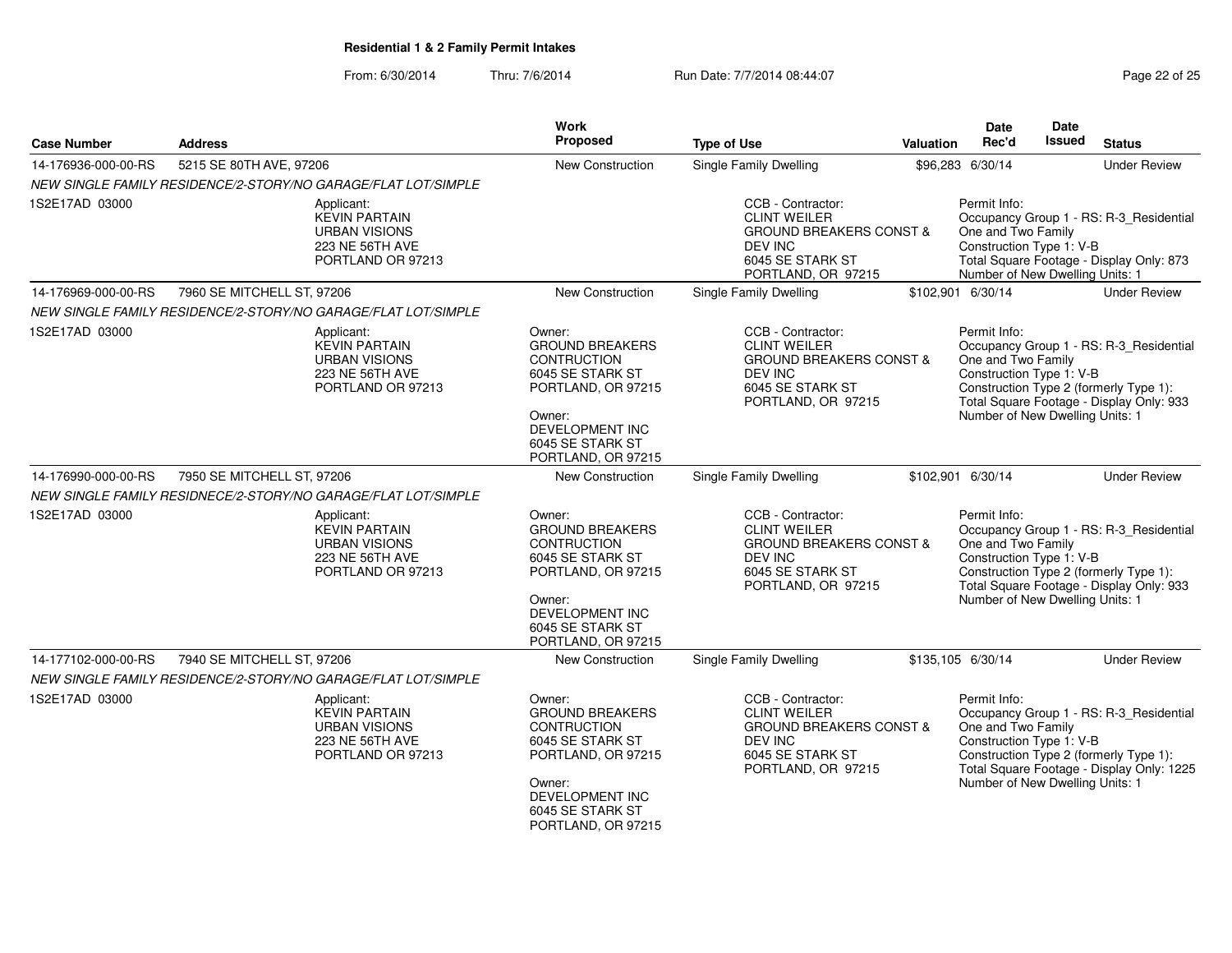From: 6/30/2014Thru: 7/6/2014 Run Date: 7/7/2014 08:44:07 Research 25

| <b>Case Number</b>                                                | <b>Address</b>                                                                |                                                              | Work<br>Proposed                                                                                                                                                               | <b>Type of Use</b>                                                                                                                         | <b>Valuation</b> | <b>Date</b><br>Rec'd                                                                              | Date<br>Issued | <b>Status</b>                                                                                                                      |
|-------------------------------------------------------------------|-------------------------------------------------------------------------------|--------------------------------------------------------------|--------------------------------------------------------------------------------------------------------------------------------------------------------------------------------|--------------------------------------------------------------------------------------------------------------------------------------------|------------------|---------------------------------------------------------------------------------------------------|----------------|------------------------------------------------------------------------------------------------------------------------------------|
| 14-177122-000-00-RS                                               | 5225 SE 80TH AVE, 97206                                                       |                                                              | <b>New Construction</b>                                                                                                                                                        | <b>Single Family Dwelling</b>                                                                                                              |                  | \$135,105 6/30/14                                                                                 |                | <b>Under Review</b>                                                                                                                |
|                                                                   | NEW SINGLE FAMILY RESIDENCE/2-STORY/NO GARAGE/FLAT LOT/SIMPLE                 |                                                              |                                                                                                                                                                                |                                                                                                                                            |                  |                                                                                                   |                |                                                                                                                                    |
| 1S2E17AD 03000                                                    | Applicant:<br><b>KEVIN PARTAIN</b>                                            | <b>URBAN VISIONS</b><br>223 NE 56TH AVE<br>PORTLAND OR 97213 | Owner:<br><b>GROUND BREAKERS</b><br>CONTRUCTION<br>6045 SE STARK ST<br>PORTLAND, OR 97215<br>Owner:<br><b>DEVELOPMENT INC</b><br>6045 SE STARK ST<br>PORTLAND, OR 97215        | CCB - Contractor:<br><b>CLINT WEILER</b><br><b>GROUND BREAKERS CONST &amp;</b><br>DEV INC<br>6045 SE STARK ST<br>PORTLAND, OR 97215        |                  | Permit Info:<br>One and Two Family<br>Construction Type 1: V-B<br>Number of New Dwelling Units: 1 |                | Occupancy Group 1 - RS: R-3_Residential<br>Construction Type 2 (formerly Type 1):<br>Total Square Footage - Display Only: 1225     |
| 14-177132-000-00-RS                                               | 5235 SE 80TH AVE, 97206                                                       |                                                              | <b>New Construction</b>                                                                                                                                                        | Single Family Dwelling                                                                                                                     |                  | \$135,105 6/30/14                                                                                 |                | <b>Under Review</b>                                                                                                                |
|                                                                   | NEW SINGLE FAMILY RESIDENCE/2-STORY/NO GARAGE/FLAT LOT/SIMPLE                 |                                                              |                                                                                                                                                                                |                                                                                                                                            |                  |                                                                                                   |                |                                                                                                                                    |
| 1S2E17AD 03000                                                    | Applicant:<br><b>KEVIN PARTAIN</b>                                            | <b>URBAN VISIONS</b><br>223 NE 56TH AVE<br>PORTLAND OR 97213 | Owner:<br><b>GROUND BREAKERS</b><br><b>CONTRUCTION</b><br>6045 SE STARK ST<br>PORTLAND, OR 97215<br>Owner:<br><b>DEVELOPMENT INC</b><br>6045 SE STARK ST<br>PORTLAND, OR 97215 | CCB - Contractor:<br><b>CLINT WEILER</b><br><b>GROUND BREAKERS CONST &amp;</b><br><b>DEV INC</b><br>6045 SE STARK ST<br>PORTLAND, OR 97215 |                  | Permit Info:<br>One and Two Family<br>Construction Type 1: V-B<br>Number of New Dwelling Units: 1 |                | Occupancy Group 1 - RS: R-3_Residential<br>Construction Type 2 (formerly Type 1):<br>Total Square Footage - Display Only: 1225     |
| 14-177247-000-00-RS                                               | 2147 N WATTS ST                                                               |                                                              | <b>New Construction</b>                                                                                                                                                        | <b>Single Family Dwelling</b>                                                                                                              |                  | \$200,911 6/30/14                                                                                 |                | <b>Under Review</b>                                                                                                                |
|                                                                   | NEW SINGLE FAMILY RESIDENCE/2-STORY/ATTACHED GARAGE/FLAT LOT/COMPLEX          |                                                              |                                                                                                                                                                                |                                                                                                                                            |                  |                                                                                                   |                |                                                                                                                                    |
| 1N1E09DB 13001<br><b>KENTON</b><br>BLOCK 24<br>LOT 36&37 TL 13001 | Applicant:<br><b>NICK FINKE</b><br>PO BOX 1565                                | <b>FINKE CONSTRUCTION</b><br>WILSONVILLE, OR 97070           | Owner:<br>FINKE CONSTRUCTION LLC<br>P O BOX 1565<br>WILSONVILLE, OR 97070-1565                                                                                                 | CCB - Contractor:<br><b>HANS FINKE</b><br>FINKE CONSTRUCTION LLC<br>P O BOX 1565<br>WILSONVILLE, OR 97070                                  |                  | Permit Info:<br>One and Two Family<br>Construction Type 1: V-B<br>Number of New Dwelling Units: 1 |                | Occupancy Group 1 - RS: R-3_Residential<br>Construction Type 2 (formerly Type 1): V-B<br>Total Square Footage - Display Only: 1960 |
| 14-177848-000-00-RS                                               | 10329 NE PACIFIC ST                                                           |                                                              | New Construction                                                                                                                                                               | Single Family Dwelling                                                                                                                     | \$248,515 7/1/14 |                                                                                                   |                | <b>Under Review</b>                                                                                                                |
|                                                                   | NEW SINGLE FAMILY RESIDENCE/FLAG LOT/1-STORY/ATTACHED GARAGE/FLAT LOT/COMPLEX |                                                              |                                                                                                                                                                                |                                                                                                                                            |                  |                                                                                                   |                |                                                                                                                                    |
| 1N2E34BC 02902                                                    | Applicant:<br>PO BOX 33077                                                    | SPENSER B STANLEY<br>PORTLAND, OR 97292                      | Owner:<br>SPENSER B STANLEY<br>PO BOX 33077<br>PORTLAND, OR 97292                                                                                                              |                                                                                                                                            |                  | Permit Info:<br>One and Two Family<br>Construction Type 1: V-B                                    |                | Occupancy Group 1 - RS: R-3_Residential<br>Construction Type 2 (formerly Type 1): V-B<br>Total Square Footage - Display Only: 2490 |

Number of New Dwelling Units: 1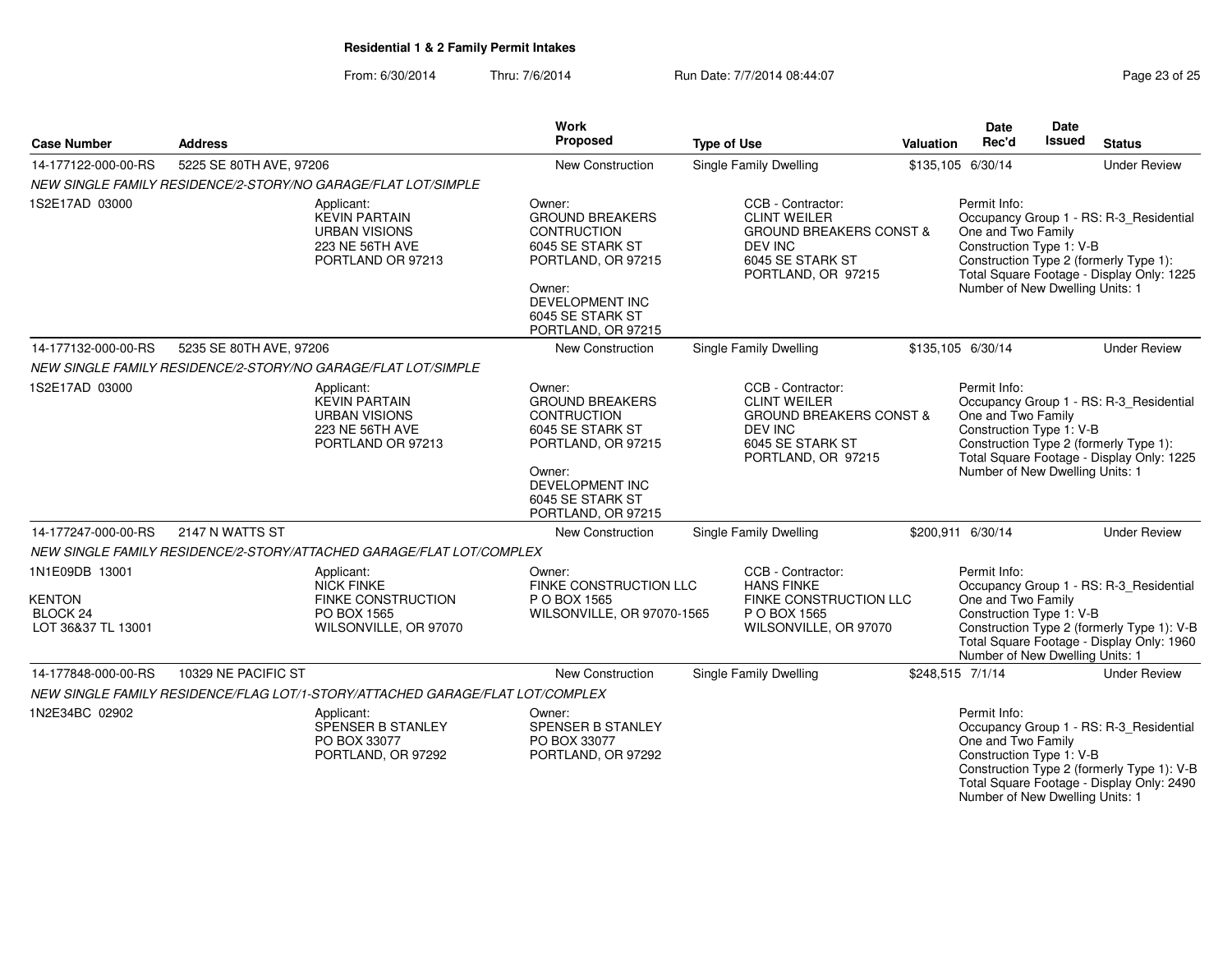From: 6/30/2014Thru: 7/6/2014 **Run Date: 7/7/2014 08:44:07 Run Page 24 of 25** 

|                                                                 |                                                                                                                                                             | Work                                                                                                                                                                                                 |                                                                                                                                    |                                                                                                                                                                       | Date                                                                                                                                                                                                                                    | Date                                                        |                                                                                                                                                                       |  |
|-----------------------------------------------------------------|-------------------------------------------------------------------------------------------------------------------------------------------------------------|------------------------------------------------------------------------------------------------------------------------------------------------------------------------------------------------------|------------------------------------------------------------------------------------------------------------------------------------|-----------------------------------------------------------------------------------------------------------------------------------------------------------------------|-----------------------------------------------------------------------------------------------------------------------------------------------------------------------------------------------------------------------------------------|-------------------------------------------------------------|-----------------------------------------------------------------------------------------------------------------------------------------------------------------------|--|
| <b>Case Number</b>                                              | <b>Address</b>                                                                                                                                              | Proposed                                                                                                                                                                                             | <b>Type of Use</b>                                                                                                                 | Valuation                                                                                                                                                             | Rec'd                                                                                                                                                                                                                                   | <b>Issued</b>                                               | <b>Status</b>                                                                                                                                                         |  |
| 14-178186-000-00-RS                                             | 5123 NE 35TH AVE, 97211                                                                                                                                     | New Construction                                                                                                                                                                                     | <b>Single Family Dwelling</b>                                                                                                      |                                                                                                                                                                       | \$319,290 7/2/14                                                                                                                                                                                                                        |                                                             | <b>Under Review</b>                                                                                                                                                   |  |
|                                                                 | NEW SINGLE FAMILY RESIDENCE/TWO STORY WITH BASEMENT BEDROOM/DETACHED GARAGE/FLAT LOT COMPLEX **WITH DETACHED GARAGE 14-178194-RS AND DEMOS 14-178204-RS HOU |                                                                                                                                                                                                      |                                                                                                                                    |                                                                                                                                                                       |                                                                                                                                                                                                                                         |                                                             |                                                                                                                                                                       |  |
| 1N1E24AB 10500                                                  | Applicant:<br><b>MAJID HABIBI</b><br>PORTLAND DEVELOPMENT<br>GROUP, LLC<br>11124 NE HALSEY ST PMB 643<br>PORTLAND, OR 97220                                 | Owner:<br>PORTLAND DEVELOPMENT<br><b>GROUP</b><br>11124 NE HALSEY ST PMB 643<br>PORTLAND, OR 97220-2021<br>Owner:<br><b>INVESTMENTS LLC</b><br>11124 NE HALSEY ST PMB 643<br>PORTLAND, OR 97220-2021 | CCB - Contractor:<br><b>GENE</b><br><b>GROUP LLC</b>                                                                               | PORTLAND DEVELOPMENT<br>11124 NE HALSEY ST. PMB 643<br>PORTLAND, OR 97220                                                                                             | Permit Info:<br>One and Two Family                                                                                                                                                                                                      | Construction Type 1: V-B<br>Number of New Dwelling Units: 1 | Occupancy Group 1 - RS: R-3_Residential<br>Construction Type 2 (formerly Type 1):<br>Total Square Footage - Display Only: 2895                                        |  |
| 14-178833-000-00-RS                                             |                                                                                                                                                             | New Construction                                                                                                                                                                                     | <b>Single Family Dwelling</b>                                                                                                      |                                                                                                                                                                       | \$236.219 7/3/14                                                                                                                                                                                                                        |                                                             | <b>Under Review</b>                                                                                                                                                   |  |
|                                                                 | NEW SINGLE FAMILY RESIDENCE/3-STORY/ATTACHED GARAGE/SLOPED LOT/COMPLEX                                                                                      |                                                                                                                                                                                                      |                                                                                                                                    |                                                                                                                                                                       |                                                                                                                                                                                                                                         |                                                             |                                                                                                                                                                       |  |
| 1S2E13BC 00805<br><b>SCOTT'S BLUFF</b><br>LOT <sub>23</sub>     | Applicant:<br><b>DARWIN GREEN</b><br><b>GRAYHAWK DEVELOPMENT LLC</b><br>14523 WESTLAKE DR<br>LAKE OSWEGO OR 97035                                           | Owner:<br>ZB PROPERTIES LLC<br>12000 SW GARDEN PL<br>PORTLAND, OR 97223-8263                                                                                                                         | CCB - Contractor:<br><b>GIBSON HOMES INC</b><br>PO BOX 1684                                                                        | CLACKAMAS, OR 97015                                                                                                                                                   | Permit Info:<br>Occupancy Group 1 - RS: R-3 Residential<br>One and Two Family<br>Construction Type 1: V-B<br>Construction Type 2 (formerly Type 1): V-B<br>Total Square Footage - Display Only: 2515<br>Number of New Dwelling Units: 1 |                                                             |                                                                                                                                                                       |  |
| 14-179303-000-00-RS                                             | 4012 NE RODNEY AVE, 97212                                                                                                                                   | New Construction                                                                                                                                                                                     | Townhouse (2 Units)                                                                                                                |                                                                                                                                                                       | \$233,983 7/3/14                                                                                                                                                                                                                        |                                                             | <b>Under Review</b>                                                                                                                                                   |  |
|                                                                 | UNIT 1 OF 2 UNIT ATTACHED TOWNHOUSE all on shared tax lot/3-STORY/ATTACHED GARAGE/FLAT LOT/COMPLEX                                                          |                                                                                                                                                                                                      |                                                                                                                                    |                                                                                                                                                                       |                                                                                                                                                                                                                                         |                                                             |                                                                                                                                                                       |  |
| 1N1E22DA 17000<br>ALBINA HMSTD<br>BLOCK 12<br>LOT <sub>10</sub> | Applicant:<br>MIKE COYLE<br><b>FASTER PERMITS</b><br>PORTLAND, OR 97229                                                                                     | Owner:<br>KLOH LLC<br>9700 SW CAPITOL HWY STE 100<br>14334 NW EAGLERIDGE LANE<br>PORTLAND, OR 97219                                                                                                  |                                                                                                                                    | CCB - Contractor:<br>Permit Info:<br>WOOD HILL ENTERPRISES LLC<br>One and Two Family<br>9700 SW CAPITOL HWY STE 100<br>Construction Type 1: V-B<br>PORTLAND, OR 97219 |                                                                                                                                                                                                                                         |                                                             | Occupancy Group 1 - RS: R-3 Residential<br>Construction Type 2 (formerly Type 1): V-B<br>Total Square Footage - Display Only: 2274<br>Number of New Dwelling Units: 1 |  |
| 14-179307-000-00-RS                                             | 4012 NE RODNEY AVE, 97212                                                                                                                                   | New Construction                                                                                                                                                                                     | Townhouse (2 Units)                                                                                                                |                                                                                                                                                                       | \$233,983 7/3/14                                                                                                                                                                                                                        |                                                             | <b>Under Review</b>                                                                                                                                                   |  |
|                                                                 | UNIT 2 OF 2 UNIT ATTACHED TOWNHOUSE all on shared tax lot/3-STORY/ATTACHED GARAGE/FLAT LOT/COMPLEX                                                          |                                                                                                                                                                                                      |                                                                                                                                    |                                                                                                                                                                       |                                                                                                                                                                                                                                         |                                                             |                                                                                                                                                                       |  |
| 1N1E22DA 17000<br>ALBINA HMSTD<br>BLOCK 12<br>LOT 10            | Applicant:<br><b>MIKE COYLE</b><br><b>FASTER PERMITS</b><br>14334 NW EAGLERIDGE LANE<br>PORTLAND, OR 97229                                                  | Owner:<br>KLOH LLC<br>PORTLAND, OR 97219                                                                                                                                                             | CCB - Contractor:<br>WOOD HILL ENTERPRISES LLC<br>9700 SW CAPITOL HWY STE 100<br>9700 SW CAPITOL HWY STE 100<br>PORTLAND, OR 97219 |                                                                                                                                                                       | Permit Info:<br>Occupancy Group 1 - RS: R-3 Residential<br>One and Two Family<br>Construction Type 1: V-B<br>Construction Type 2 (formerly Type 1): V-B<br>Total Square Footage - Display Only: 2274<br>Number of New Dwelling Units: 1 |                                                             |                                                                                                                                                                       |  |
| 14-176771-000-00-RS                                             | 13039 SE TESSA ST                                                                                                                                           | New Construction                                                                                                                                                                                     | Townhouse (3 or more units)                                                                                                        |                                                                                                                                                                       | \$150,551 6/30/14                                                                                                                                                                                                                       |                                                             | <b>Under Review</b>                                                                                                                                                   |  |
|                                                                 | 1 OF 3 TOWNHOUSES ON INDIVIDUAL LOTS / NEW TOWNHOUSE / 2 STORY / ATTACHED GARAGE / COMPLEX / FLAT LOT** LIMITED STRUCTURAL ENGINEERING REVIEW**             |                                                                                                                                                                                                      |                                                                                                                                    |                                                                                                                                                                       |                                                                                                                                                                                                                                         |                                                             |                                                                                                                                                                       |  |
| 1S2E02CD 03902                                                  | Applicant:<br>Donna Keough<br><b>BW CONSTRUCTION</b><br>508 NW 44th Street<br>Vancouver, WA 98660                                                           | Owner:<br><b>B-W CONSTRUCTION</b><br>PO BOX 66910<br>PORTLAND, OR 97290-6910                                                                                                                         | CCB - Contractor:<br>PO BOX 66910                                                                                                  | BW CONSTRUCTION INC<br>PORTLAND OR 97290                                                                                                                              | Permit Info:<br>One and Two Family                                                                                                                                                                                                      | Construction Type 1: V-B<br>Number of New Dwelling Units: 1 | Occupancy Group 1 - RS: R-3 Residential<br>Construction Type 2 (formerly Type 1): V-B<br>Total Square Footage - Display Only: 1504                                    |  |